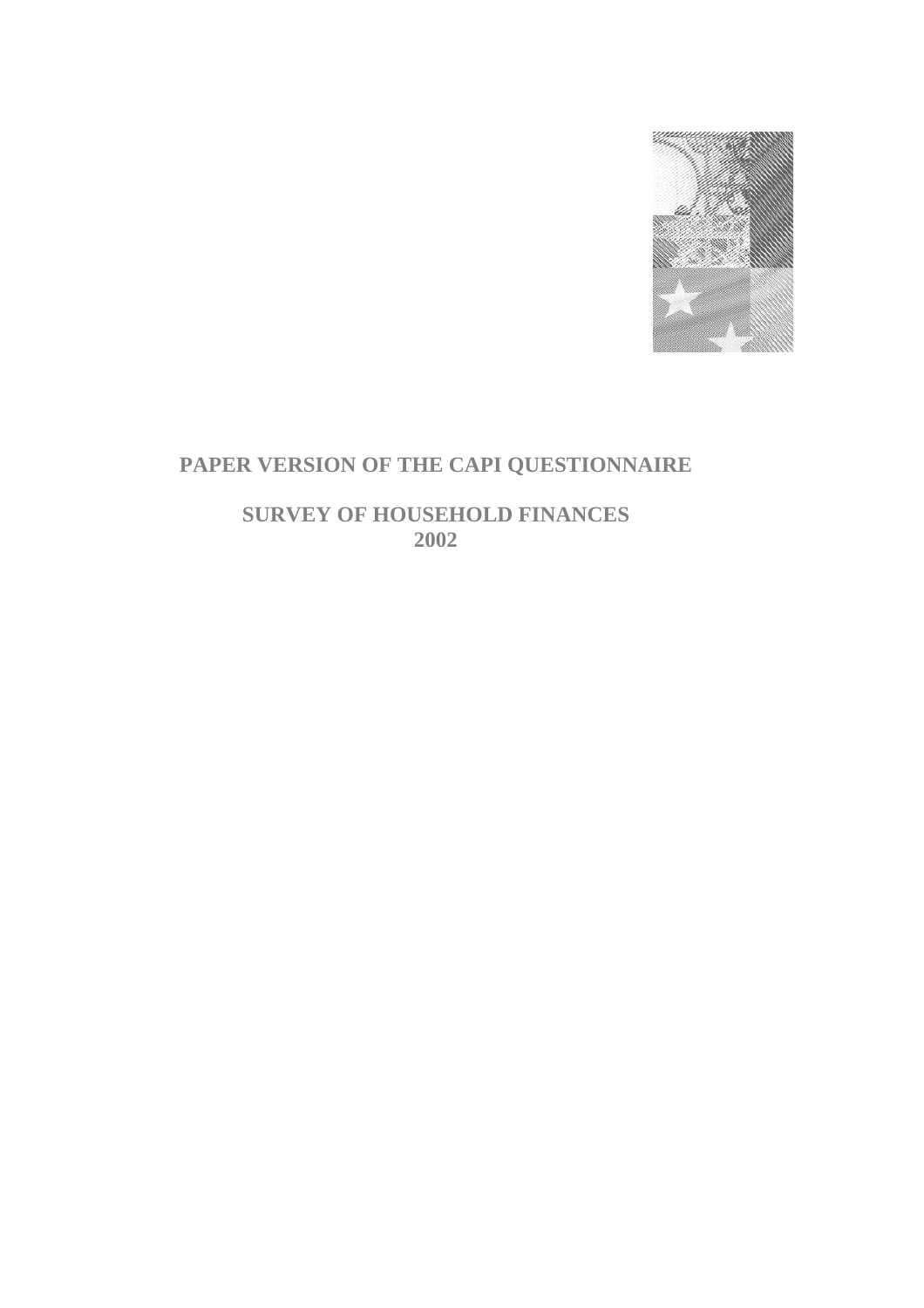# **1.- DEMOGRAPHIC CHARACTERISTICS (ALL RESPONDENTS)**

### q.1 First, **could you tell me how many people there are in your household at the moment, including yourself and children, but excluding any domestic servants?1**

Fill in number of members

 I am now going to **ask you about each household member:** to follow an order we will start with the reference person (who may be yourself) and continue with the other adults. I will also ask you for their names, as later we will refer to each of them and this will make it easier to identify them.

|                                          | <b>Household members</b> |                |                |                         |                |                |                |
|------------------------------------------|--------------------------|----------------|----------------|-------------------------|----------------|----------------|----------------|
| Number of person in the household        | R.P.1                    | $\overline{2}$ | $\mathbf{3}$   | $\overline{\mathbf{4}}$ | 5              | 6              | $7^2$          |
| <b>1.1 Sex</b>                           |                          |                |                |                         |                |                |                |
| -Male                                    | 1                        | 1              | 1              | 1                       | 1              | 1              | 1              |
| -Female                                  | $\overline{c}$           | $\overline{c}$ | $\overline{2}$ | $\overline{2}$          | $\mathfrak{2}$ | $\overline{c}$ | $\overline{c}$ |
| 1.2a Month of birth                      |                          |                |                |                         |                |                |                |
| - January                                | 1                        | 1              | 1              | 1                       | 1              | 1              | 1              |
| - February                               | $\overline{c}$           | $\overline{2}$ | $\overline{2}$ | $\overline{2}$          | $\overline{2}$ | $\overline{2}$ | 2              |
| - March                                  | 3                        | 3              | 3              | 3                       | 3              | 3              | 3              |
| - April                                  | 4                        | 4              | 4              | 4                       | $\overline{4}$ | 4              | 4              |
| - May                                    | 5                        | 5              | 5              | 5                       | 5              | 5              | 5              |
| - June                                   | 6                        | 6              | 6              | 6                       | 6              | 6              | 6              |
| - July                                   | 7                        | 7              | 7              | 7                       | 7              | 7              | 7              |
| - August                                 | 8                        | 8              | 8              | 8                       | 8              | 8              | 8              |
| - September                              | 9                        | 9              | 9              | 9                       | 9              | 9              | 9              |
| - October                                | 10                       | 10             | 10             | 10                      | 10             | 10             | 10             |
| - November                               | 11                       | 11             | 11             | 11                      | 11             | 11             | 11             |
| - December                               | 12                       | 12             | 12             | 12                      | 12             | 12             | 12             |
| -Don't know                              | 13                       | 13             | 13             | 13                      | 13             | 13             | 13             |
| 1.2b Year of birth                       |                          |                |                |                         |                |                |                |
|                                          |                          |                |                |                         |                |                |                |
|                                          | -1Don'tknow              | -1Don'tknow    | -1Don'tknow    | -1Don'tknow             | -1Don'tknow    | -1Don'tknow    | -1Don'tknow    |
|                                          | -2. Noanswer             | -2. Noanswer   | -2. Noanswer   | -2. Noanswer            | -2 Noanswer    | -2. Noanswer   | -2. Noanswer   |
| 1.3 Relationship to the reference person |                          |                |                |                         |                |                |                |
| - Reference person <sup>3</sup>          | 1                        | 1              | 1              | 1                       | 1              | 1              | 1              |
| - Partner                                | $\overline{c}$           | $\sqrt{2}$     | 2              | $\overline{c}$          | $\overline{c}$ | 2              | 2              |
| - Child                                  | 3                        | 3              | 3              | 3                       | 3              | 3              | 3              |
| - Father of RP                           | 4                        | $\overline{4}$ | 4              | 4                       | $\overline{4}$ | 4              |                |
| - Mother of RP                           | 5                        | 5              | 5              | 5                       | 5              | 5              | 5              |
| - Father of partner                      | 6                        | 6              | 6              | 6                       | 6              | 6              | 6              |
| - Mother of partner                      | 7                        | 7              | 7              | 7                       | 7              | 7              |                |
| - Other family member                    | 8                        | 8              | 8              | 8                       | 8              | 8              | 8              |
| - Other unrelated household member       | 9                        | 9              | 9              | 9                       | 9              | 9              | 9              |

 A **household** is defined as a **group of people living together in the same accommodation and sharing expenses.** It includes members of the household who are temporarily absent (for example, on holiday, studying away from home, etc.) and excludes domestic servants.

l

 $2^2$  There may be up to nine members in the household.

 The reference person is the person, or one of the persons, responsible for the accommodation. It will normally be the person in the household who chiefly deals with the financial issues.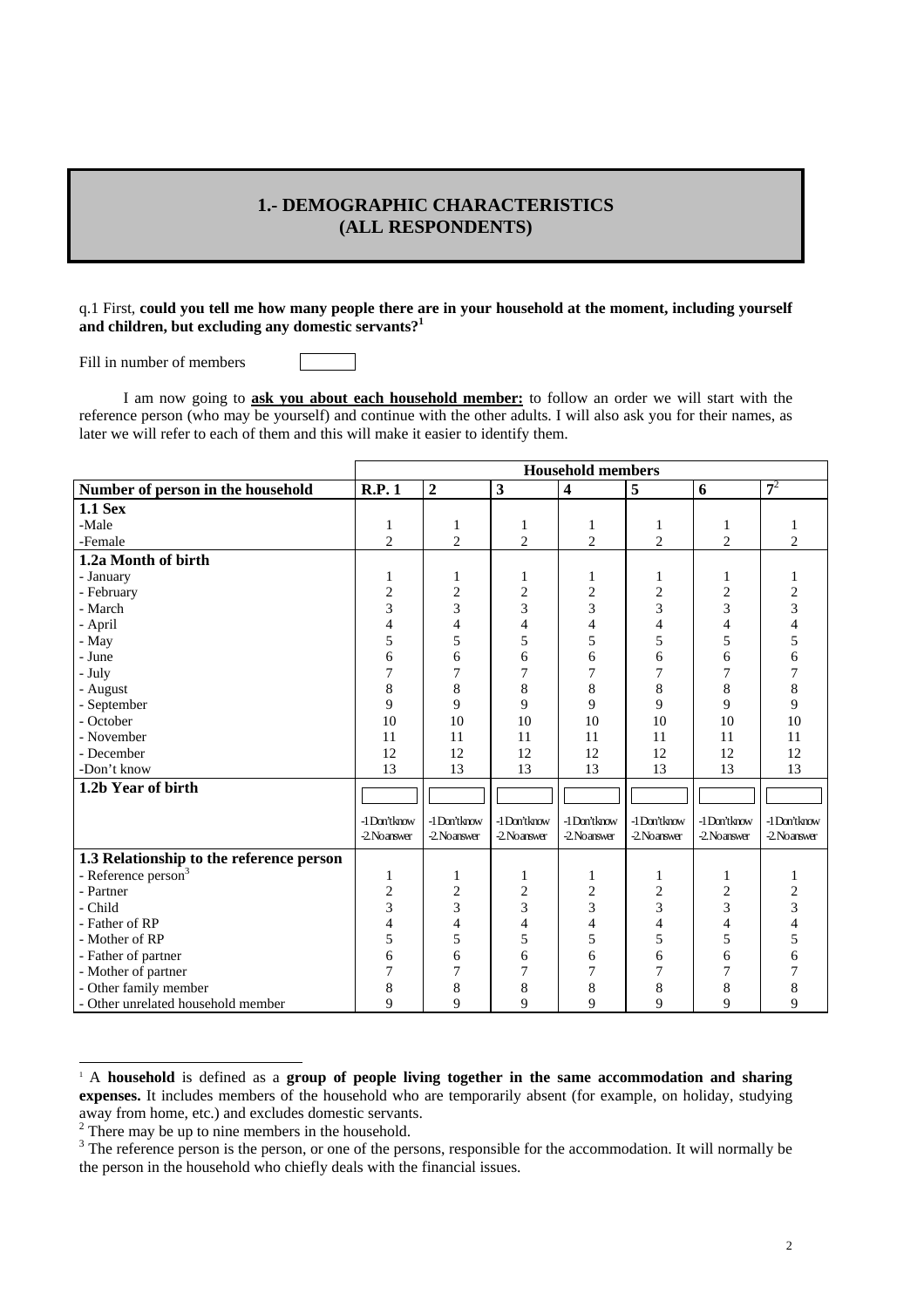|                                                                     | <b>Household members</b> |                |                         |                |                |                |                          |
|---------------------------------------------------------------------|--------------------------|----------------|-------------------------|----------------|----------------|----------------|--------------------------|
| Number of person in the household                                   | <b>R.P.1</b>             | $\overline{2}$ | $\overline{\mathbf{3}}$ | 4              | 5              | 6              | 7                        |
| 1.4 Marital status <sup>4</sup>                                     |                          |                |                         |                |                |                |                          |
| - Single                                                            | $\mathbf{1}$             | $\mathbf{1}$   | $\mathbf{1}$            | $\mathbf{1}$   | $\mathbf{1}$   | $\mathbf{1}$   | $\mathbf{1}$             |
| - Married                                                           | $\overline{c}$           | $\overline{c}$ | $\overline{c}$          | $\overline{2}$ | $\overline{c}$ | $\overline{c}$ | $\overline{c}$           |
| - De facto partner                                                  | 3                        | 3              | 3                       | 3              | 3              | 3              | 3                        |
| - Separated                                                         | $\overline{4}$           | $\overline{4}$ | $\overline{4}$          | $\overline{4}$ | $\overline{4}$ | $\overline{4}$ | $\overline{\mathcal{L}}$ |
| - Divorced                                                          | 5                        | 5              | 5                       | 5              | 5              | 5              | 5                        |
| - Widowed                                                           | 6                        | 6              | 6                       | 6              | 6              | 6              | 6                        |
| <b>Name</b>                                                         |                          |                |                         |                |                |                |                          |
| <b>CARD</b>                                                         |                          |                |                         |                |                |                |                          |
| 1.5 Level of education                                              |                          |                |                         |                |                |                |                          |
| Highest qualification attained (do not confuse                      |                          |                |                         |                |                |                |                          |
| with studies currently in progress):                                |                          |                |                         |                |                |                |                          |
| - Illiterate                                                        | $\mathbf{1}$             | $\mathbf{1}$   | 1                       | $\mathbf{1}$   | $\mathbf{1}$   | $\mathbf{1}$   | $\mathbf{1}$             |
| - Primary education                                                 | $\overline{c}$           | $\overline{2}$ | $\mathfrak{2}$          | $\overline{2}$ | $\overline{2}$ | $\mathfrak{2}$ | $\mathbf{2}$             |
| - Vocational or employment-related training not                     | 3                        | 3              | 3                       | 3              | 3              | 3              | 3                        |
| requiring academic qualifications at lower                          |                          |                |                         |                |                |                |                          |
| secondary school level (more than 300 hours).                       |                          |                |                         |                |                |                |                          |
| - Lower secondary schooling                                         | 4                        | 4              | $\overline{4}$          | 4              | 4              | 4              | 4                        |
| - Vocational or employment-related training                         | 5                        | 5              | 5                       | 5              | 5              | 5              | 5                        |
| requiring academic qualifications at lower                          |                          |                |                         |                |                |                |                          |
| secondary school level (more than 300 hours).                       |                          |                |                         |                |                |                |                          |
| - Higher secondary schooling                                        | 6                        | 6              | 6                       | 6              | 6              | 6              | 6                        |
| - Vocational or employment-related training                         | 7                        | 7              | 7                       | $\overline{7}$ | 7              | 7              | 7                        |
| requiring academic qualifications at higher                         |                          |                |                         |                |                |                |                          |
| secondary school level (300 hours).                                 |                          |                |                         |                |                |                |                          |
| - Specialised vocational training, higher level                     | 8                        | 8              | 8                       | 8              | 8              | 8              | 8                        |
| training in plastic arts, design or sports.                         |                          |                |                         |                |                |                |                          |
| - Other education lasting 2 or more years                           | 9                        | 9              | 9                       | 9              | 9              | 9              | 9                        |
| requiring higher secondary education.                               |                          |                |                         |                |                |                |                          |
| - Ordinary university degree $\rightarrow$ 1.5.2                    | 10                       | 10             | 10                      | 10             | 10             | 10             | 10                       |
| - Training leading to an officially recognised                      | 11                       | 11             | 11                      | 11             | 11             | 11             | 11                       |
| professional specialisation $\rightarrow$ 1.5.2                     |                          |                |                         |                |                |                |                          |
| - Postgraduate university education $\rightarrow$ 1.5.2             | 12                       | 12             | 12                      | 12             | 12             | 12             | 12                       |
| 1.5.2 Subject of degree                                             |                          |                |                         |                |                |                |                          |
| - Engineering and technology                                        | $\mathbf{1}$             | $\mathbf{1}$   | 1                       | $\mathbf{1}$   | $\mathbf{1}$   | $\mathbf{1}$   | $\mathbf{1}$             |
| - Health care and medicine                                          | $\mathbf{2}$             | $\mathfrak{2}$ | $\mathfrak{2}$          | $\mathfrak{2}$ | $\overline{c}$ | $\mathfrak{2}$ | $\mathbf{2}$             |
| - Humanities                                                        | 3                        | 3              | 3                       | 3              | 3              | 3              | 3                        |
| - Social science and law                                            | $\overline{4}$           | 4              | 4                       | $\overline{4}$ | $\overline{4}$ | $\overline{4}$ | $\overline{4}$           |
| - Experimental sciences<br>- Other university degrees (first cycle) | 5<br>6                   | 5<br>6         | 5<br>6                  | 5<br>6         | 5<br>6         | 5<br>6         | 5<br>6                   |
| - Other university degrees (second cycle)                           | $\overline{7}$           | 7              | 7                       | 7              | 7              | 7              | 7                        |
| 1.6 Place of birth                                                  |                          |                |                         |                |                |                |                          |
| - Spain                                                             | $\mathbf{1}$             | 1              | 1                       | $\mathbf{1}$   | 1              | 1              | 1                        |
| - Abroad                                                            | $\mathbf{2}$             | $\overline{c}$ | $\overline{2}$          | $\mathfrak{2}$ | $\overline{2}$ | $\overline{c}$ | $\overline{2}$           |
|                                                                     |                          |                |                         |                |                |                |                          |

 4 Only individuals aged over sixteen (i.e. those born before 1986) are asked about marital status and level of education.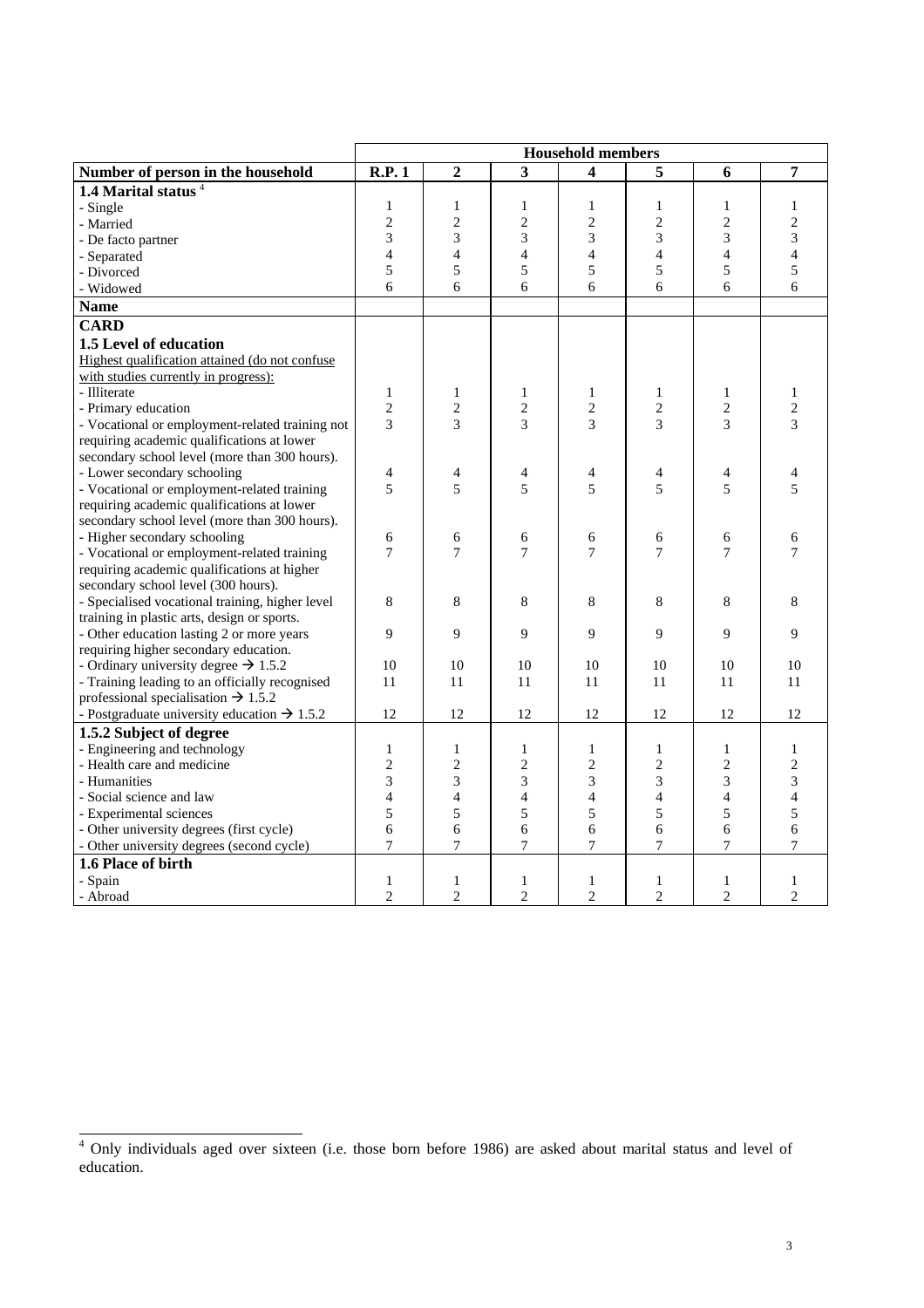|                                             | <b>Household members</b> |                |                |                |                |                             |                |
|---------------------------------------------|--------------------------|----------------|----------------|----------------|----------------|-----------------------------|----------------|
| Number of person in the household           | R.P.1                    | $\overline{2}$ | 3              | 4              | 5              | 6                           | 7              |
| 1.7 In general, what is the state of health |                          |                |                |                |                |                             |                |
| of $\ldots$                                 |                          |                |                |                |                |                             |                |
| - Very good                                 |                          | 1              | 1              | 1              |                | 1                           |                |
| - Good                                      | 2                        | 2              | 2              | 2              | 2              | 2                           | 2              |
| - Acceptable                                | 3                        | 3              | $\overline{3}$ | $\overline{3}$ | $\overline{3}$ | 3                           | 3              |
| - Poor                                      | 4                        | 4              | $\overline{4}$ | 4              | 4              | 4                           |                |
| - Very poor                                 | 5                        | 5              | 5              | 5              | 5              | 5                           | 5              |
| 1.8 Was he/she a household member in        |                          |                |                |                |                |                             |                |
| 2001?                                       |                          |                |                |                |                |                             |                |
| -Yes                                        | 1                        | 1              | 1              | 1              | 1              | 1                           |                |
| $-N0$                                       | $\mathfrak{D}$           | 2              | 2              | $\overline{c}$ | 2              | 2                           | 2              |
| 1.9 Where is each member of the             |                          |                |                |                |                |                             |                |
| household currently living?                 |                          |                |                |                |                |                             |                |
| - Currently living in the home              | 1                        | 1              | $\mathbf{1}$   | 1              | 1              | 1                           |                |
| - Temporarily absent                        | $\mathfrak{D}$           | $\mathfrak{D}$ | $\mathfrak{D}$ | $\mathfrak{D}$ | $\mathfrak{D}$ | $\mathcal{D}_{\mathcal{L}}$ | $\mathfrak{D}$ |
| <b>IF CODE 1 IN 1.6</b>                     |                          |                |                |                |                |                             |                |
| 1.6a What province of Spain was             |                          |                |                |                |                |                             |                |
| born in?                                    | 99.- $n/a$               | 99.- $n/a$     | 99.- $n/a$     | 99.- $n/a$     | 99.- $n/a$     | 99.- $n/a$                  | 99.- $n/a$     |
| IF CODE $2 \text{IN } 1.6$                  |                          |                |                |                |                |                             |                |
| 1.6b What country was  born in?             |                          |                |                |                |                |                             |                |
|                                             | 99.- $n/a$               | 99.- $n/a$     | 99.- $n/a$     | 99.- $n/a$     | 99.- $n/a$     | 99.- $n/a$                  | 99.- $n/a$     |
|                                             |                          |                |                |                |                |                             |                |

<sup>&</sup>lt;sup>5</sup> An individual is considered to be a member of the household in 2001 if they were part of the household for at least three months.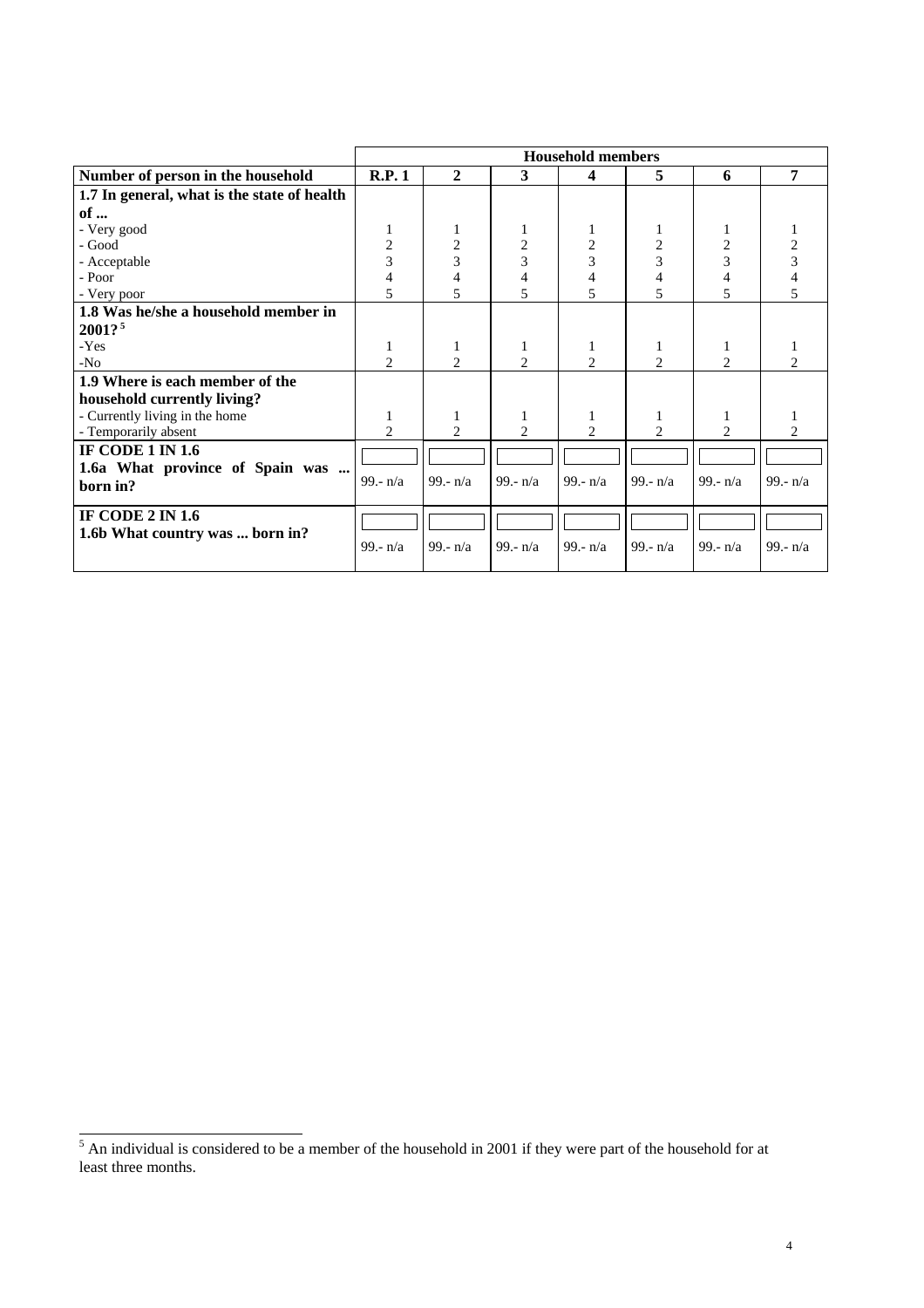# **IF THE REFERENCE PERSON HAS A PARTNER (CODE 2 OR 3 OF Q1.4 ASK QUESTIONS ABOUT THEIR PARTNER AS WELL)**

|                                                                                                                                                     |                                                                | <b>REFERENCE PERSON</b>     |                             |                             | <b>PARTNER</b>              |
|-----------------------------------------------------------------------------------------------------------------------------------------------------|----------------------------------------------------------------|-----------------------------|-----------------------------|-----------------------------|-----------------------------|
| 1.11 How many children do you have (THAT<br>YOU HAVE NOT MENTIONED EARLIER)<br>who do not live at home but depend economically<br>on the household? | Yes $0 \rightarrow 1.13$<br>$-1.$ No answer $\rightarrow 1.13$ |                             |                             |                             |                             |
| 1.12 How old is ?                                                                                                                                   | $1st$ child<br>-1. Noanswer                                    | $2nd$ child<br>-1. Noanswer | $3rd$ child<br>-1. Noanswer | $4th$ child<br>-1. Noanswer | $5th$ child<br>-1. Noanswer |
| <b>ONLY CODE 2 OR 3 OF Q.1.4</b>                                                                                                                    |                                                                |                             |                             |                             |                             |
| 1.13 Form of ownership of real estate property:                                                                                                     |                                                                |                             |                             |                             |                             |
| - Separate ownership by husband and wife                                                                                                            |                                                                |                             | 1                           |                             |                             |
| - Joint ownership by husband and wife                                                                                                               | $\overline{2}$                                                 |                             |                             |                             |                             |
| - Other                                                                                                                                             | 97                                                             |                             |                             |                             |                             |
| -No answer                                                                                                                                          | 99                                                             |                             |                             |                             |                             |
|                                                                                                                                                     | <b>Father</b>                                                  | <b>Mother</b>               |                             | Father                      | <b>Mother</b>               |
| <b>CARD</b>                                                                                                                                         |                                                                |                             |                             |                             |                             |
| 1.14 Could you tell me what occupation your                                                                                                         |                                                                |                             |                             |                             |                             |
| parents (who either do not belong to the                                                                                                            |                                                                |                             |                             |                             |                             |
| household or have died) have or had for most of                                                                                                     |                                                                |                             |                             |                             |                             |
| their working life?                                                                                                                                 |                                                                |                             |                             |                             |                             |
| - Management in the public or private sector                                                                                                        | 1                                                              | 1                           |                             | 1                           | 1                           |
| -Intellectual, technician or scientist                                                                                                              | $\overline{\mathbf{c}}$                                        | $\overline{\mathbf{c}}$     |                             | $\overline{c}$              | $\overline{\mathbf{c}}$     |
| -Supporting technician                                                                                                                              | 3                                                              | 3                           |                             | 3                           | 3                           |
| -Administrative and clerical                                                                                                                        | 4                                                              | 4                           |                             | 4                           | 4                           |
| -Hotel and catering, personal, security and sales services.                                                                                         | 5                                                              | 5                           |                             | 5                           | 5                           |
| - Skilled workers in agriculture and fishing                                                                                                        | 6                                                              | 6                           |                             | 6                           | 6                           |
| -Skilled craftsman or worker in manufacturing,                                                                                                      | 7                                                              | 7                           |                             | 7                           | 7                           |
| construction or mining industries                                                                                                                   |                                                                |                             |                             |                             |                             |
| -Operators and installers of machinery and equipment                                                                                                | 8                                                              | 8                           |                             | 8                           | 8                           |
| - Unskilled workers                                                                                                                                 | 9                                                              | 9                           |                             | 9                           | 9                           |
| - Armed forces                                                                                                                                      | 10                                                             | 10                          |                             | 10                          | 10                          |
| - Housewife/house husband                                                                                                                           | 11                                                             | 11                          |                             | 11                          | 11                          |
| -Don't know/No answer                                                                                                                               | 12                                                             | 12                          |                             | 12                          | 12                          |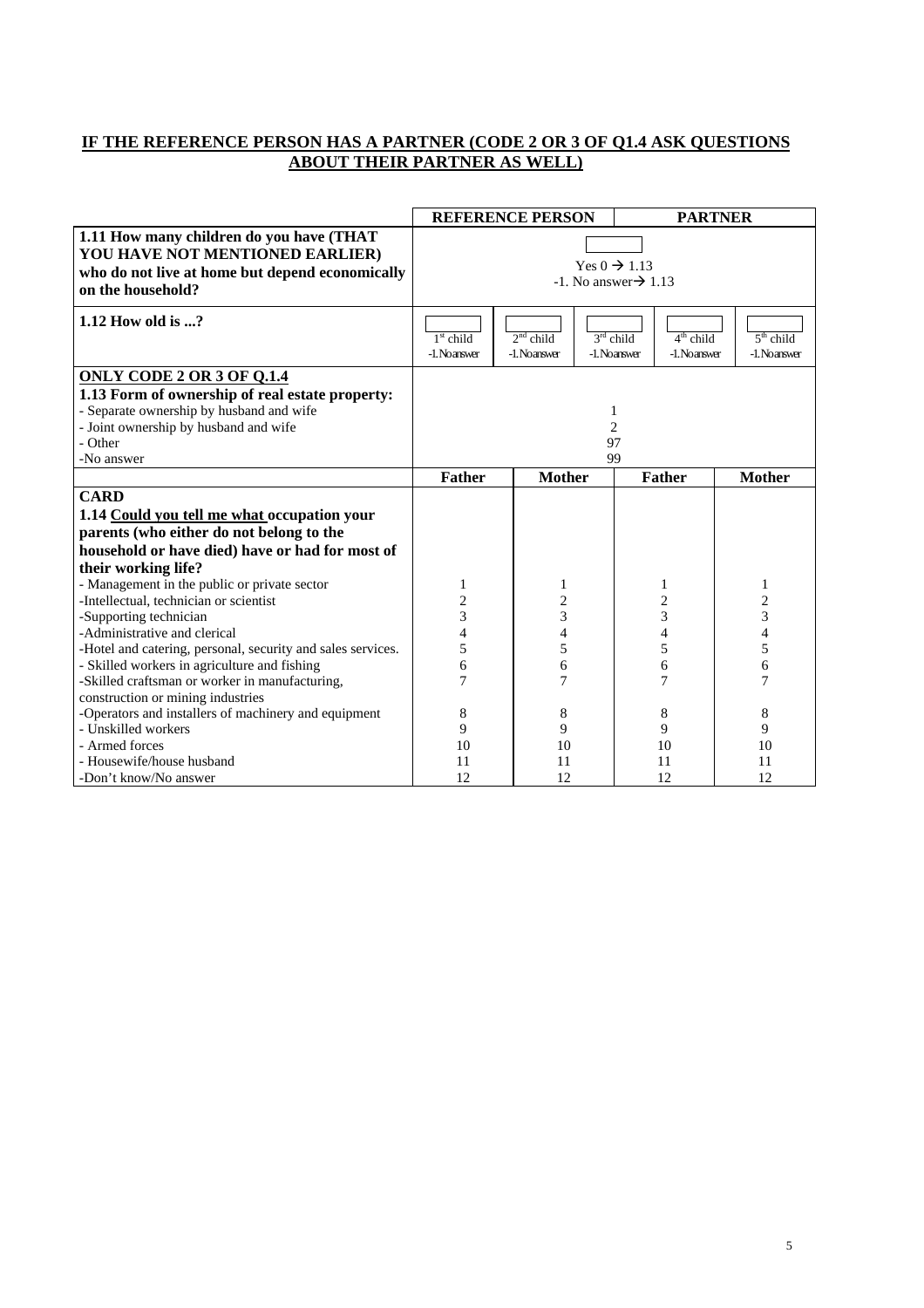# **2.- REAL ASSETS (ALL RESPONDENTS)**

In the answers to questions on real and financial assets, please also consider assets (and liabilities) that are actually owned by a household member even though they are in the name of a company (for example an assetholding company).

### **MAIN RESIDENCE (ALL RESPONDENTS)**

**2.1 What is the ownership status of your main residence?** 1.-Rented  $\rightarrow$  2.19.

2. Ownership 3.-Free use  $\rightarrow$  2.19 97.-Other (specify)  $\rightarrow$  2.19 98.-Don't know  $\rightarrow$  2.19 99. No answer $\rightarrow$  2.19

# **HOUSEHOLDS THAT OWN THEIR MAIN RESIDENCE CODE 2 IN 2.1.**

**2.1a The value of the main residence you own is:** 1.- Set by the open market

means, indicate which played the largest role.

2.- Set under the officially sponsored housing subsidy scheme 3.- Regulated under the officially rated house price scheme.

4.-Don't know 5.-No answer

**2.2 How did you acquire ownership of your home?** If by various 1.- Purchase 2.-Inheritance<sup>6</sup> 3.-Gift 97.-Other (specify) 98.-Don't know

**2.3 In what year did you acquire ownership of your home?7**

-1.-Don't know -2.-No answer

€

99.-No answer

**2.4 What was the cash purchase price or value at the time of acquisition, excluding VAT or other similar tax?** Include any garage or parking space if in the same building or complex.

| -1.-Don't know |
|----------------|
| -2.-No answer  |
|                |

**2.5 What is the current value of your home?**<sup>8</sup> (i.e. how much you would obtain for it if you sold it today).

| -1.-Don't know |
|----------------|
| -2.-No answer  |

<sup>&</sup>lt;sup>6</sup> Throughout this survey, transmission to the reference person from a deceased spouse is not to be considered inheritance.

When coding dates, always enter the code for the earliest date applicable to the property.

<sup>&</sup>lt;sup>8</sup> Real estate properties should be valued excluding tax and interest.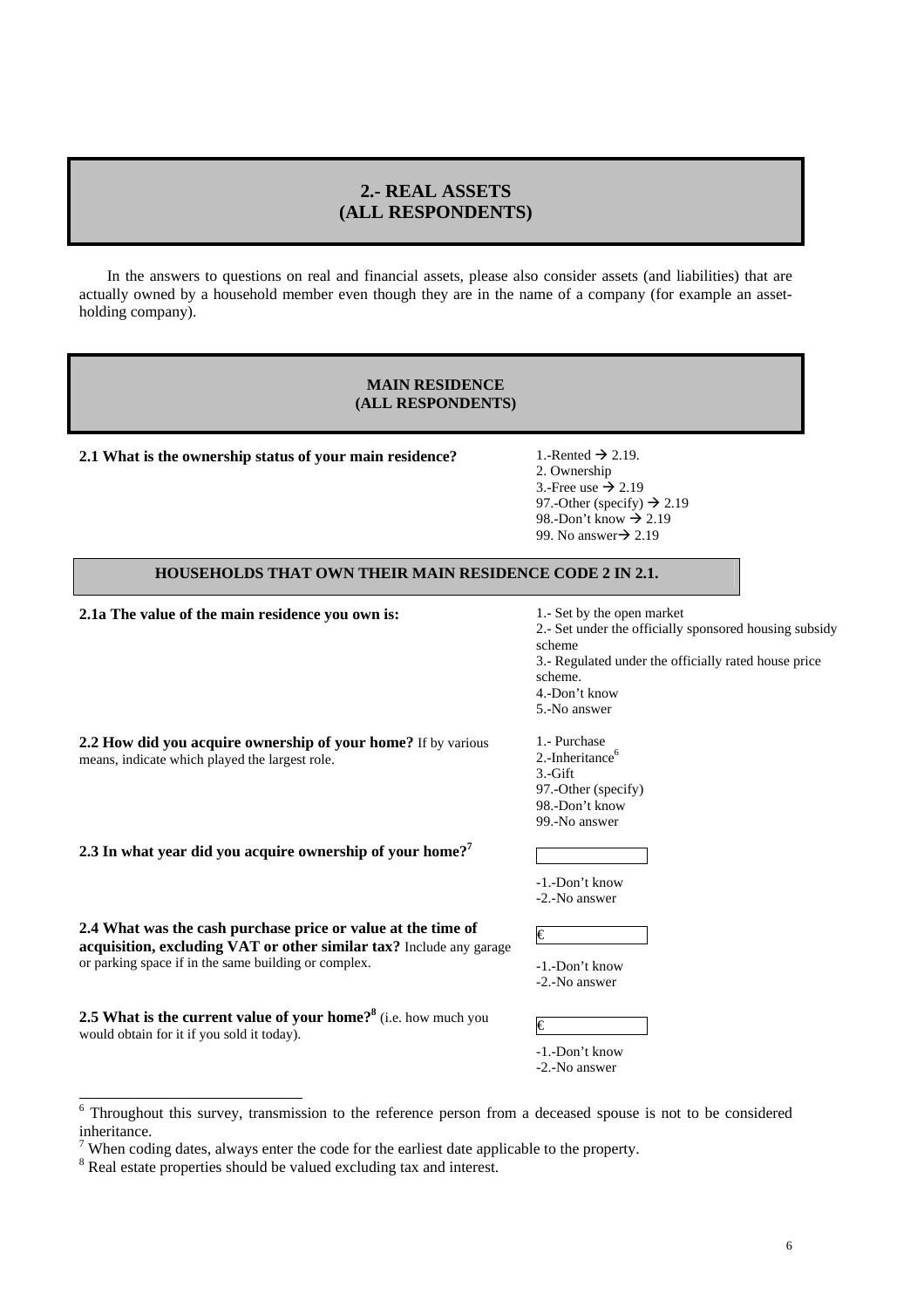**2.7 Did you use a loan to pay for the purchase of your home?** 1.-Yes

 $2.-No \rightarrow 2.19$ 3.-Don't know  $\rightarrow$  2.19 4.-No answer $\rightarrow$  2.19

**2.8 Do you currently have any payments outstanding on a mortgage or other loan taken out to buy your home?** 

1.-Yes  $2.-No \rightarrow 2.19$ 3.-Don't know  $\rightarrow$  2.19

4. No answer $\rightarrow$  2.19

**2.8a. How many loans do you currently have on your home? Note down number of loans \_\_\_\_\_\_\_\_.**

 $-1$ . -Don't know  $\rightarrow 2.19$  $-2$ . No answer $\rightarrow$  2.19

# **WE WILL TALK ABOUT THE FOUR BIGGEST LOANS CURRENTLY OUTSTANDING FOR YOUR HOUSEHOLD.**

# **MODULE ON THE CHARACTERISTICS OF THE LOANS TAKEN OUT FOR THE PURCHASE OF THE MAIN RESIDENCE (QUESTIONS FOR RESPONDENTS WHO HAVE LOANS OUTSTANDING ON THE MAIN RESIDENCE)**

|                                                  | <b>Loans</b> outstanding |              |    |    |
|--------------------------------------------------|--------------------------|--------------|----|----|
| Loan number                                      |                          | $\mathbf{2}$ | 3  | 4  |
| 2.9 What type of loan did you use to pay for the |                          |              |    |    |
| purchase?                                        |                          |              |    |    |
| -Mortgage                                        |                          |              |    |    |
| -Other secured loan                              |                          |              |    |    |
| -Personal loan                                   |                          | 3            |    |    |
| -Credit line                                     |                          |              |    |    |
| -Deferred payment                                |                          |              |    |    |
| -Advances                                        |                          | n            |    |    |
| -Loans from friends or family $\rightarrow$ 2.11 |                          |              |    |    |
| -Other (specify)                                 | 97                       | 97           | 97 | 97 |
| -Don't know                                      | 98                       | 98           | 98 | 98 |
| -No answer                                       | 99                       | 99           | 99 | 99 |
| 2.10 What kind of institution provided the loan? |                          |              |    |    |
| -Business in which individual works              |                          |              |    |    |
| -Bank                                            |                          |              |    |    |
| -Savings bank                                    |                          | 3            | 3  |    |
| -Co-operative or rural savings bank              |                          |              |    |    |
| -Other credit institution                        |                          |              |    |    |
| -Stand-alone Internet bank <sup>9</sup>          |                          |              | n  |    |
| -Non-financial corporations                      |                          |              |    |    |
| -Other (specify)                                 | 97                       | 97           | 97 | 97 |
| -Don't know                                      | 98                       | 98           | 98 | 98 |
| -No answer                                       | 99                       | 99           | 99 | 99 |

<sup>&</sup>lt;sup>9</sup> The internet-based institutions without a sales network are ING-Direct, Uno-e, Patagón, Popular-e and Activobank.

Excluding the cost of processing the loan.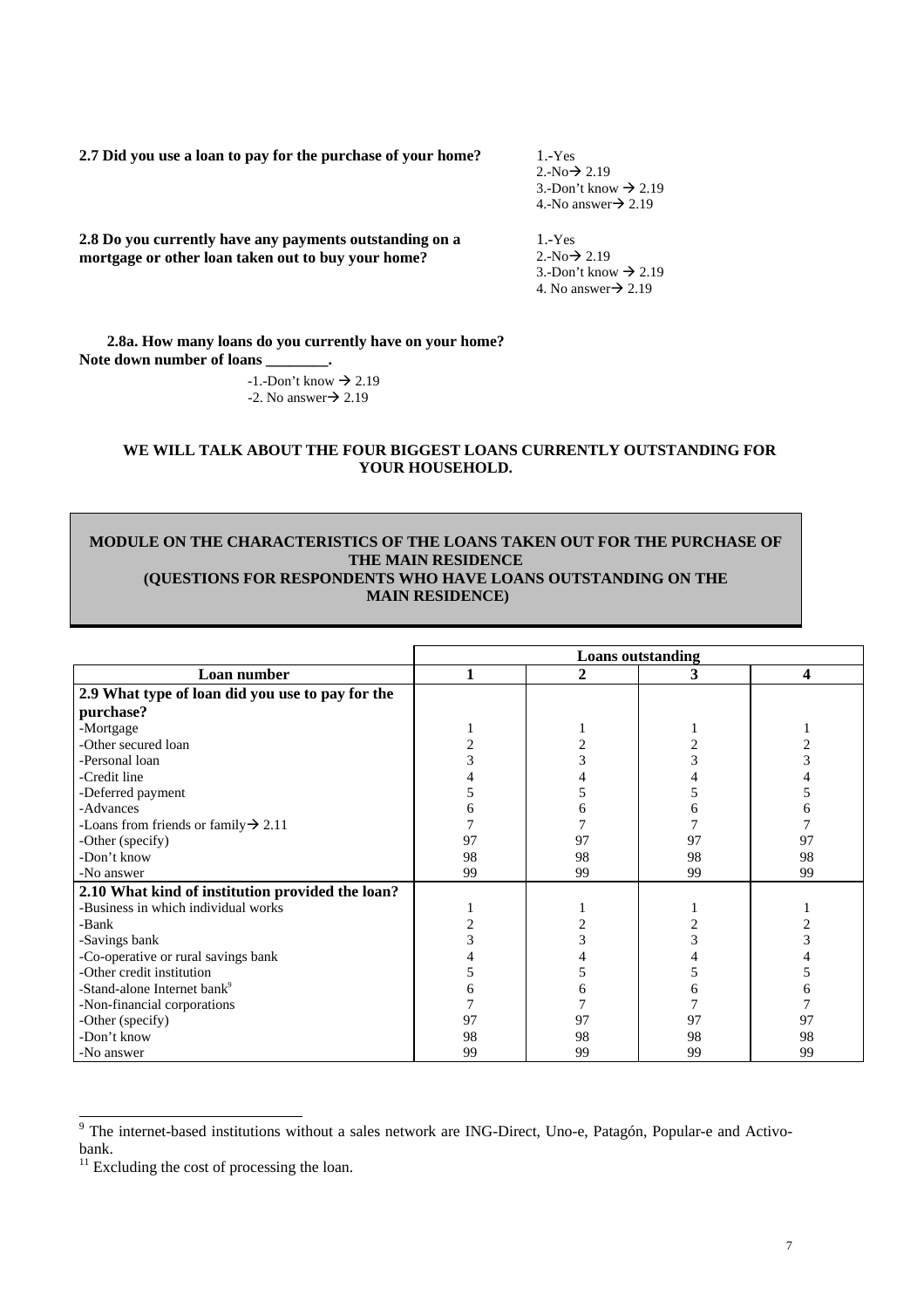|                                                              | <b>Loans</b> outstanding        |                                 |                                 |                                 |  |
|--------------------------------------------------------------|---------------------------------|---------------------------------|---------------------------------|---------------------------------|--|
| Loan number                                                  | 1                               | $\mathfrak{D}$                  | 3                               | 4                               |  |
| 2.11 What was the initial sum of the $\alpha$ <sup>11</sup>  |                                 |                                 |                                 |                                 |  |
|                                                              | €                               | $\overline{\epsilon}$           | $\epsilon$                      | $\overline{\epsilon}$           |  |
|                                                              | -1.-Don't know                  | -1.-Don't know                  | -1.-Don't know                  | -1.-Don't know                  |  |
|                                                              | -2.-No answer                   | -2.-No answer                   | -2.-No answer                   | -2.-No answer                   |  |
| 2.12 What is the amount pending repayment? $12$              |                                 |                                 |                                 |                                 |  |
|                                                              | $\overline{\epsilon}$           | €                               | $\epsilon$                      | $\overline{\epsilon}$           |  |
|                                                              | -1.-Don't know                  | -1.-Don't know                  | -1.-Don't know                  | -1.-Don't know                  |  |
|                                                              | -2.-No answer                   | -2.-No answer                   | -2.-No answer                   | -2.-No answer                   |  |
| 2.13 What is the annual interest rate on this                |                                 |                                 |                                 |                                 |  |
| loan? If the loan has a variable interest rate, please give  | $\%$                            | $\%$                            | $\frac{0}{0}$                   | $\frac{0}{0}$                   |  |
| an estimate of the annual interest rate you currently pay    | if 0% go to 2.15                | if 0% go to 2.15                | if 0% go to 2.15                | if 0% go to 2.15                |  |
| (multiply the figure by 100).                                |                                 |                                 |                                 |                                 |  |
|                                                              | -1.-Don't know                  | -1.-Don't know                  | -1.-Don't know                  | -1.-Don't know                  |  |
|                                                              | -2.-No answer                   | -2.-No answer                   | -2.-No answer                   | -2.-No answer                   |  |
| 2.14 Does this loan have a fixed or variable                 |                                 |                                 |                                 |                                 |  |
| interest rate?                                               |                                 |                                 |                                 |                                 |  |
| -Fixed                                                       | 1                               | 1                               | 1                               | 1                               |  |
| -Variable                                                    | $\overline{c}$                  | $\overline{2}$                  | $\overline{2}$                  | $\overline{2}$                  |  |
| -Don't know<br>-No answer                                    | 3<br>$\overline{4}$             | 3<br>$\overline{4}$             | 3<br>$\overline{4}$             | 3<br>$\overline{4}$             |  |
| 2.15 What type of commissions is the loan subject            |                                 |                                 |                                 |                                 |  |
| to?                                                          |                                 |                                 |                                 |                                 |  |
| -None                                                        | $\mathbf{1}$                    | $\mathbf{1}$                    | $\mathbf{1}$                    | $\mathbf{1}$                    |  |
| -Loan arrangement fee                                        | 2,                              | 2,                              | 2,                              | 2,                              |  |
| -Loan management fee                                         | 3,                              | 3,                              | 3,                              | 3,                              |  |
| -Partial repayment penalty                                   | 4,                              | 4,                              | 4,                              | 4,                              |  |
| -Early repayment penalty                                     | 5,                              | 5,                              | 5,                              | 5,                              |  |
| -Other (specify)                                             | 97,                             | 97,                             | 97,                             | 97,                             |  |
| -Don't know                                                  | 98                              | 98                              | 98                              | 98                              |  |
| -No answer                                                   | 99                              | 99                              | 99                              | 99                              |  |
| 2.16 How many years did you ask to take out the<br>loan for? |                                 |                                 |                                 |                                 |  |
| (Maximum limit 60 years. For less than one year enter 0)     |                                 |                                 |                                 |                                 |  |
|                                                              | -1.-Don't know<br>-2.-No answer | -1.-Don't know<br>-2.-No answer | -1.-Don't know<br>-2.-No answer | -1.-Don't know<br>-2.-No answer |  |
|                                                              | -3: NO TERM                     | -3: NO TERM                     | -3: NO TERM                     | -3: NO TERM                     |  |
| 2.17 How long until the loan is fully repaid?                |                                 |                                 |                                 |                                 |  |
| (Maximum limit 40 years. For less than one year enter 0)     |                                 |                                 |                                 |                                 |  |
|                                                              | -1.-Don't know                  | -1.-Don't know                  | -1.-Don't know                  | -1.-Don't know                  |  |
|                                                              | -2.-No answer                   | -2.-No answer                   | -2.-No answer                   | -2.-No answer                   |  |
|                                                              | -3: NO TERM                     | -3: NO TERM                     | -3: NO TERM                     | -3: NO TERM                     |  |
| 2.18 How much is the current monthly payment                 |                                 |                                 |                                 |                                 |  |
| on the loan, including repayment of capital and              | €                               | €                               | $\overline{\epsilon}$           | €                               |  |
| interest? (If the payment is annual, six-monthly, etc.       | -1.-Don't know                  | -1.-Don't know                  | -1.-Don't know                  | -1.-Don't know                  |  |
| please give a monthly estimate)                              | -2.-No answer                   | -2.-No answer                   | -2.-No answer                   | -2.-No answer                   |  |

 $\frac{12}{12}$  Outstanding capital to be repaid, excluding interest.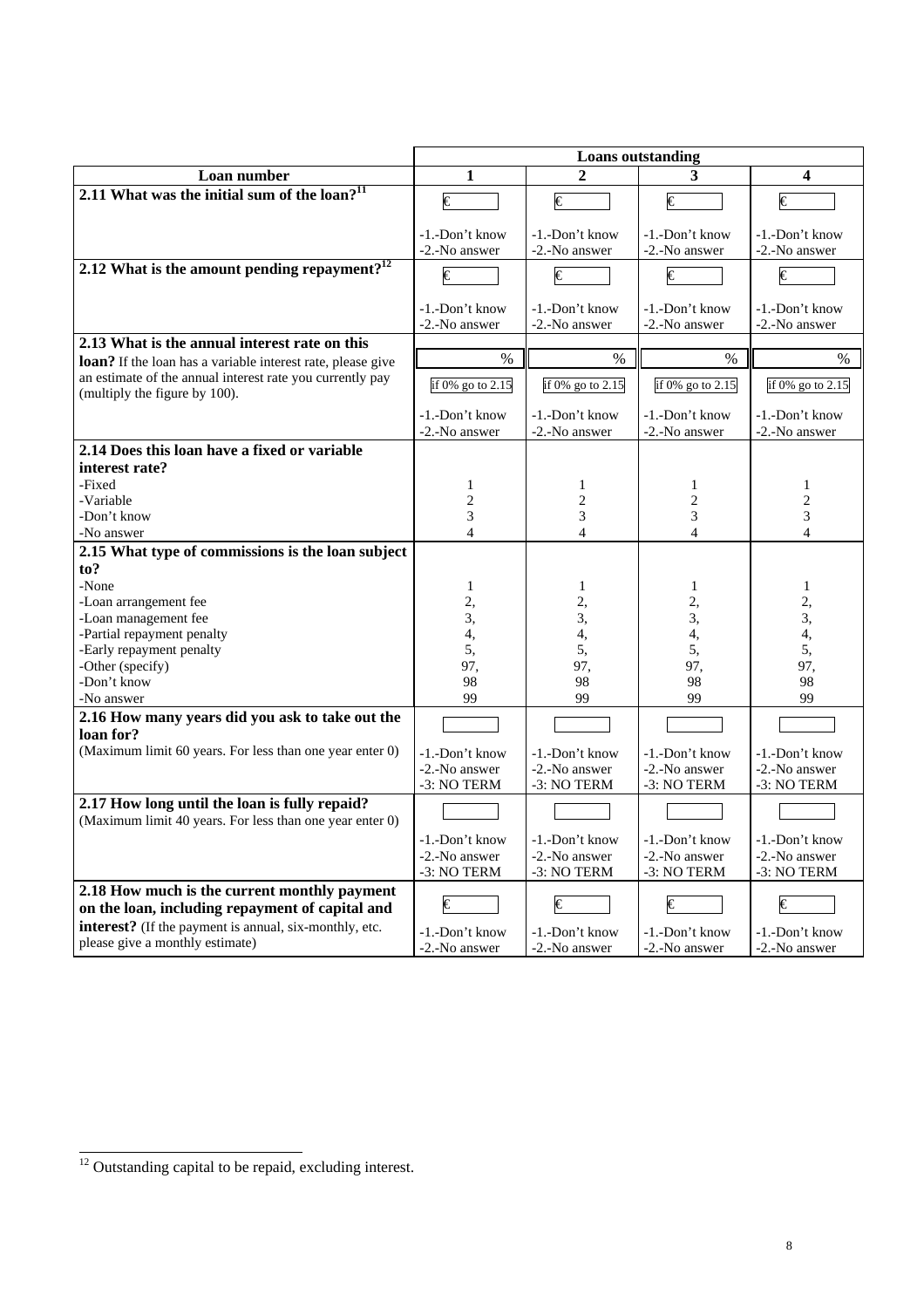# **ALL RESPONDENTS**

**2.19 Have you carried out any refurbishment work on the main residence in the last twelve months?** 

1.-Yes  $2.-No \rightarrow 2.21$ 

**2.20 How much did the work cost?**  $\qquad \qquad \qquad \qquad$ 

**2.21 In what year was your home built?** 

**2.22 What is the approximate size of your home in square metres?** 

**2.23 Do you rent out any rooms?** 1.-Yes

**2.24 How much income do you earn each month from renting a room or rooms?** 

**2.25 Do you plan to move house in the next two years?** 1.-Yes

# **FOR HOUSEHOLDS STATING A SMALLER AMOUNT IN 2.4 THAN IN 2.5**

**2.26 You said that your home cost you \_\_\_\_ euros and that its current value is \_\_\_\_ euros. Has this increase in the value of your assets led you to take on new debt in the last two years?** 

**2.27 What did you do with the extra money?** 1.-Improvements to your real estate property or

1.-Yes  $2.-No \rightarrow 2.32$ 

properties, 2.-Everyday expenses, 3.-Purchase of durable consumer goods (vehicles, electrical appliances, etc.), 4.-Purchase of financial assets, 5.-Purchase of other properties, 6.- Investment in own business, 7.-Paying off other debts, 97.-Other (specify), 98.-Don't know 99.-No answer

-1.-Don't know -2.-No answer

 $2.-No \rightarrow 2.25$ 

-1.-Don't know

-2.-No answer

2 - No

€

-1.-Don't know -2.-No answer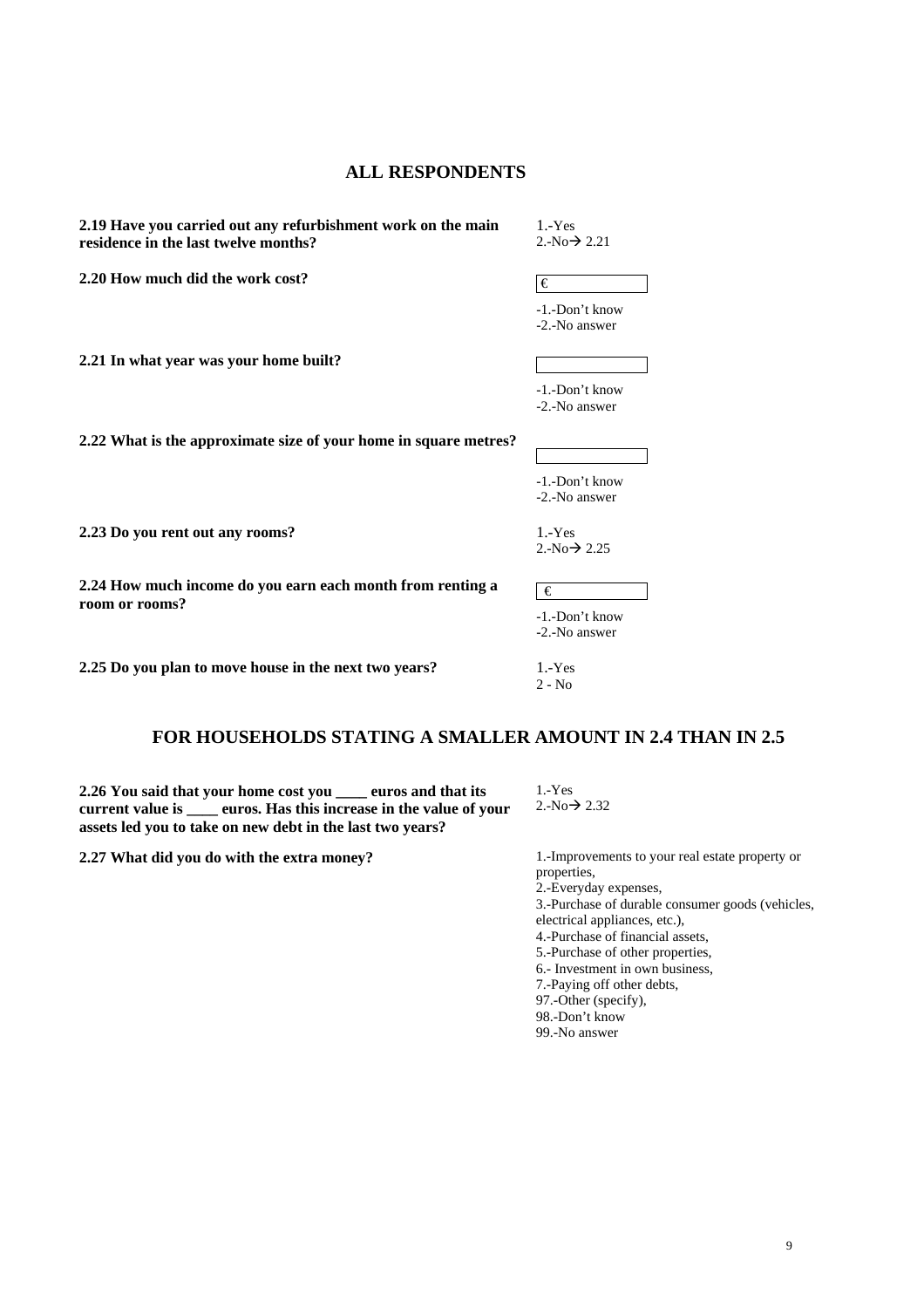# **HOUSEHOLDS THAT RENT THEIR MAIN RESIDENCE (CODE 1 IN 2.1.):**

**2.28 Does the rent include the furniture and/or equipment (washing machine, fridge, television, etc.)?**

1.-Yes 2 - No

**2.29 How long have you been living in this house or flat?** (starting year, e.g. 1962)

-1.-Don't know -2.-No answer

**2.30 Is the rent market-set or regulated?** 1.- Set by the open market

2.-Controlled rent 97.-Other (specify) 98.-Don't know 99.-No answer

**2.31 How much do you currently pay each month in rent?** Give the amount for the most recent payment, and exclude, if possible, communal charges, repairs, water bills, etc.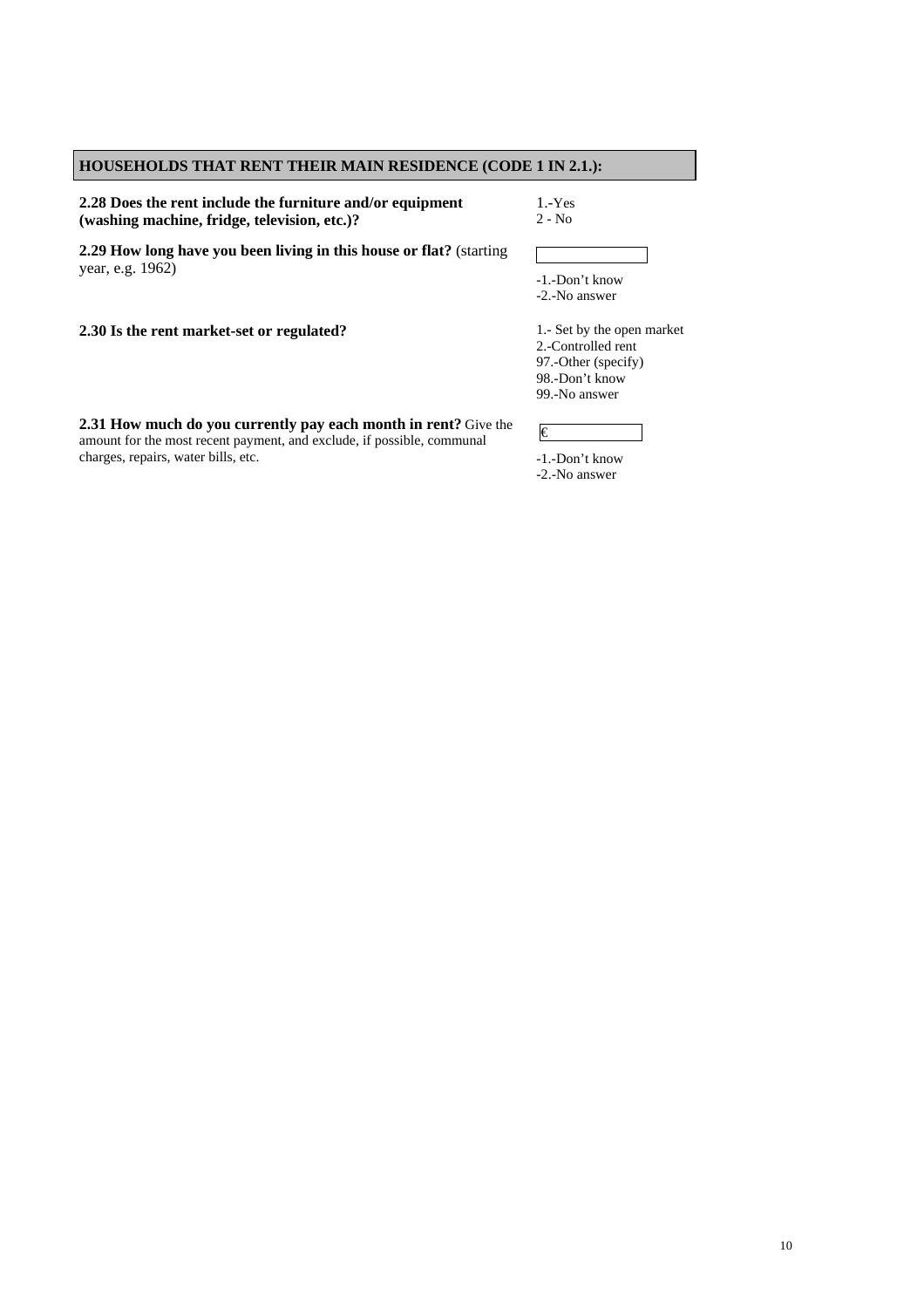# **OTHER REAL ESTATE PROPERTIES APART FROM THE HOME (ALL RESPONDENTS)**

**2.32 Do you own any other properties (APART FROM YOUR MAIN RESIDENCE), such as houses, flats, shops, offices, hotels, garages (EXCLUDING ANY ALREADY INCLUDED IN THE VALUE OF THE MAIN RESIDENCE), plots of land, etc?** 

**2.33 How many?**  $\rightarrow$  2.35a

1.-Yes  $2.-No \rightarrow 2.34$ 

 $-1.-$ Don't know  $\rightarrow$  2.62 -2. No answer $\rightarrow$  2.62

**2.34 Have you owned any during the last twelve months?** 1.-Yes  $\rightarrow$  2.62

 $2.-No \rightarrow 2.69$ 

### **WE WILL TALK ABOUT THE THREE REAL ESTATE PROPERTIES YOU CONSIDER MOST IMPORTANT IN TERMS OF THEIR ECONOMIC VALUE, AND THEN THE REST AS A WHOLE.**

|                                              | Other real estate properties |                |                |  |  |
|----------------------------------------------|------------------------------|----------------|----------------|--|--|
| <b>Number of property</b>                    | 1                            | $\overline{2}$ | 3              |  |  |
| 2.35a What kind of property is it?           |                              |                |                |  |  |
| -House or flat                               |                              |                |                |  |  |
| -Industrial building/warehouse               | 2                            | 2              | 2              |  |  |
| -Building plot/estate                        | 3                            | 3              | 3              |  |  |
| -Garage                                      | 4                            |                |                |  |  |
| -Shop                                        | 5                            | 5              | 5              |  |  |
| -Office                                      | 6                            | 6              | 6              |  |  |
| -Hotel                                       |                              |                | 7              |  |  |
| -Premises                                    | 8                            | 8              | 8              |  |  |
| -Other (specify)                             | 97                           | 97             | 97             |  |  |
| -Don't know                                  | 98                           | 98             | 98             |  |  |
| -No answer                                   | 99                           | 99             | 99             |  |  |
| 2.35 How did you acquire the property? If by |                              |                |                |  |  |
| various means, indicate the most important.  |                              |                |                |  |  |
| -Purchase                                    | 1                            | 1              | 1              |  |  |
| -Inheritance                                 | $\overline{\mathbf{c}}$      | 2              | $\overline{c}$ |  |  |
| $-Gift$                                      | 3                            | 3              | 3              |  |  |
| -Other (specify)                             | 97                           | 97             | 97             |  |  |
| -Don't know                                  | 98                           | 98             | 98             |  |  |
| -No answer                                   | 99                           | 99             | 99             |  |  |
| 2.36 In which year did you acquire the       |                              |                |                |  |  |
| property?                                    |                              |                |                |  |  |
|                                              | -1.-Don't know               | -1.-Don't know | -1.-Don't know |  |  |
|                                              | -2.-No answer                | -2.-No answer  | -2.-No answer  |  |  |
| 2.37 What percentage of the property         |                              |                |                |  |  |
| belongs to the household?                    | $\%$                         | $\%$           | $\%$           |  |  |
|                                              | -1.-Don't know               | -1.-Don't know | -1.-Don't know |  |  |
|                                              | -2.-No answer                | -2.-No answer  | -2.-No answer  |  |  |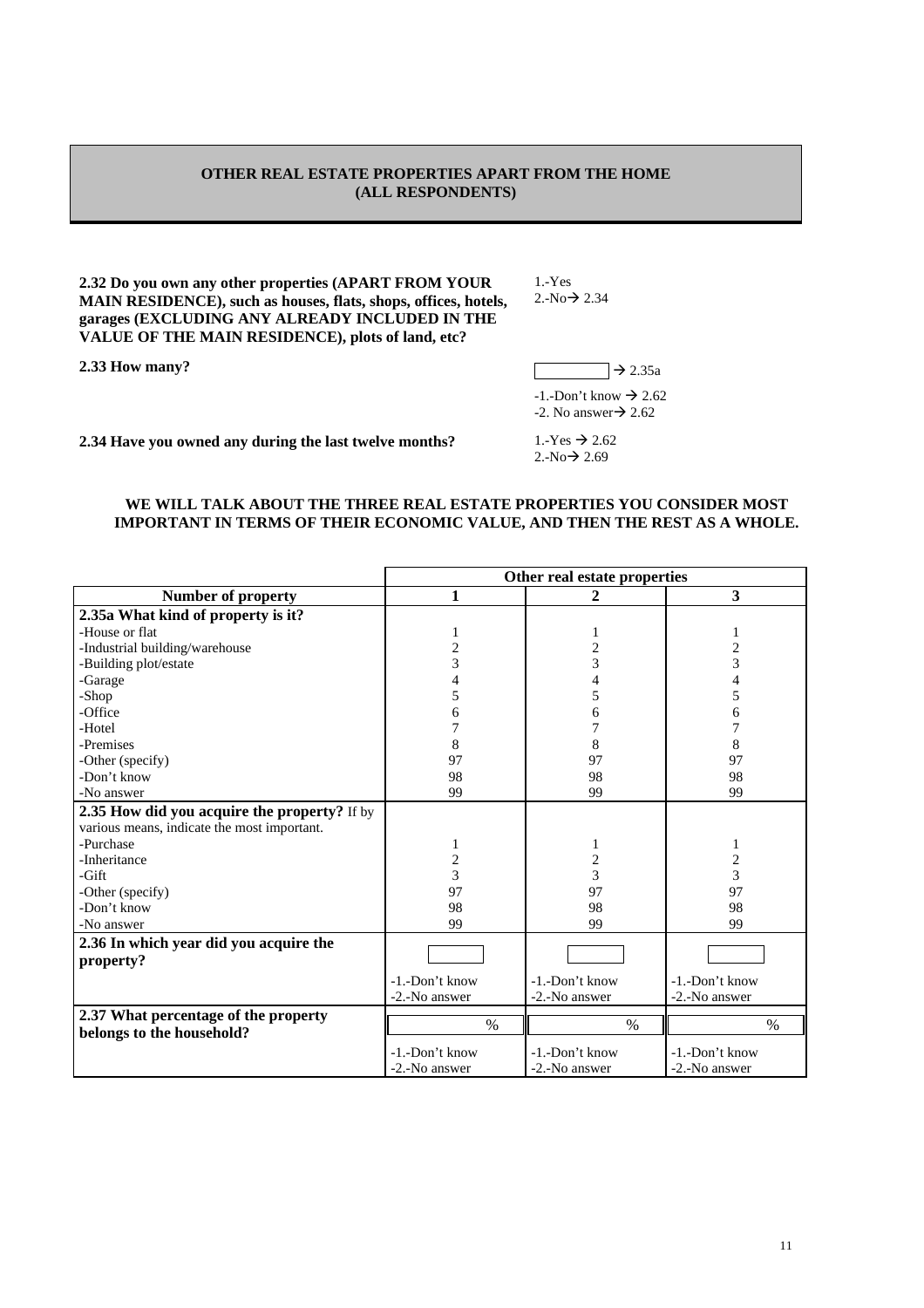|                                                                              | Other real estate properties |                       |                         |  |  |
|------------------------------------------------------------------------------|------------------------------|-----------------------|-------------------------|--|--|
| Number of real estate property                                               | 1                            | $\mathbf{2}$          | $\overline{\mathbf{3}}$ |  |  |
| 2.38 What was the purchase value or its<br>value at the time of acquisition? | €                            | €                     | €                       |  |  |
|                                                                              | -1.-Don't know               | -1.-Don't know        | -1.-Don't know          |  |  |
|                                                                              | -2.-No answer                | -2.-No answer         | -2.-No answer           |  |  |
| 2.39 What is the current value of the<br>property?                           | $\overline{\epsilon}$        | $\overline{\epsilon}$ | $\overline{\epsilon}$   |  |  |
|                                                                              | -1.-Don't know               | -1.-Don't know        | -1.-Don't know          |  |  |
|                                                                              | -2.-No answer                | -2.-No answer         | -2.-No answer           |  |  |
| 2.41 Except in the case of land, is the                                      |                              |                       |                         |  |  |
| property new or second-hand?                                                 |                              |                       |                         |  |  |
| -New                                                                         | 1                            | 1                     | 1                       |  |  |
| -Second-hand                                                                 | $\overline{c}$               | $\overline{c}$        | $\overline{2}$          |  |  |
| -Don't know                                                                  | 3                            | 3                     | 3                       |  |  |
| -No answer                                                                   | $\overline{\mathcal{L}}$     | $\overline{4}$        | 4                       |  |  |
| 2.42 What do you use the property for?                                       |                              |                       |                         |  |  |
| -Agriculture $\rightarrow$ 2.47                                              | 1                            | 1                     | $\mathbf{1}$            |  |  |
| -Holiday or other private use $\rightarrow$ 2.47                             | $\overline{c}$               | $\overline{c}$        | $\overline{c}$          |  |  |
| -Own professional use $\rightarrow$ 2.47                                     | 3                            | 3                     | 3                       |  |  |
| -Rent/lease $\rightarrow$ 2.43                                               | $\overline{4}$               | 4                     | $\overline{4}$          |  |  |
| -Transferred $\rightarrow$ 2.47                                              | 5                            | 5                     | 5                       |  |  |
| -Unoccupied $\rightarrow$ 2.47                                               | 6                            | 6                     | 6                       |  |  |
| -Future home $\rightarrow$ 2.47                                              | 7                            | 7                     | 7                       |  |  |
| -Garage $\rightarrow$ 2.47                                                   | 8                            | 8                     | 8                       |  |  |
| -Other (specify) $\rightarrow$ 2.47                                          | 97                           | 97                    | 97                      |  |  |
| -Don't know $\rightarrow$ 2.47                                               | 98                           | 98                    | 98                      |  |  |
| -No answer $\rightarrow$ 2.47                                                | 99                           | 99                    | 99                      |  |  |
| 2.43 How much income do you earn each                                        | €                            | €                     | €                       |  |  |
| month from rent?                                                             |                              |                       |                         |  |  |
|                                                                              | -1.-Don't know               | -1.-Don't know        | -1.-Don't know          |  |  |
|                                                                              | -2.-No answer                | -2.-No answer         | -2.-No answer           |  |  |
| 2.47 Have you carried out any refurbishment                                  |                              |                       |                         |  |  |
| work on, or invested any money in, the                                       |                              |                       |                         |  |  |
| property in the last twelve months?                                          |                              |                       |                         |  |  |
| $-Yes \rightarrow 2.48$                                                      | 1                            | $\mathbf{1}$          | 1                       |  |  |
| $-N0$                                                                        | $\overline{c}$               | $\overline{c}$        | $\overline{c}$          |  |  |
| 2.48 How much did you spend?                                                 | €                            | €                     | $\overline{\epsilon}$   |  |  |
|                                                                              |                              |                       |                         |  |  |
|                                                                              | -1.-Don't know               | -1.-Don't know        | -1.-Don't know          |  |  |
|                                                                              | -2.-No answer                | -2.-No answer         | -2.-No answer           |  |  |
| <b>ONLY CODE 1 IN 2.35</b>                                                   |                              |                       |                         |  |  |
| 2.49 Did you use a loan to pay for the                                       |                              |                       |                         |  |  |
| purchase of this property?                                                   |                              |                       |                         |  |  |
| -Yes                                                                         | 1                            | 1                     | 1                       |  |  |
| $-No \rightarrow 2.35.4^{13}$                                                | $\overline{c}$               | $\overline{2}$        | $\mathfrak{D}$          |  |  |

 $\frac{13}{13}$  Only if the household has more than three properties, otherwise go to question 2.62.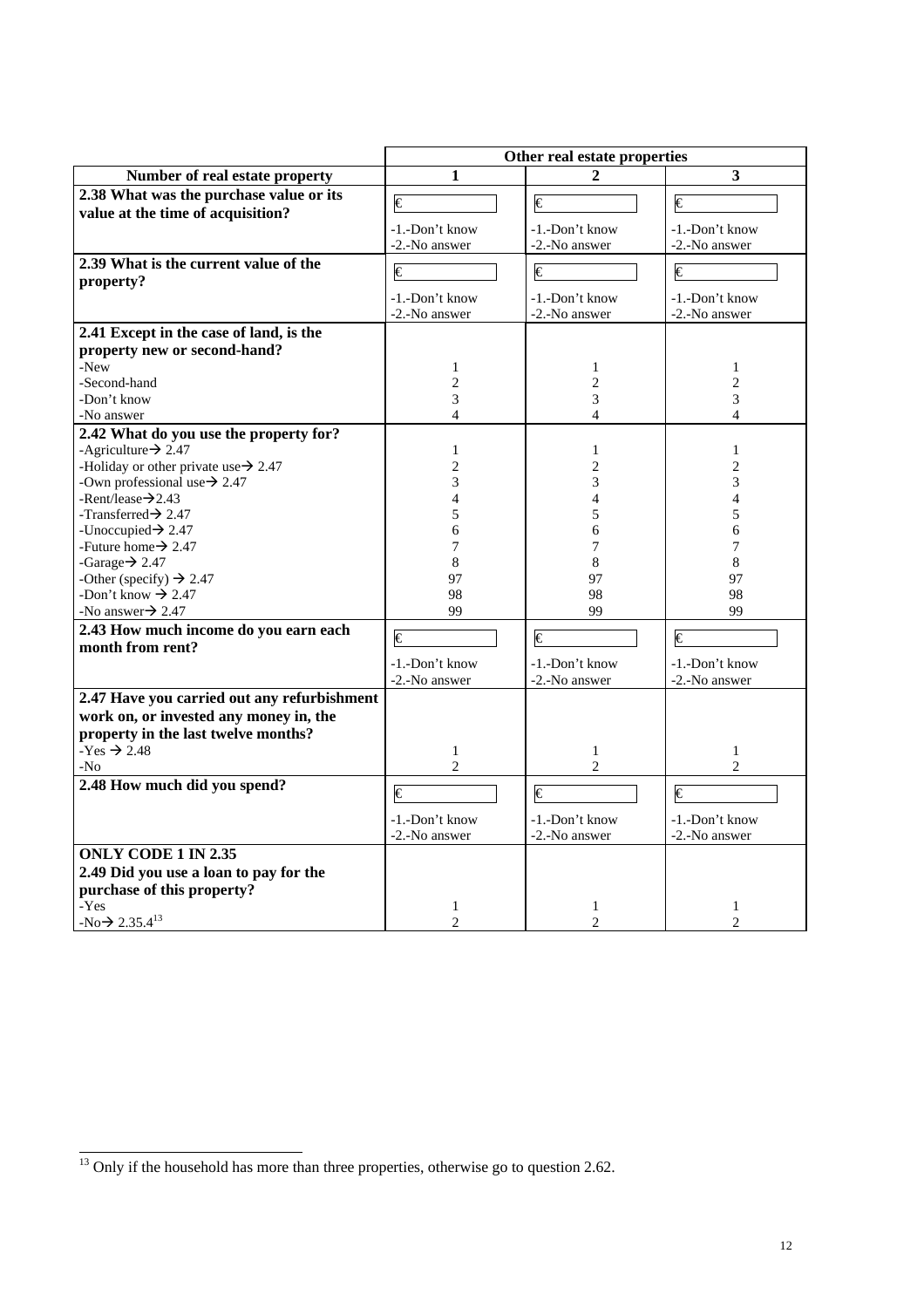|                                            | Other real estate properties                                                    |                                                                                 |                                                                                 |  |  |  |
|--------------------------------------------|---------------------------------------------------------------------------------|---------------------------------------------------------------------------------|---------------------------------------------------------------------------------|--|--|--|
| Number of real estate property             |                                                                                 |                                                                                 |                                                                                 |  |  |  |
| 2.50 Are there any payments outstanding on |                                                                                 |                                                                                 |                                                                                 |  |  |  |
| this (these) $\text{loan}(s)$ ?            |                                                                                 |                                                                                 |                                                                                 |  |  |  |
| -Yes                                       |                                                                                 |                                                                                 |                                                                                 |  |  |  |
| $-No \rightarrow 2.35.4^{14}$              |                                                                                 |                                                                                 |                                                                                 |  |  |  |
| 2.51 How many loans do you currently have  |                                                                                 |                                                                                 |                                                                                 |  |  |  |
| on this property?                          |                                                                                 |                                                                                 |                                                                                 |  |  |  |
|                                            | $-1$ . Don't know $\rightarrow$ 2.35.4<br>$-2$ . No answer $\rightarrow$ 2.35.4 | $-1$ . Don't know $\rightarrow$ 2.35.4<br>$-2$ . No answer $\rightarrow$ 2.35.4 | $-1$ . Don't know $\rightarrow$ 2.35.4<br>$-2$ . No answer $\rightarrow$ 2.35.4 |  |  |  |

# **IN THE CASE OF FINANCE WITH LOANS STILL OUTSTANDING, ASK THE QUESTIONS IN THE MODULE ON THE CHARACTERISTICS OF LOANS TAKEN OUT FOR THE PURCHASE OF REAL ESTATE PROPERTY FOR EACH OF THE REAL ESTATE PROPERTIES. (QUESTIONS FOR RESPONDENTS WHO HAVE LOANS FOR THE PURCHASE OF OTHER PROPERTIES)**

|                    | Other real estate properties |  |  |  |  |
|--------------------|------------------------------|--|--|--|--|
| Number of property |                              |  |  |  |  |

# **RECORD A MAXIMUM OF 3. IF THERE ARE MORE THAN THREE, INCLUDE THE 3 MOST IMPORTANT IN TERMS OF ECONOMIC VALUE.**

|                                                   | <b>Loans</b> outstanding |    |                |  |  |
|---------------------------------------------------|--------------------------|----|----------------|--|--|
| Loan number                                       |                          | 2  | 3              |  |  |
| 2.52 What type of loan did you use to pay for the |                          |    |                |  |  |
| purchase?                                         |                          |    |                |  |  |
| -Mortgage                                         |                          |    |                |  |  |
| -Other secured loan                               |                          |    | $\overline{c}$ |  |  |
| -Personal loan                                    |                          |    |                |  |  |
| -Credit line                                      |                          |    |                |  |  |
| -Deferred payment                                 |                          |    |                |  |  |
| -Advances                                         |                          |    |                |  |  |
| -Loans from friends or family $\rightarrow$ 2.54  |                          |    |                |  |  |
| -Other (specify)                                  | 97                       | 97 | 97             |  |  |
| -Don't know                                       | 98                       | 98 | 98             |  |  |
| -No answer                                        | 99                       | 99 | 99             |  |  |
| 2.53 What kind of institution provided the loan?  |                          |    |                |  |  |
| -Business in which individual works               |                          |    |                |  |  |
| -Bank                                             |                          |    |                |  |  |
| -Savings bank                                     |                          |    |                |  |  |
| -Co-operative or rural savings bank               |                          |    |                |  |  |
| -Other credit institution                         |                          |    |                |  |  |
| -Stand-alone Internet bank                        |                          |    |                |  |  |
| -Non-financial corporations                       |                          |    |                |  |  |
| -Other (specify)                                  | 97                       | 97 | 97             |  |  |
| -Don't know                                       | 98                       | 98 | 98             |  |  |
| -No answer                                        | 99                       | 99 | 99             |  |  |

 $14$  As per previous note.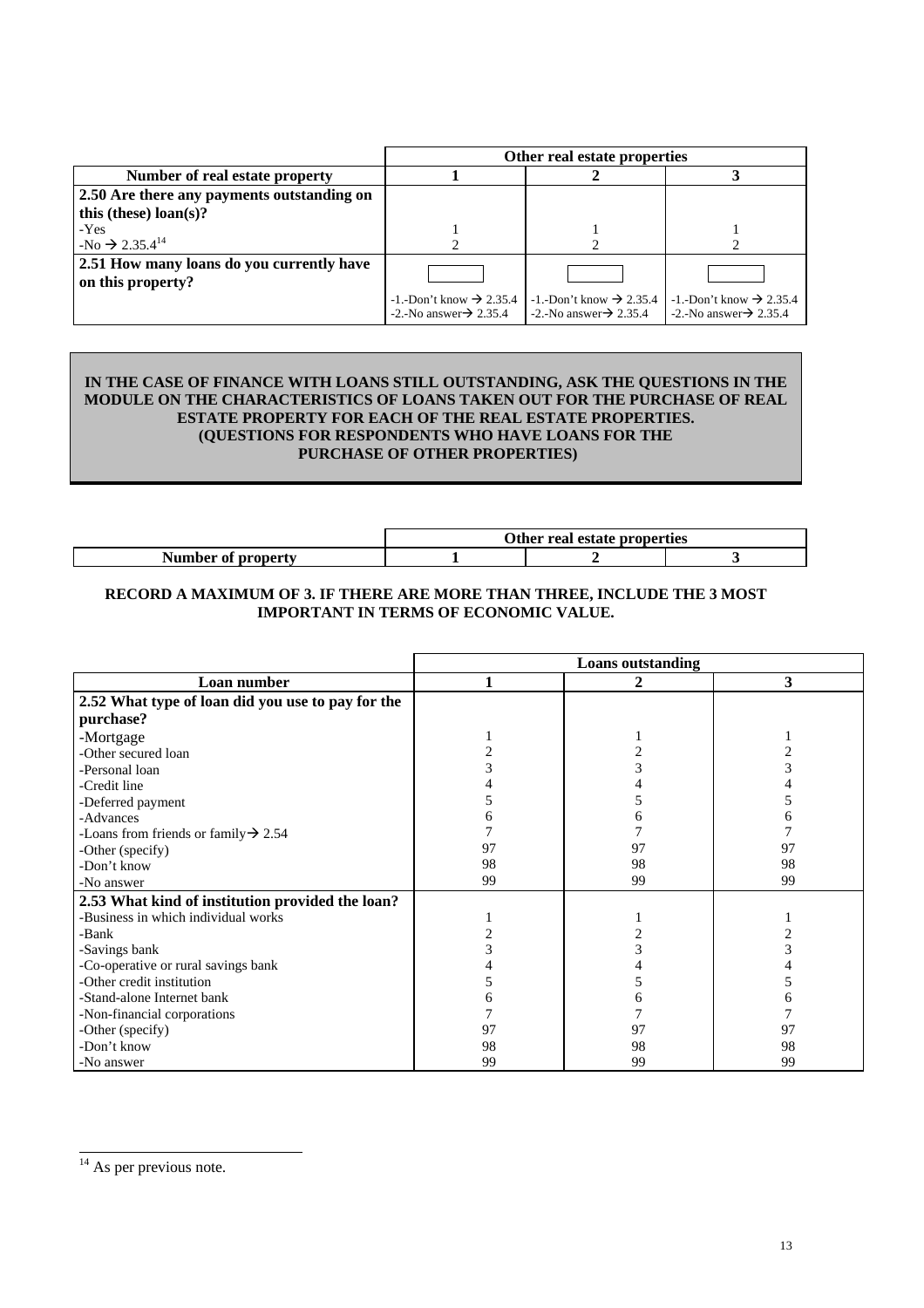|                                                                                            | Loans outstanding               |                                 |                                 |  |  |
|--------------------------------------------------------------------------------------------|---------------------------------|---------------------------------|---------------------------------|--|--|
| Loan number                                                                                | $\mathbf{1}$                    | $\mathbf{2}$                    | 3                               |  |  |
| 2.54 What was the initial amount of the loan?                                              | €                               | $\overline{\epsilon}$           | $\epsilon$                      |  |  |
|                                                                                            | -1.-Don't know<br>-2.-No answer | -1.-Don't know<br>-2.-No answer | -1.-Don't know<br>-2.-No answer |  |  |
| 2.55 What is the amount pending repayment?                                                 | $\overline{\epsilon}$           | $\overline{\epsilon}$           | $\overline{\epsilon}$           |  |  |
|                                                                                            | -1.-Don't know<br>-2.-No answer | -1.-Don't know<br>-2.-No answer | -1.-Don't know<br>-2.-No answer |  |  |
| 2.56 What is the annual interest rate on this                                              |                                 |                                 |                                 |  |  |
| <b>loan?</b> If the loan has a variable interest rate, please give                         | $\%$                            | $\%$                            | $\%$                            |  |  |
| an estimate of the annual interest rate you currently pay<br>(multiply the figure by 100). | if 0% go to 2.58                | if 0% go to 2.58                | if 0% go to 2.58                |  |  |
|                                                                                            | -1.-Don't know                  | -1.-Don't know                  | -1.-Don't know                  |  |  |
|                                                                                            | -2.-No answer                   | -2.-No answer                   | -2.-No answer                   |  |  |
| 2.57 Does this loan have a fixed or variable                                               |                                 |                                 |                                 |  |  |
| interest rate?                                                                             |                                 |                                 |                                 |  |  |
| -Fixed                                                                                     | 1                               | $\mathbf{1}$                    | $\mathbf{1}$                    |  |  |
| -Variable                                                                                  | $\overline{c}$<br>3             | $\overline{c}$                  | 2                               |  |  |
| -Don't know<br>-No answer                                                                  | $\overline{4}$                  | 3<br>$\overline{4}$             | 3<br>4                          |  |  |
| 2.58 What type of commission is the loan subject                                           |                                 |                                 |                                 |  |  |
| to?                                                                                        |                                 |                                 |                                 |  |  |
| -None                                                                                      | $\mathbf{1}$                    | $\mathbf{1}$                    | 1                               |  |  |
| -Loan arrangement fee                                                                      | 2,                              | 2,                              | 2,                              |  |  |
| -Loan management fee                                                                       | 3,                              | 3,                              | 3,                              |  |  |
| -Partial repayment penalty                                                                 | 4,                              | 4,                              | 4,                              |  |  |
| -Early repayment penalty                                                                   | 5,                              | 5,                              | 5,                              |  |  |
| -Other (specify)                                                                           | 97,                             | 97,                             | 97,                             |  |  |
| -Don't know                                                                                | 98                              | 98                              | 98                              |  |  |
| -No answer                                                                                 | 99                              | 99                              | 99                              |  |  |
| 2.59 How many years did you ask to take out the                                            |                                 |                                 |                                 |  |  |
| loan for?                                                                                  |                                 |                                 |                                 |  |  |
| (Maximum limit 60 years. For less than one year enter 0)                                   | -1.-Don't know                  | -1.-Don't know                  | -1.-Don't know                  |  |  |
|                                                                                            | -2.-No answer                   | -2.-No answer                   | -2.-No answer                   |  |  |
|                                                                                            | -3: NO TERM                     | -3: NO TERM                     | -3: NO TERM                     |  |  |
| 2.60 How long will it be until the loan is fully                                           |                                 |                                 |                                 |  |  |
| repaid? (Maximum 40 years. For less than one year enter                                    |                                 |                                 |                                 |  |  |
| $\left( 0\right)$                                                                          | -1.-Don't know                  | -1.-Don't know                  | -1.-Don't know                  |  |  |
|                                                                                            | -2.-No answer                   | -2.-No answer                   | -2.-No answer                   |  |  |
|                                                                                            | -3: NO TERM                     | -3: NO TERM                     | -3: NO TERM                     |  |  |
| 2.61 How much is the current monthly payment                                               |                                 |                                 |                                 |  |  |
| on the loan, including repayment of capital and                                            |                                 |                                 |                                 |  |  |
| interest? (If the payment is annual, six-monthly, etc.                                     | $\epsilon$                      | $\epsilon$                      | €                               |  |  |
| please give a monthly estimate)                                                            | -1.-Don't know                  | -1.-Don't know                  | -1.-Don't know                  |  |  |
|                                                                                            | -2.-No answer                   | -2.-No answer                   | -2.-No answer                   |  |  |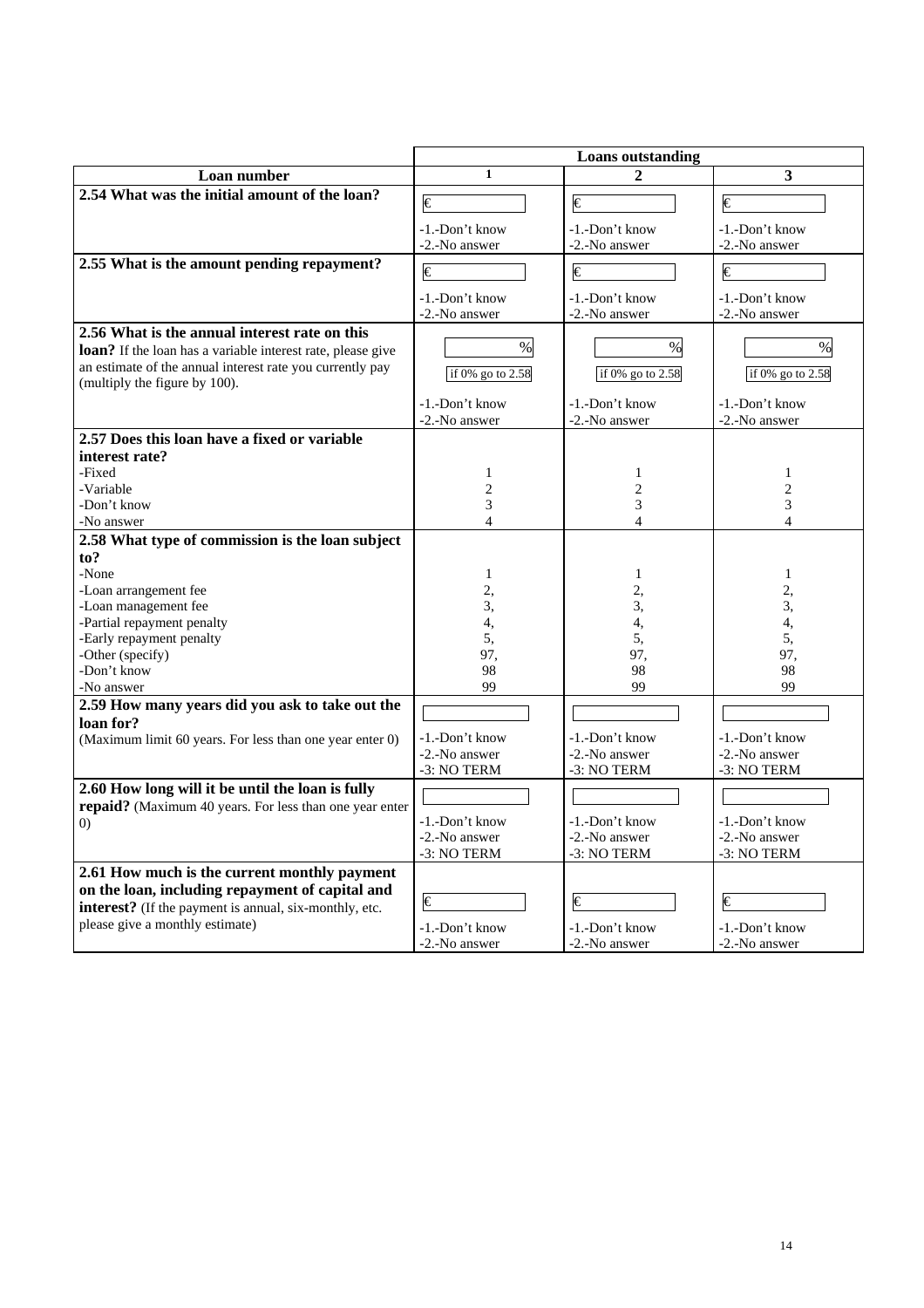### **FOR THE REMAINING REAL ESTATE PROPERTIES. (RESPONDENTS WITH MORE THAN THREE PROPERTIES)**

**2.35.4 How did you acquire most of these properties?** If by various means, indicate the most important.

1.- Purchase, 2.- Inheritance, 3.- Gift, 97.-Other (specify), 98.-Don't know 99.-No answer

**2.39.4 What is the current total value of all these properties that**  2.39.4 What is the current total value of an these properties that  $\epsilon$ 

**2.42.4 What do you use these properties for?**  $1.-$  Agriculture,  $\rightarrow$  2.47.4

-1.-Don't know -2.-No answer

-1.-Don't know -2.-No answer

-1.-Don't know -2.-No answer

1.-Yes  $2.-No \rightarrow 2.50.4$ 

2.-Holiday or other private use,  $\rightarrow$  2.47.4 3.-Own professional use,  $\rightarrow$  2.47.4 4.-Rent, 5.-Transferred,  $\rightarrow$  2.47.4 6.-Unused,  $\rightarrow$  2.47.4 7.-Future home,  $\rightarrow$  2.47.4 97-Other (specify)  $\rightarrow$  2.47.4 98.-Don't know 99.-No answer

**2.43.4 How much income do you receive each month from rent?**  $\qquad \qquad \in$ 

**2.47.4 Have you carried out any refurbishment work on, or invested any money in, these properties in the last twelve months?** 

**2.48.4 How much did you spend?**  $\in$ 

**2.50.4 Do you have any debts outstanding on any of these properties?** 

**2.55.4 Could you tell me how much you owe, in total?**  $\in$ 

1.-Yes  $2.-No \rightarrow 2.62$ 

-1.-Don't know

-2.-No answer

**2.61.4 How much is the current monthly payment on the loan, including repayment of both capital and interest?** (If the payment is annual, six-monthly, etc. please give a monthly estimate)

-1.-Don't know -2.-No answer

€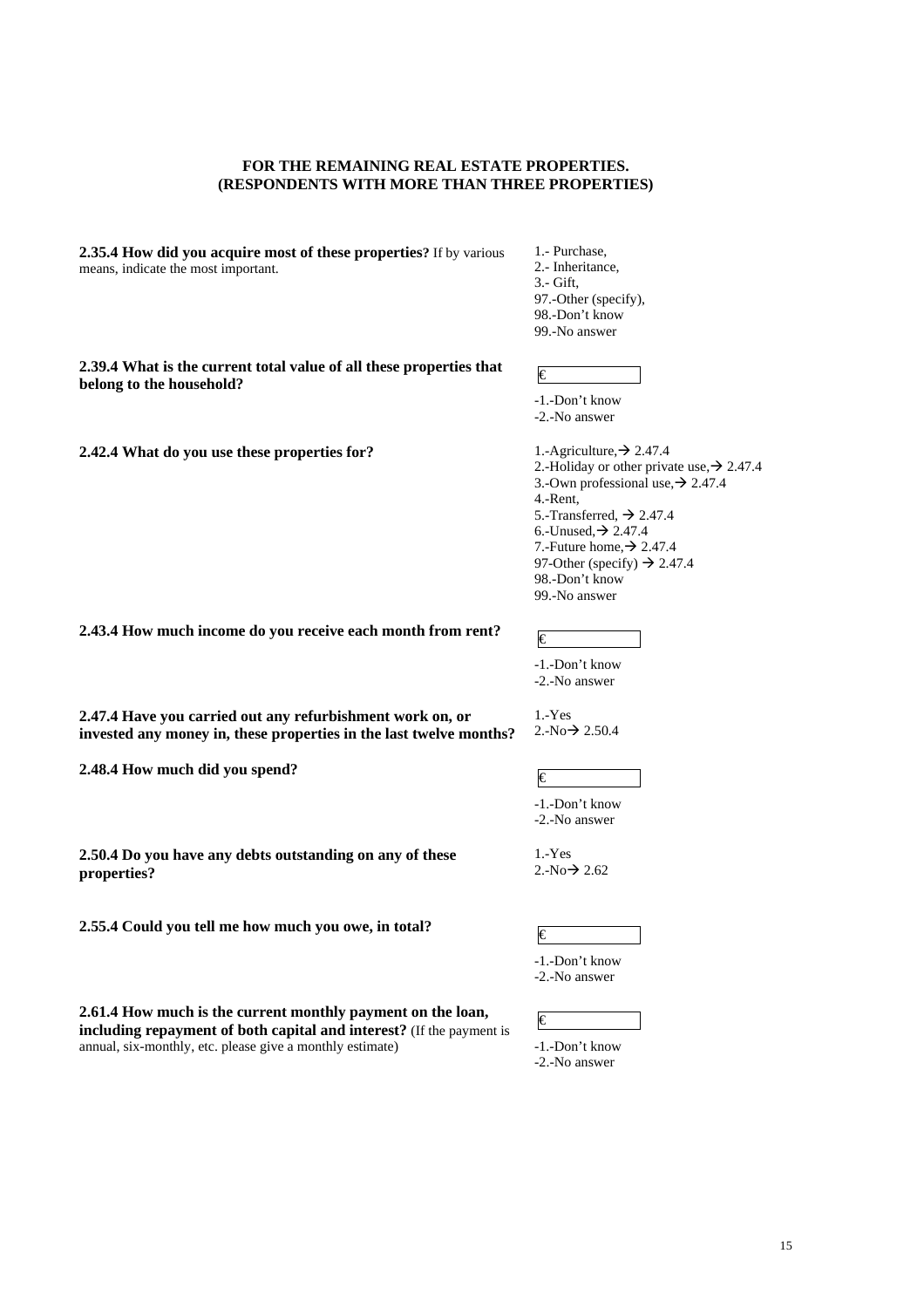**2.62 Have you sold any property in the last twelve months?** Also consider your main residence.

1.-Yes  $2.-No \rightarrow 2.69$ 

 **2.63 How many properties have you sold?** 

| -1.-Don't know |  |
|----------------|--|
| -2.-No answer  |  |

 **Please answer the following questions about the properties you have sold in the last twelve months:** 

**2.64 What was the TOTAL SALE PRICE of the properties you sold?** €

-1.-Don't know -2.-No answer

**2.66 What was the value of the mortgage(s) or loan(s) on these properties at the time of selling them?** If none, enter 0.

€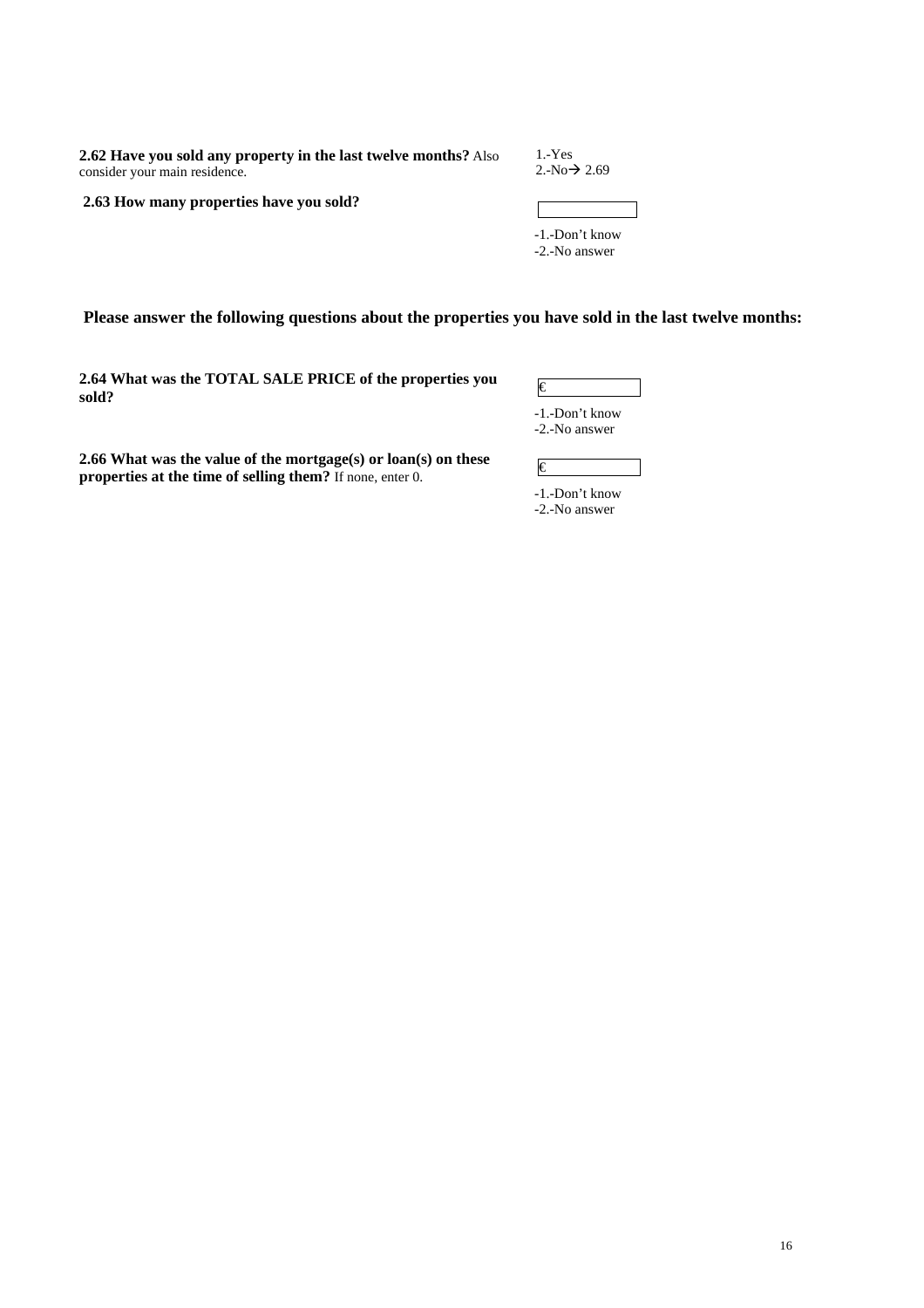### **HOUSEHOLD FURNISHINGS, FITTINGS AND APPLIANCES (ALL RESPONDENTS)**

**2.69 Have you bought any furnishings, fittings or appliances for your home or any of the other properties you own over the last year, such as furniture, rugs, curtains, fridges, washing machines, dishwashers, vacuum cleaners, hi-fi systems, television sets, videos, cameras, etc?** 

**2.70 What was the total value of these purchases?**  $\epsilon$ 

**2.71 What is the total value of the furnishings, fittings and 2.71 What is the total value of the furnishings, fittings and**  $\epsilon$  **appliances in your home and other properties?** 

1.-Yes  $2.-No \rightarrow 2.71$ 

-1.-Don't know

-2.-No answer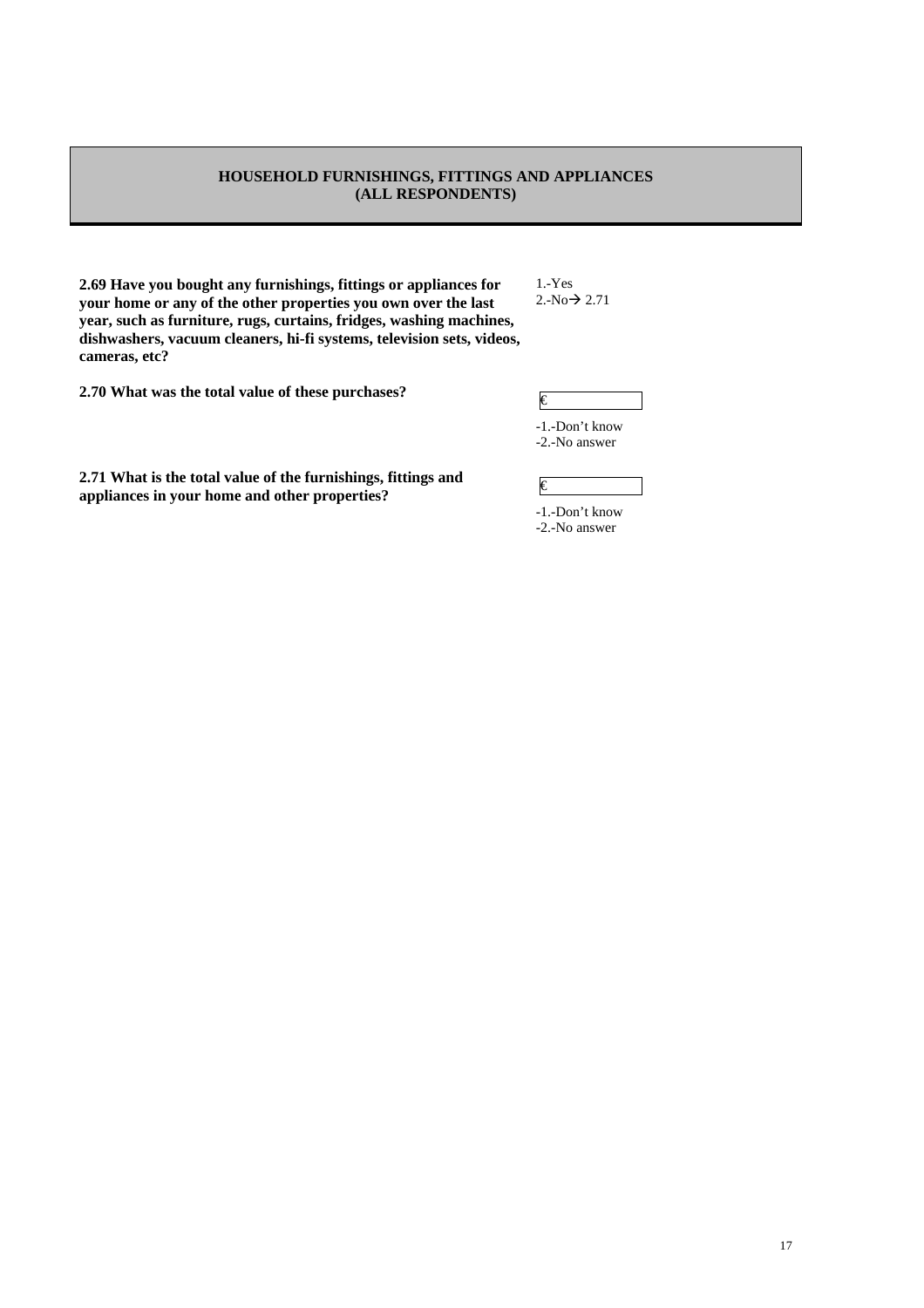### **MEANS OF TRANSPORT OWNED BY THE HOUSEHOLD (ALL RESPONDENTS)**

**2.72 How many cars do you have in your household?15**

**2.73 Have you bought any new cars over the last year?** 1.-Yes

**2.75 WE ARE GOING TO TALK ABOUT THE CARS THE HOUSEHOLD OWNS. Please give us an estimate of the current value of your cars** (i.e. what you would obtain for them if you decided to

**2.76 How many other means of transport (motorcycles, boats,** 

**2.74 What was the total value of these purchases?**  $\qquad \qquad \in \mathbb{C}$ 

**airplanes, etc.) does your household have?** 

sell them today).

**cars) over the last year?** 

  $-1$ . Don't know  $\rightarrow$  2.76  $-2$ . No answer $\rightarrow$  2.76

IF THEY ANSWER  $0 \rightarrow 2.76$ 

 $2. -No \rightarrow 2.75$ 

-1.-Don't know -2.-No answer

€

-1.-Don't know -2.-No answer

 $-1$ .-Don't know  $\rightarrow 2.80^{16}$  $-2$ . No answer $\rightarrow$  2.80

IF THEY ANSWER  $0 \rightarrow 2.80$ 

**2.77 Has your household bought any means of transport (excluding**  1.-Yes  $2.-No \rightarrow 2.79$ 

**2.78** What was the total value of these purchases?

**2.79 Please give us an estimate of the current value of your other means of transport** (i.e. what you would obtain for them if you decided to sell them today).

**2.80 LET'S TALK ABOUT THE HOUSEHOLD'S MEANS OF TRANSPORT. Have you sold any means of transport (including cars) over the last twelve months?** 

**2.81 What was the total value of this (these) sale(s)?**  $\qquad \qquad \qquad \qquad \qquad \qquad \qquad \qquad \qquad \qquad \qquad \qquad \qquad$ 

-1.-Don't know

-2.-No answer

 € -1.-Don't know -2.-No answer

1.-Yes  $2.-No \rightarrow 2.82$ 

<sup>&</sup>lt;sup>15</sup> The answer should include all cars owned by the household, even if they are also used for work purposes.  $\frac{16}{16}$  As per the previous note, but in relation to other means of transport.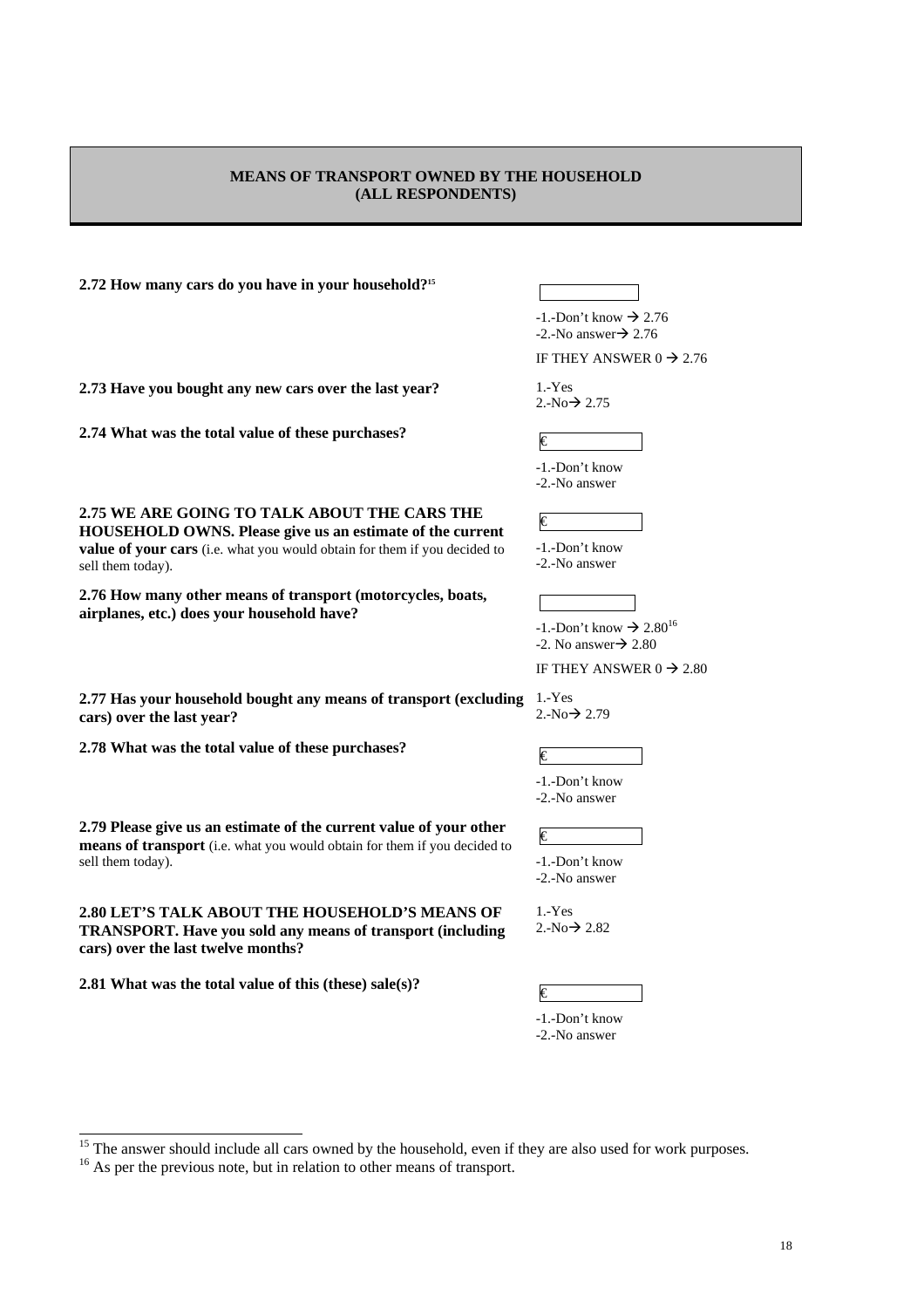### **JEWELLERY, WORKS OF ART, ANTIQUES, ETC. OWNED BY THE HOUSEHOLD (ALL RESPONDENTS)**

# **2.82 Do you own any jewellery, antiques or works of art?** 1.-Yes

**2.83 How did you acquire them?** 1.- Purchase,

 $2.-No \rightarrow 2.85$ 

2.-Inheritance, 3.-Gift, 97.-Other (specify), 98.-Don't know 99.-No answer

### €

-1.-Don't know -2.-No answer

1.-Yes  $2.-No \rightarrow 2.87$ 

-1.-Don't know -2.-No answer

1.-Yes  $2.-No \rightarrow 3.1$ 

-1.-Don't know -2.-No answer

### **2.84 LET'S TALK ABOUT ALL THE JEWELS IN THE HOUSEHOLD. What is the estimated total value of all your jewellery, works of art, antiques, etc?**

**2.85 Has your HOUSEHOLD acquired any object of this kind (jewellery, works of art, antiques, etc.) over the last twelve months?** 

**2.86 What was the total value of these purchases?**  $\epsilon$ 

**2.87 Has your HOUSEHOLD sold any object of this kind (jewellery, works of art, antiques, etc.) over the last twelve months?** 

**2.88 What was the total value of this (these) sale(s)?**  $\qquad \qquad \in \mathbb{C}$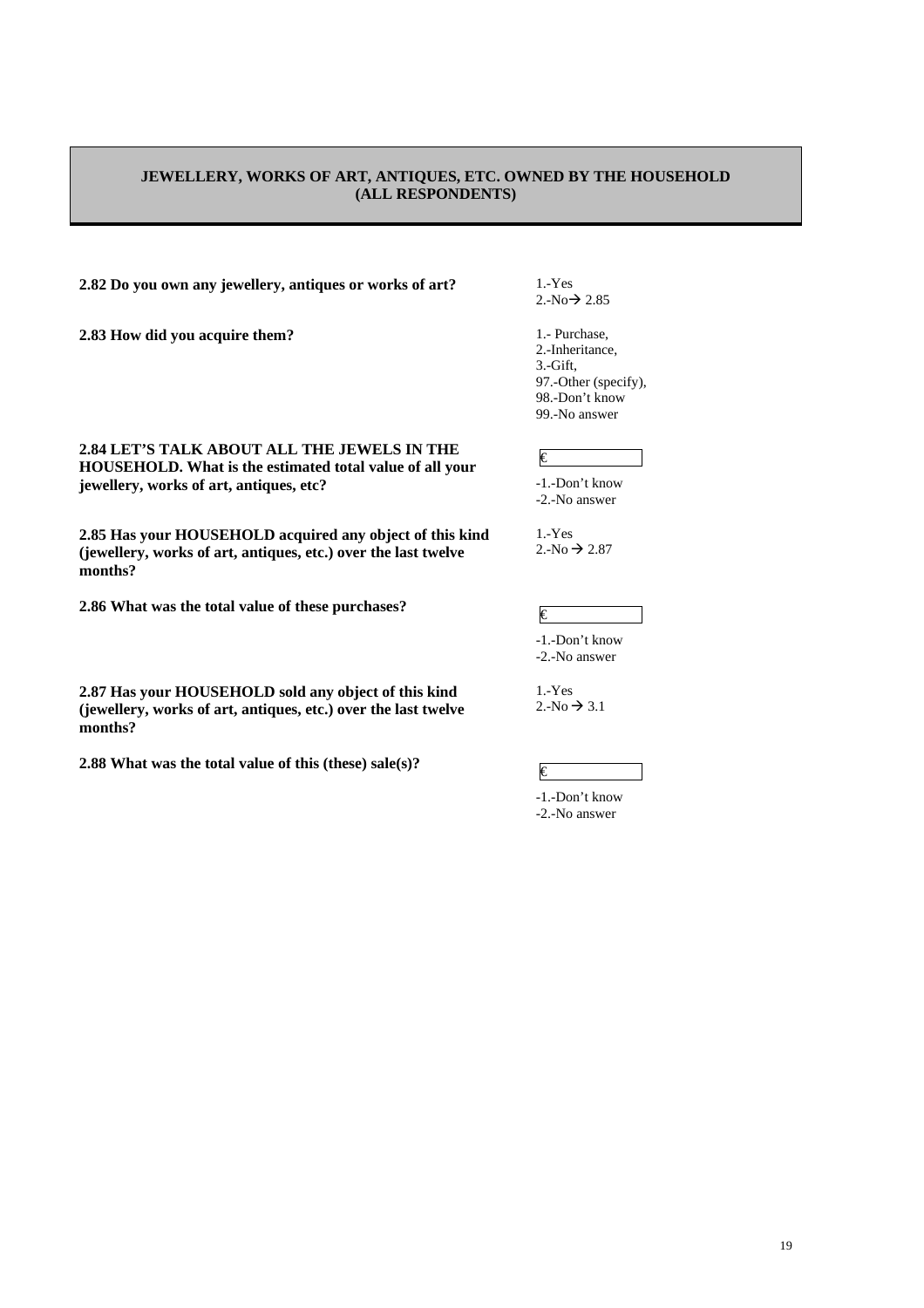# **3.- DEBTS (ALL RESPONDENTS)**

**So far we have only asked in detail about debts that enabled you to buy real estate property. The following questions refer to those** *outstanding debts not previously detailed* **(except debit balances on credit cards, to which we will refer later). This section is to include loans from financial institutions, those from friends and family members, and purchases payable in instalments.**

**Remember that the debts of all the members of the household must be included.** 

**3.1 How many loans other than those already mentioned do members of the household or individual firms that belong to any member of the household have?** Please exclude those taken out to pay for  $-1$ . Don't know  $\rightarrow 3.12$ the purchase of the main residence or other properties which have already been  $\rightarrow$  2. No answer  $\rightarrow$  3.12 talked about.

IF THEY ANSWER  $0 \rightarrow 3.12$ 

**Let's talk about each of these loans** 

# **MAXIMUM 4 LOANS. IF MORE THAN 4, ASK ABOUT THE BIGGEST IN TERMS OF ECONOMIC VALUE.**

### **FOR EACH OF THE LOANS WITH PAYMENTS OUTSTANDING, ASK THE QUESTIONS IN THE FOLLOWING ABBREVIATED MODULE ABOUT THE CHARACTERISTICS OF THE LOAN**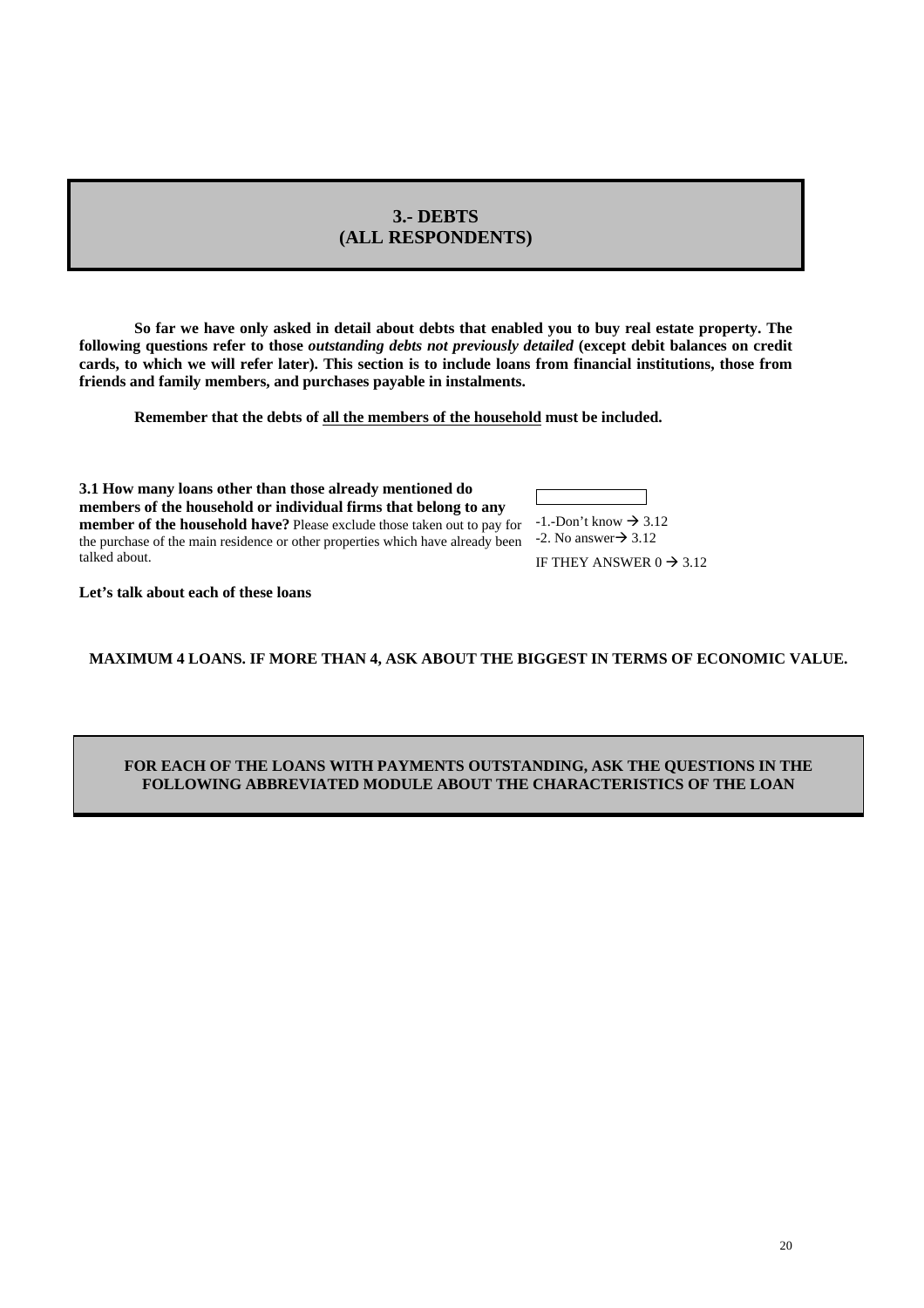## **ABBREVIATED MODULE ON THE CHARACTERISTICS OF OTHER LOANS (QUESTIONS FOR RESPONDENTS WHO HAVE LOANS OUTSTANDING THAT WERE NOT MENTIONED EARLIER)**

|                                                              | <b>Loans</b> outstanding |                          |                       |                          |
|--------------------------------------------------------------|--------------------------|--------------------------|-----------------------|--------------------------|
| Loan number                                                  | 1                        | $\overline{2}$           | 3                     | 4                        |
| 3.2 What type of loan is it? CARD                            |                          |                          |                       |                          |
| -Mortgage                                                    | $\mathbf{1}$             | 1                        | 1                     | $\mathbf{1}$             |
| -Other secured loan                                          | $\overline{2}$           | $\overline{2}$           | $\overline{2}$        | $\overline{c}$           |
| -Personal loan                                               | 3                        | $\overline{3}$           | 3                     | 3                        |
| -Credit line                                                 | $\overline{4}$           | $\overline{4}$           | $\overline{4}$        | $\overline{4}$           |
| -Deferred payment                                            | 5                        | 5                        | 5                     | 5                        |
| -Current account overdraft                                   | 6                        | 6                        | 6                     | 6                        |
| -Advances                                                    | 7                        | 7                        | 7                     | 7                        |
| -Loans from friends or family $\rightarrow$ 3.3 and then 3.5 | 8                        | 8                        | 8                     | 8                        |
| -Leasing or renting                                          | $\mathbf Q$              | 9                        | $\mathbf Q$           | $\mathbf Q$              |
|                                                              | 97                       | 97                       | 97                    | 97                       |
| -Other (specify)                                             |                          |                          |                       |                          |
| -Don't know                                                  | 98                       | 98                       | 98                    | 98                       |
| -No answer                                                   | 99                       | 99                       | 99                    | 99                       |
| 3.3 Why did you take on this debt? CARD                      |                          |                          |                       |                          |
| -To buy equipment                                            | $\mathbf{1}$             | 1                        | 1                     | $\mathbf{1}$             |
| -To buy a vehicle or other means of transport                | $\overline{c}$           | $\overline{2}$           | $\overline{c}$        | $\overline{c}$           |
| -To buy jewellery                                            | 3                        | 3                        | 3                     | 3                        |
| -To buy works of art                                         | $\overline{4}$           | $\overline{\mathcal{L}}$ | $\overline{4}$        | $\overline{\mathcal{L}}$ |
| -Other purchases                                             | 5                        | 5                        | 5                     | 5                        |
| -Holidays                                                    | 6                        | 6                        | 6                     | 6                        |
| -Emergencies                                                 | 7                        | $\overline{7}$           | 7                     | 7                        |
| -Children's education                                        | $\,$ 8 $\,$              | 8                        | 8                     | $\bf 8$                  |
| -Medical treatment                                           | 9                        | 9                        | 9                     | 9                        |
| -To clear other debts                                        | 10                       | 10                       | 10                    | 10                       |
| -A wedding or other ceremony                                 | 11                       | 11                       | 11                    | 11                       |
| -To finance a business or professional activity              | 12                       | 12                       | 12                    | 12                       |
| -To buy financial assets                                     | 13                       | 13                       | 13                    | 13                       |
| -To refurbish or renovate the home                           | 14                       | 14                       | 14                    | 14                       |
| -Other (specify)                                             | 97                       | 97                       | 97                    | 97                       |
| -Don't know                                                  | 98                       | 98                       | 98                    | 98                       |
| -No answer                                                   | 99                       | 99                       | 99                    | 99                       |
| 3.4 What kind of institution provided the loan?              |                          |                          |                       |                          |
| -Business in which individual works                          | 1                        | 1                        | 1                     | $\mathbf{1}$             |
|                                                              |                          |                          |                       |                          |
| -Bank                                                        | $\overline{2}$           | $\overline{2}$           | $\mathbf{2}$          | $\overline{c}$           |
| -Savings bank                                                | 3                        | 3                        | 3                     | 3                        |
| -Co-operative or rural savings bank                          | $\overline{4}$           | $\overline{4}$           | $\overline{4}$        | $\overline{4}$           |
| -Other credit institution                                    | 5                        | 5                        | 5                     | 5                        |
| -Stand-alone Internet bank                                   | 6                        | 6                        | 6                     | 6                        |
| -Non-financial corporations                                  | 7                        | 7                        | 7                     | 7                        |
| -Other (specify)                                             | 97                       | 97                       | 97                    | 97                       |
| -Don't know                                                  | 98                       | 98                       | 98                    | 98                       |
| -No answer                                                   | 99                       | 99                       | 99                    | 99                       |
| 3.5 What was the initial amount of the loan?                 | $\epsilon$               | $\in$                    | $\overline{\epsilon}$ | $\overline{\epsilon}$    |
|                                                              | -1.-Don't know           | -1.-Don't know           | -1.-Don't know        | -1.-Don't know           |
|                                                              | -2.-No answer            | -2.-No answer            | -2.-No answer         | -2.-No answer            |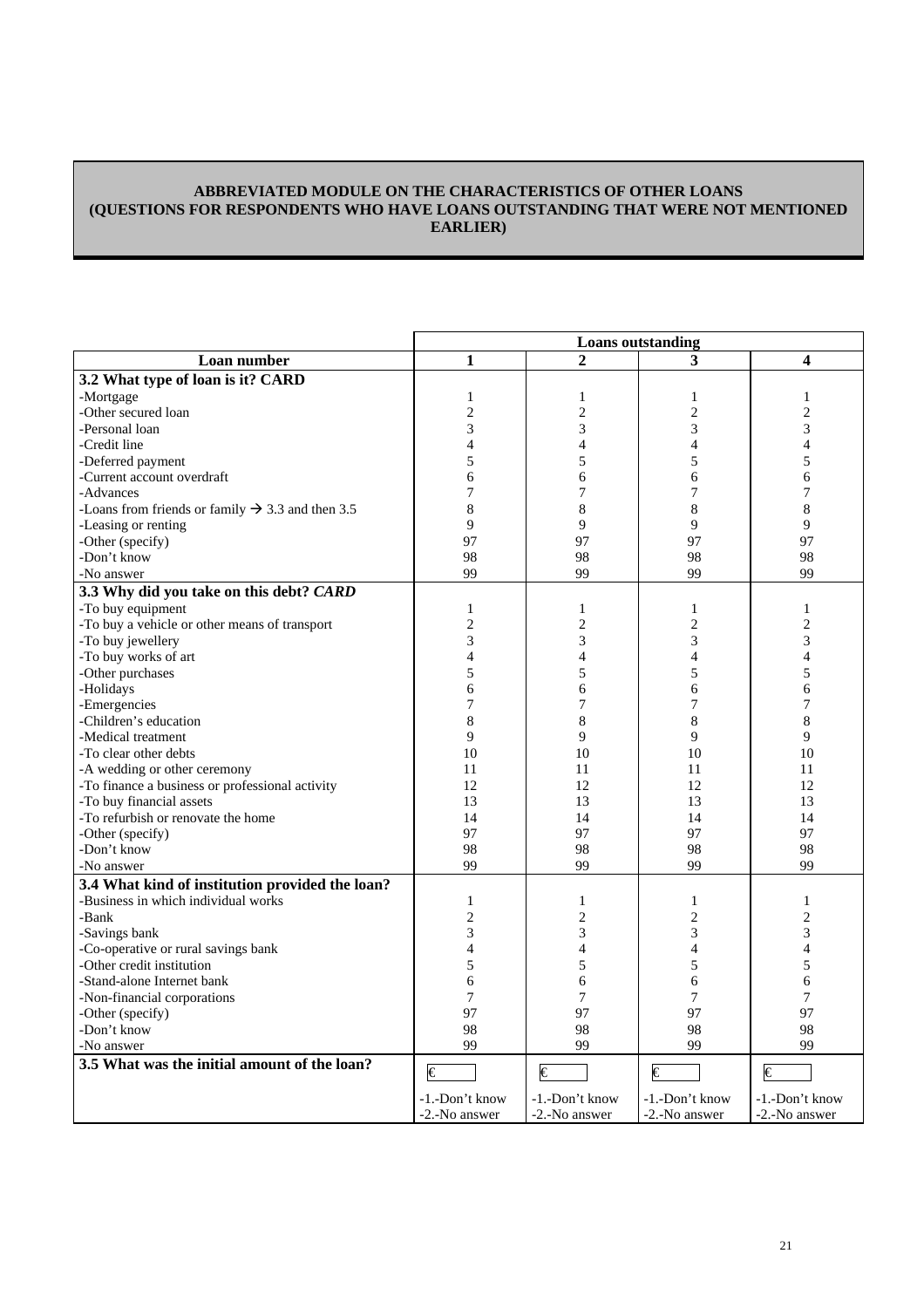|                                                                                                                                                                                                           | <b>Loans</b> outstanding            |                                     |                                     |                                  |
|-----------------------------------------------------------------------------------------------------------------------------------------------------------------------------------------------------------|-------------------------------------|-------------------------------------|-------------------------------------|----------------------------------|
| Loan number                                                                                                                                                                                               | 1                                   | 2                                   | 3                                   | 4                                |
| 3.6 What is the amount pending repayment?                                                                                                                                                                 | €                                   | €                                   | €                                   | €                                |
|                                                                                                                                                                                                           | $-1$ $-Don't$ know<br>-2.-No answer | $-1$ $-Don't$ know<br>-2.-No answer | $-1$ $-Don't$ know<br>-2.-No answer | -1.-Don't know<br>-2.-No answer  |
| 3.7 What is the annual interest rate on this loan?<br>If the loan has a variable interest rate, please give an<br>estimate of the annual interest rate you currently pay<br>(multiply the figure by 100). | $\%$<br>if 0% go to 3.9             | $\%$<br>if 0% go to 3.9             | %<br>if 0% go to 3.9                | $\frac{0}{0}$<br>if 0% go to 3.9 |
|                                                                                                                                                                                                           | -1.-Don't know<br>-2.-No answer     | -1.-Don't know<br>-2.-No answer     | -1.-Don't know<br>-2.-No answer     | -1.-Don't know<br>-2.-No answer  |
| 3.8 Does this loan have a fixed or variable                                                                                                                                                               |                                     |                                     |                                     |                                  |
| interest rate?                                                                                                                                                                                            |                                     |                                     |                                     |                                  |
| -Fixed                                                                                                                                                                                                    |                                     |                                     |                                     | 1                                |
| -Variable                                                                                                                                                                                                 | 2                                   |                                     | 2                                   | 2                                |
| -Don't know                                                                                                                                                                                               | 3                                   | 3                                   | 3                                   | 3                                |
| -No answer                                                                                                                                                                                                |                                     | Δ                                   | 4                                   |                                  |
| 3.9 How many years did you ask to take out the                                                                                                                                                            |                                     |                                     |                                     |                                  |
| loan for?                                                                                                                                                                                                 |                                     |                                     |                                     |                                  |
| (Maximum limit 60 years. For less than one year enter 0)                                                                                                                                                  | -1.-Don't know                      | -1.-Don't know                      | -1.-Don't know                      | -1.-Don't know                   |
|                                                                                                                                                                                                           | -2.-No answer                       | -2.-No answer                       | -2.-No answer                       | -2.-No answer                    |
| 3.10 How long until the loan is fully repaid?<br>(Maximum limit 40 years. For less than one year enter 0)                                                                                                 |                                     |                                     |                                     |                                  |
|                                                                                                                                                                                                           | -1.-Don't know<br>-2.-No answer     | -1.-Don't know<br>-2.-No answer     | -1.-Don't know<br>-2.-No answer     | -1.-Don't know<br>-2.-No answer  |
| 3.11 How much is the current monthly payment                                                                                                                                                              | €                                   | €                                   | €                                   | €                                |
| on the loan, including repayment of capital and                                                                                                                                                           |                                     |                                     |                                     |                                  |
| interest? (If the payment is annual, six-monthly, etc.                                                                                                                                                    | -1.-Don't know                      | -1.-Don't know                      | -1.-Don't know                      | -1.-Don't know                   |
| please give a monthly estimate)                                                                                                                                                                           | -2.-No answer                       | -2.-No answer                       | -2.-No answer                       | -2.-No answer                    |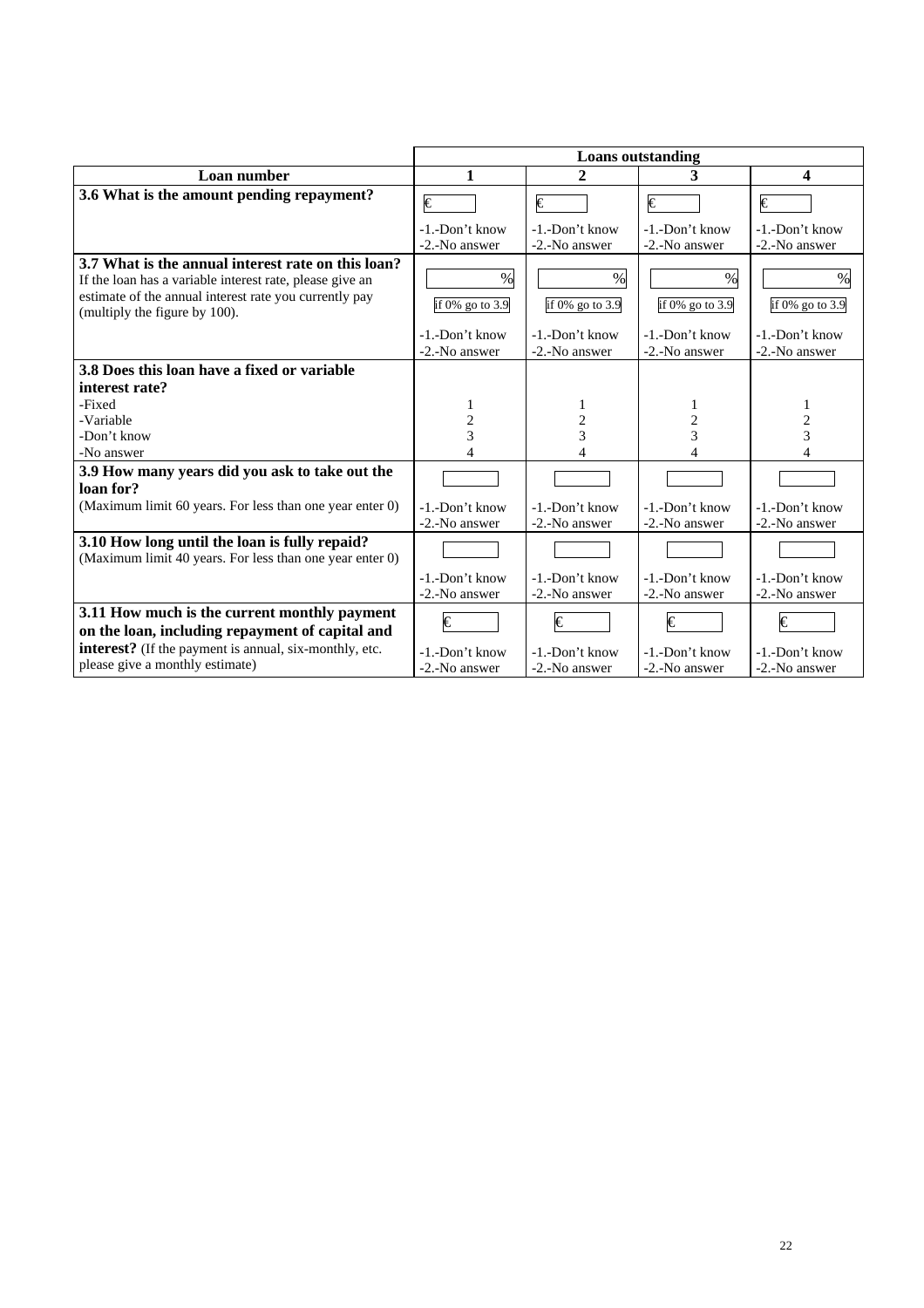# **APPLICATIONS FOR LOANS AND REFINANCING (ALL RESPONDENTS)**

| 3.12 How many loan applications have you made in the last two |                    |
|---------------------------------------------------------------|--------------------|
| years (including applications to refinance previous loans)?   | $\rightarrow$ 3.14 |

**3.13 Why didn't you? 1.-Didn't need it,** 

IF THEY ANSWER  $0 \rightarrow 3.13$ 

 $-1$ . Don't know  $\rightarrow$  3.19  $-2$ . No answer $\rightarrow$  3.19

2.-Don't like borrowing money, 3.-Couldn't keep up with the repayments, 4.-It would be turned down, 5.-Already have loans from previous years, 97.-Other (specify), 98.-Don't know 99.-No answer  $\rightarrow$  3.19

**3.14 How many applications have been totally rejected?** 

**3.15 What reasons did the financial institution give for turning down your application?** 

**ONLY IF 3.12>3.14 or if 3.12>0 and 3.14<0** 

**3.16 Of the loan applications that have been accepted, in how many cases were you granted a smaller amount than you had asked for?** 

IF THEY ANSWER  $0 \rightarrow 3.16$ 

 $-1.-$ Don't know  $\rightarrow 3.16$  $-2.-No answer \rightarrow 3.16$ 

1.-Characteristics of household (marital status, age, health, etc.), 2.-Employment situation,

3.-Guarantees (bank accounts, level of income, assets,

etc.),

4.-Excessive debt,

5.-Insufficient knowledge of the customer,

6.-Changes in the institution's credit policy,

97.-Other (specify),

98.-Don't know 99.-No answer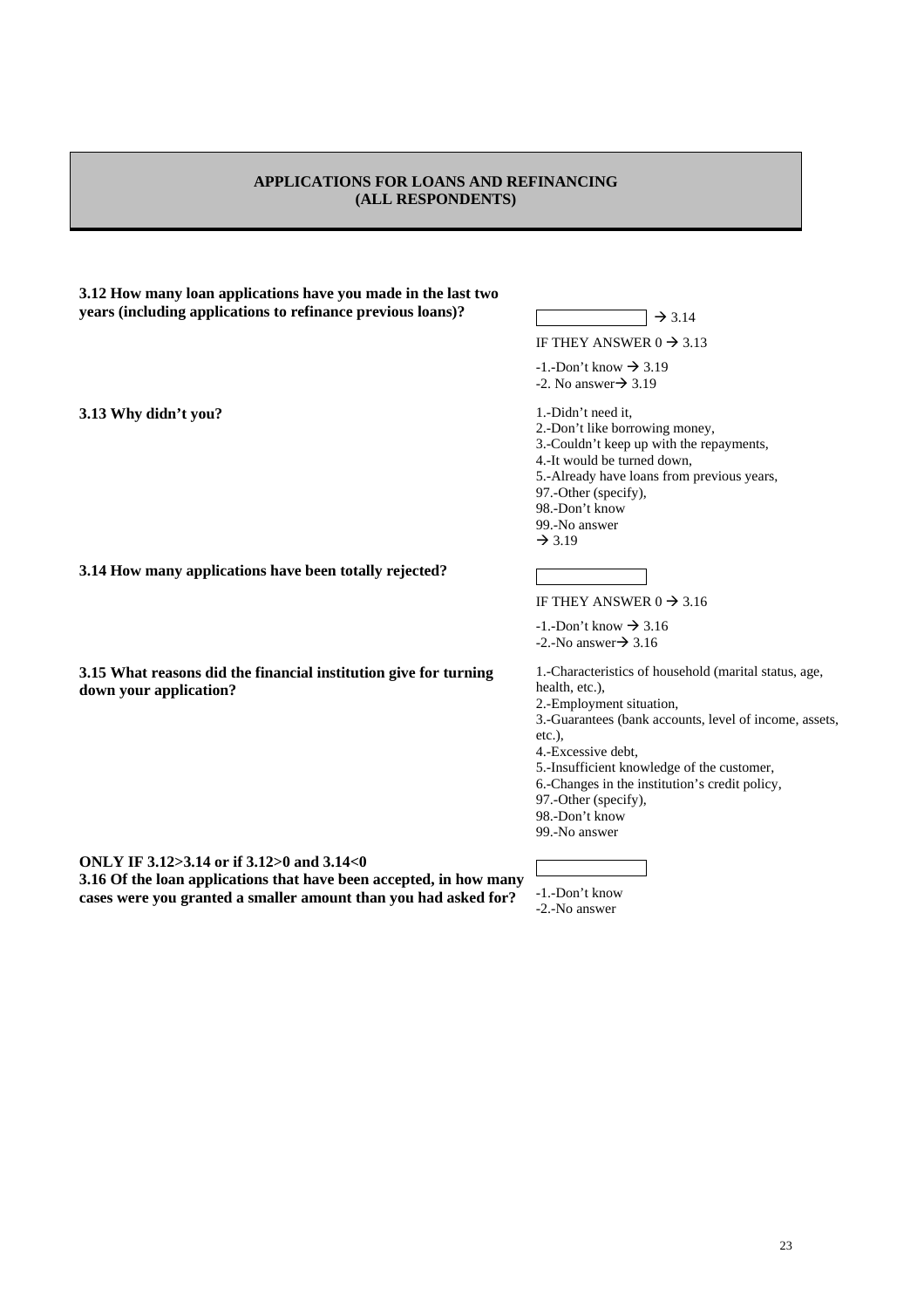### **CREDIT LINES (ALL RESPONDENTS)**

**3.19 Do you or any other member of the household have a credit line or credit account with a financial institution?17 (DO NOT INCLUDE CREDIT CARDS).**

1.-Yes  $2.-No \rightarrow 4.1$ 

|  | 3.20 What is the maximum credit available? |  |
|--|--------------------------------------------|--|
|  |                                            |  |

<sup>&</sup>lt;sup>17</sup> A credit line or credit account is understood to mean the commitment to make funds available to the lender up to a predetermined maximum amount, which the lender can draw upon according to his needs, and collecting interest on the amount drawn down and charging a commission for the undrawn amount; this form of finance is generally used by the self-employed.

Revolving (automatically rolled over) credit is considered to be a type of credit line.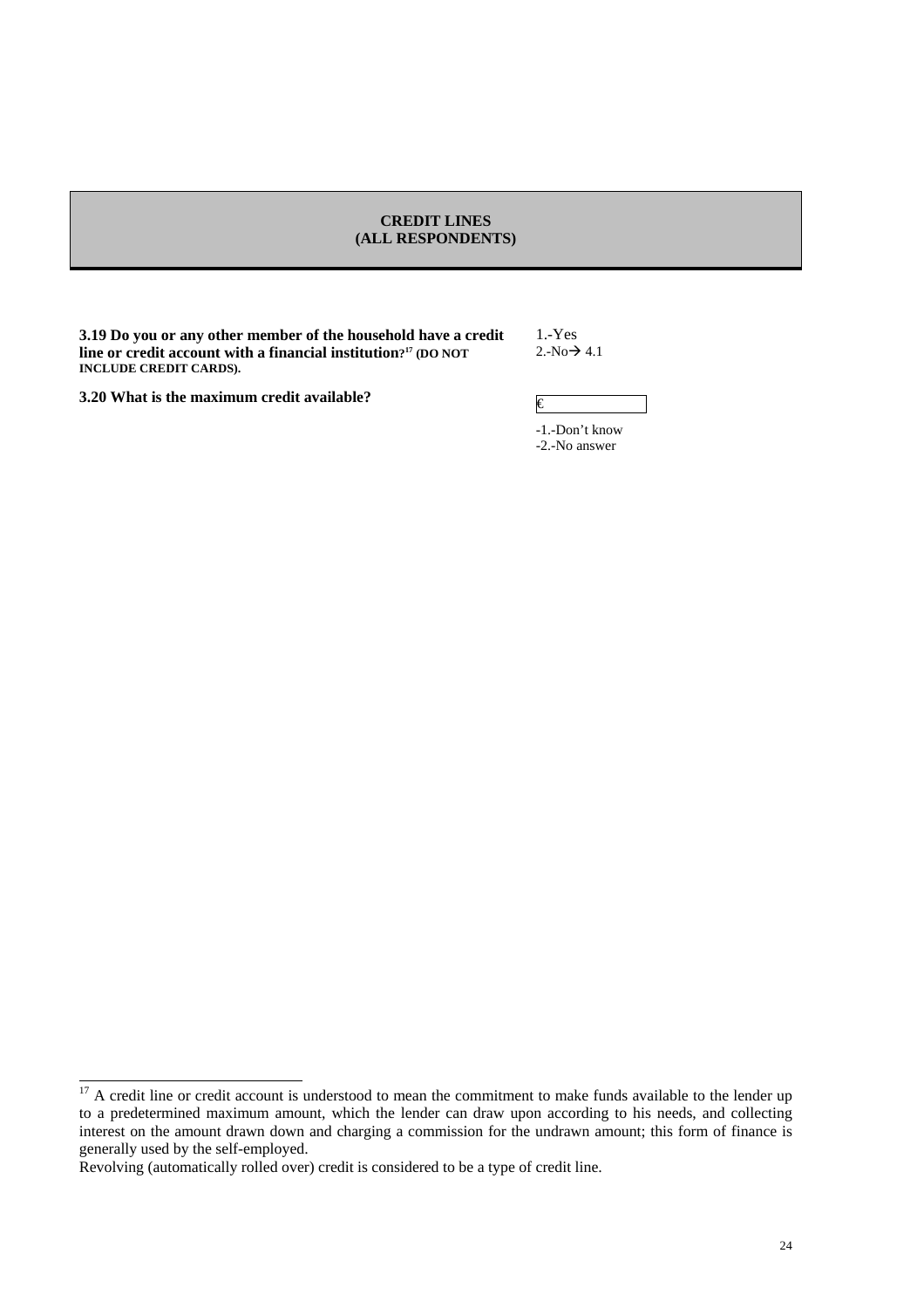# **4.- FINANCIAL ASSETS (ALL RESPONDENTS)**

# **ACCOUNTS AND DEPOSITS WITH FINANCIAL INSTITUTIONS (ALL RESPONDENTS)**

**4.1 Does your HOUSEHOLD have any accounts, deposits, term deposits, sight deposits or savings accounts (including housepurchase savings accounts)? <sup>18</sup>**

1.-Yes  $2.-No \rightarrow 4.10$ 8.-Don't know  $\rightarrow$  4.10 9. No answer $\rightarrow$  4.10

### **FOR ALL RESPONDENTS WITH ACCOUNTS OR DEPOSITS WITH FINANCIAL INSTITUTIONS**

**4.2 How many do you have in total?**

| -1.-Don't know |  |
|----------------|--|
|                |  |

-2.-No answer

**4.3 Does anyone in your home have a house-purchase savings account?** Such accounts are ...

**4.4 Do you have any term accounts<sup>1</sup> or deposits, sight deposits or savings accounts that CANNOT be used to make payments by means of cards or cheques?** 

**4.5 Do you have any current accounts, passbook accounts, or other**  1.-Yes **deposits which CAN be used to make payments using cards or cheques?** 

1.-Yes 2 - No 8.-Don't know 9.-No answer

1.-Yes 2 - No 8.-Don't know 9.-No answer

2 - No 8.-Don't know 9.-No nswer

<sup>&</sup>lt;sup>18</sup> Note that financial institutions offer securities known as "repos" as an equivalent to term deposits, so they should be included in this section.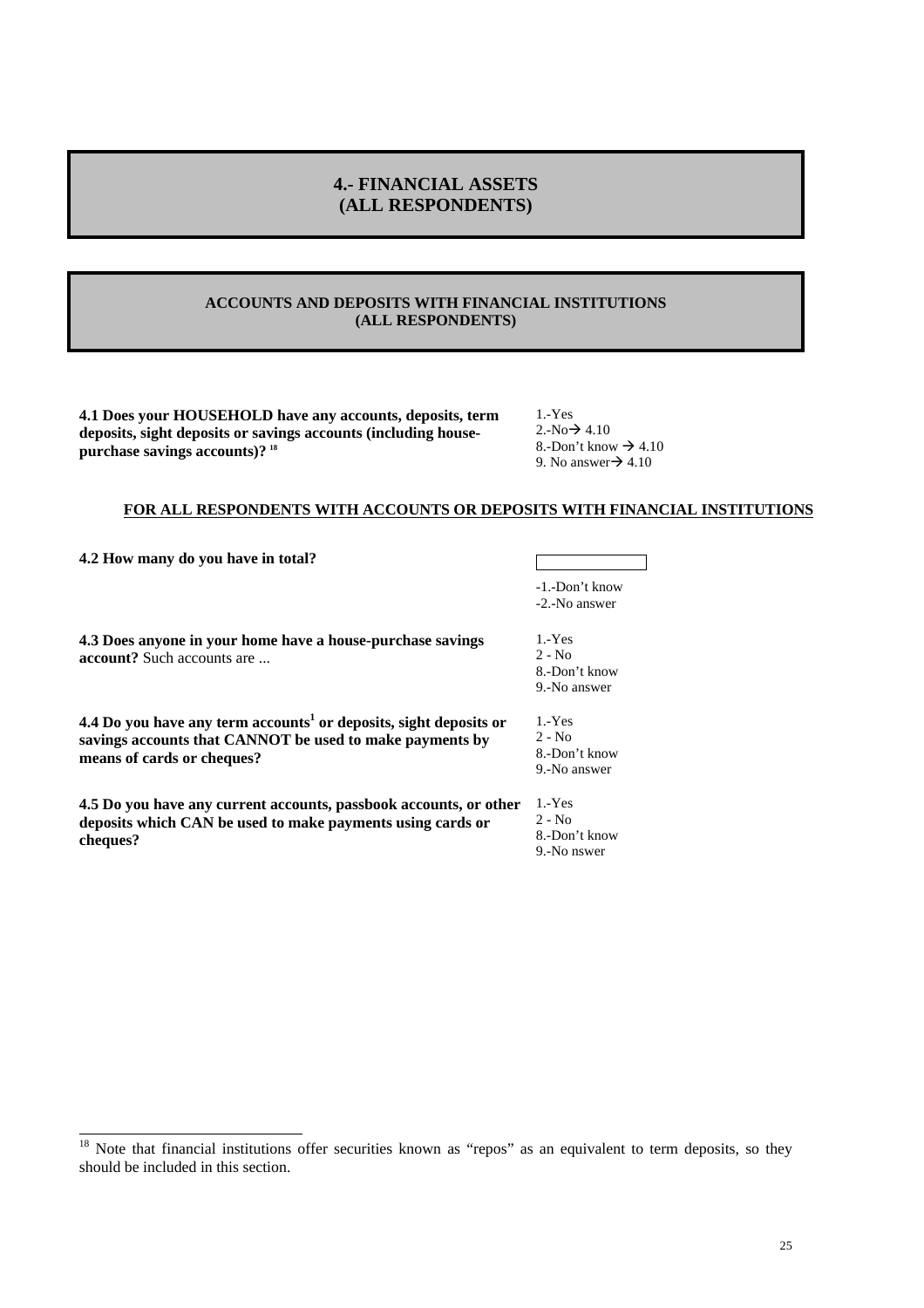|                                                                                                | House-purchase<br>savings accounts | <b>Accounts that</b><br><b>CANNOT</b> be used to | Accounts that can be<br>used to make |  |
|------------------------------------------------------------------------------------------------|------------------------------------|--------------------------------------------------|--------------------------------------|--|
|                                                                                                |                                    | make payments                                    | payments                             |  |
| 4.6 What type of financial institution do you                                                  |                                    |                                                  |                                      |  |
| hold this account with? <sup>19</sup>                                                          |                                    |                                                  |                                      |  |
| -Bank                                                                                          | 1,                                 | 1,                                               | 1,                                   |  |
| -Savings bank                                                                                  | 2,                                 | 2,                                               | 2,                                   |  |
| -Co-operative or rural savings bank                                                            | 3,                                 | 3,                                               | 3,                                   |  |
| -Stand-alone Internet bank                                                                     | 4,                                 | 4,                                               | 4,                                   |  |
| -Other (specify)                                                                               | 97,                                | 97,                                              | 97,                                  |  |
| -Don't know                                                                                    | 98                                 | 98                                               | 98                                   |  |
| -No answer                                                                                     | 99                                 | 99                                               | 99                                   |  |
| 4.7 What is your total balance at the moment?                                                  | $\overline{\epsilon}$              | $\overline{\epsilon}$                            | $\epsilon$                           |  |
|                                                                                                | -1.-Don't know                     | -1.-Don't know                                   | -1.-Don't know                       |  |
|                                                                                                | -2.-No answer                      | -2.-No answer                                    | -2.-No answer                        |  |
| 4.8 What is the annual income from these<br>financial assets, i.e. the interest they generate? | €                                  | I€                                               | $\epsilon$                           |  |
|                                                                                                | -1.-Don't know                     | -1.-Don't know                                   | -1.-Don't know                       |  |
|                                                                                                | -2.-No answer                      | -2.-No answer                                    | -2.-No answer                        |  |
| 4.9 Is the interest paid on these financial assets                                             |                                    |                                                  |                                      |  |
| fixed or referenced to an index?                                                               |                                    |                                                  |                                      |  |
| -Fixed                                                                                         | 1,                                 | 1,                                               | 1,                                   |  |
| -Referenced to an index                                                                        | 2,                                 | 2,                                               | 2,                                   |  |
| -Other (specify)                                                                               | 7,                                 | 7,                                               | 7,                                   |  |
| -Don't know                                                                                    | 8                                  | 8                                                | 8                                    |  |
| -No answer                                                                                     | 9                                  | 9                                                | 9                                    |  |

 $\frac{19}{19}$  A list will be provided specifying the group to which the various financial instititions belong if the respondent has any doubts.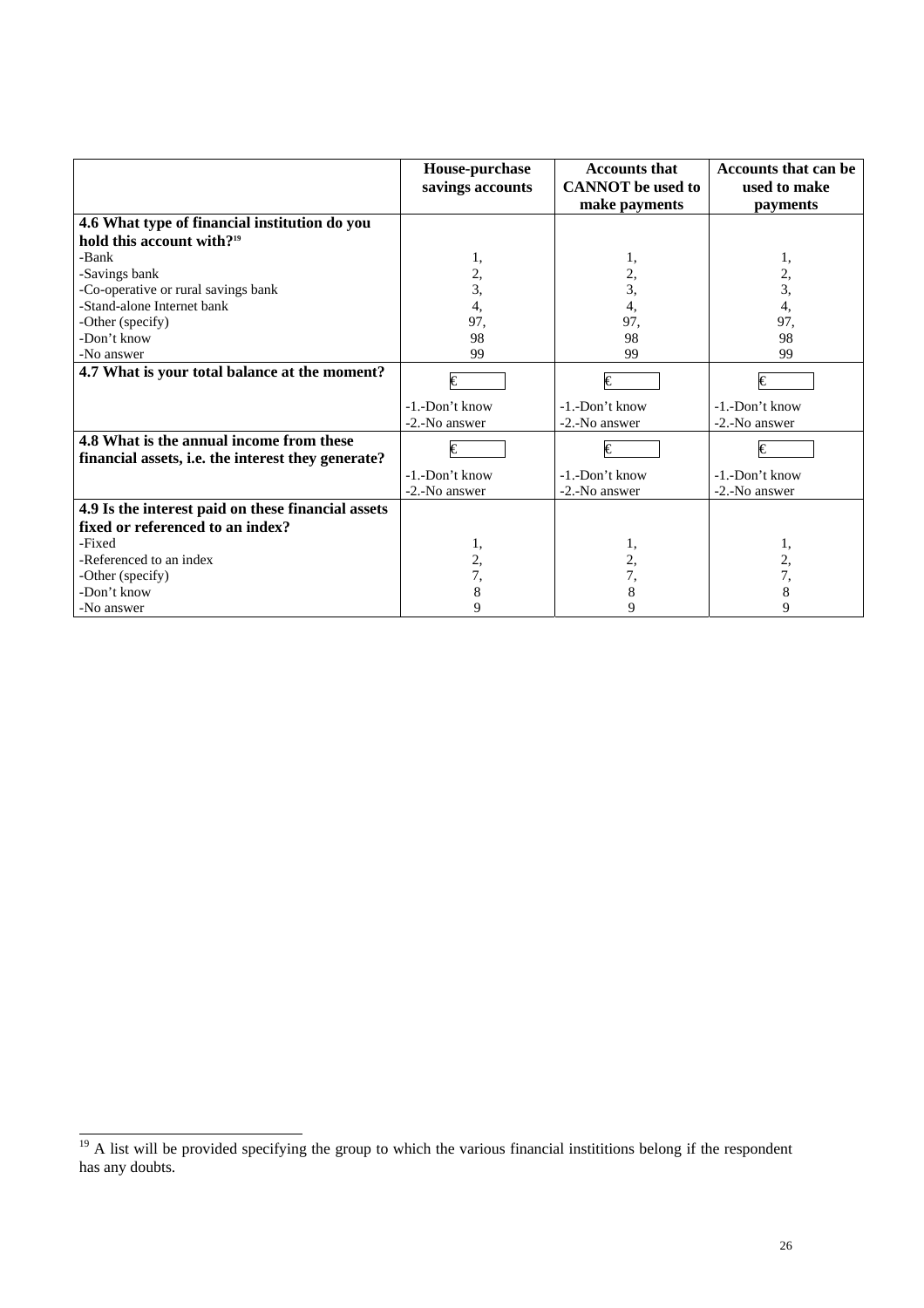### **LISTED SHARES (ALL RESPONDENTS)**

**4.10 Does your household own shares in listed companies?** 1.-Yes

 $2.-No \rightarrow 4.18$ 8.-Don't know  $\rightarrow$  4.18 9. No answer $\rightarrow$  4.18

### **FOR ALL RESPONDENTS WHO OWN SHARES IN LISTED COMPANIES**

**4.11 How many different listed companies do you own shares of?** 

-1.-Don't know -2.-No answer

**4.12 Are any of these shares in a company that a member of the household works for?** 

**4.13 What percentage do these shares represent of all the shares you own?** 

**4.14 What type of company issued these shares?** 1.-Bank,

**value)?** 

**4.15 What is the value of the portfolio of listed shares (market** 

**4.16 How much income do you earn from dividends each year?**  $\varepsilon$ 

**4.17 Overall have these shares gained in value, lost value or maintained the same value as when you bought them?** 

1.-Yes  $2.-No \rightarrow 4.14$ 8.-Don't know  $\rightarrow$  4.14 9. No answer $\rightarrow$  4.14

-1.-Don't know -2.-No answer

2.- Other type of financial institution, 3.- Non-financial corporation, 97.-Other, 98.-Don't know 99.-No answer

%

-1.-Don't know

€

-2.-No answer

-1.-Don't know -2.-No answer

1.-Gained value 2.-Lost value 3.Maintained value

8.-Don't know

9.-No answer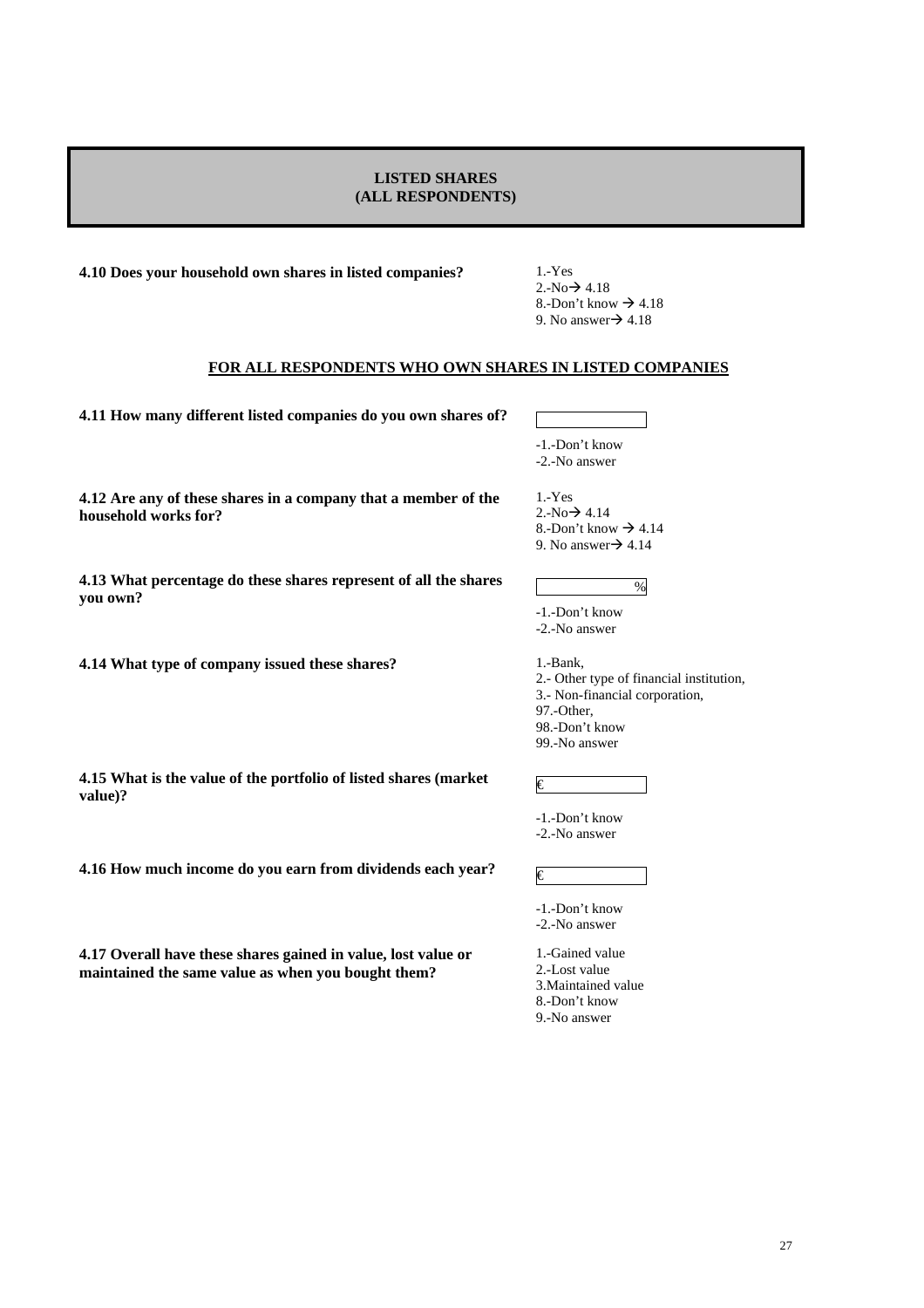# **UNLISTED SHARES AND OTHER HOLDINGS IN COMPANIES (ALL RESPONDENTS)**

**4.18 Does your household own shares or other forms of holdings in any companies that are NOT LISTED on the stock market?** 

1.-Yes  $2.-No \rightarrow 4.27$ 8.-Don't know  $\rightarrow$  4.27 9. No answer $\rightarrow$  4.27

### **ALL RESPONDENTS WHO HAVE SHARES OR OTHER HOLDINGS IN COMPANIES THAT ARE NOT LISTED ON THE STOCK MARKET**

**4.19 What type of assets do you own?** 1.-Unlisted shares

2.-Participation in companies

3.-Both

8.-Don't know

9.-No answer

**4.20 How many different unlisted companies do you own shares or other equity in?** 

**4.21 Are any of these unlisted shares in a company that a member of the household works for?** 

**4.22 What percentage do these shares represent of all the unlisted shares you own?** 

**4.23 What type of company issued these shares?** 1.-Bank,

**4.24 What is the value of your portfolio of unlisted shares (estimated realisable value)?** 

**4.25 What is the household's annual income from dividends paid on these assets?** 

**4.26 Overall have these shares gained in value, lost value or maintained the same value as when you bought them?** 

# -1.-Don't know -2.-No answer

1.-Yes  $2.-No \rightarrow 4.23$ 8.-Don't know  $\rightarrow$  4.23 9. No answer $\rightarrow$  4.23

-1.-Don't know -2.-No answer

2.- Other type of financial institution, 3.- Non-financial corporation, 97.-Other, 98.-Don't know 99.-No answer

%

€

€

- -1.-Don't know -2.-No answer
- 
- 1.-Gained value 2.-Lost value
- 3.Maintained value
- 8.-Don't know
- 9.-No answer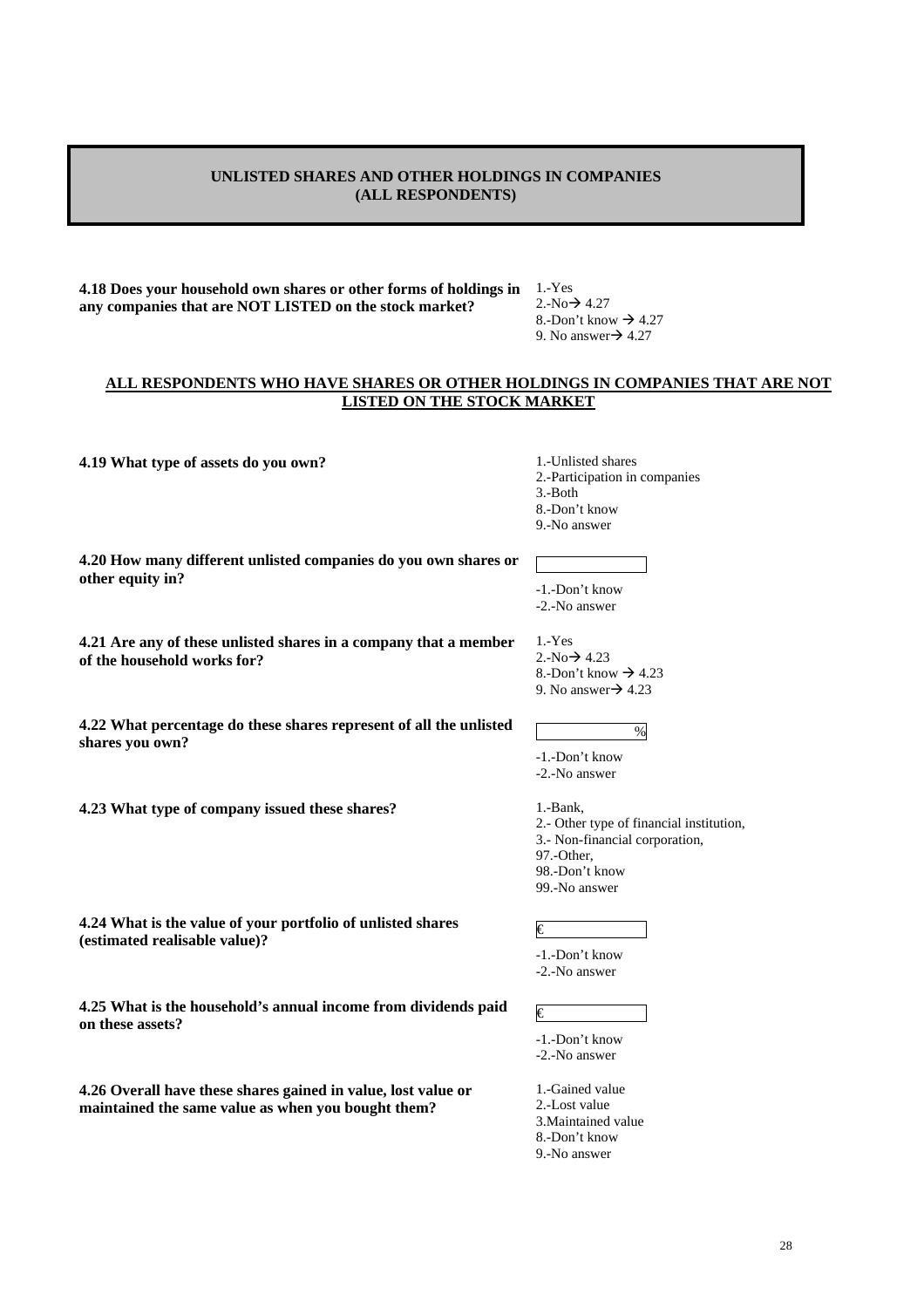# **MUTUAL FUNDS AND OTHER PORTFOLIO INVESTMENT INSTITUTIONS (ALL RESPONDENTS)**

**4.27 Does you household have participations in mutual funds or other portfolio investment institutions (excluding pension funds)?** 1.-Yes  $2.-No \rightarrow 4.33$ 8.-Don't know  $\rightarrow$  4.33 9. No answer $\rightarrow$  4.33

### **ALL RESPONDENTS WHO HAVE PARTICIPATIONS IN MUTUAL FUNDS OR OTHER PORTFOLIO INVESTMENT INSTITUTIONS**

**4.28 In how many mutual funds or other portfolio investment institutions?** 

IF THEY ANSWER  $1 \rightarrow 4.29$ 

 $-1$ . Don't know  $\rightarrow 4.33$  $-2.-No answer \rightarrow 4.33$ 

**4.28a What is the total value of your mutual fund portfolio?**  $\qquad \qquad \varepsilon$ 

-1.-Don't know -2.-No answer

# **WE ARE GOING TO CONSIDER A MAXIMUM OF 10 FUNDS PER HOUSEHOLD, ALWAYS COLLECTING THE DATA FOR THE 10 MOST IMPORTANT**

### **For each of them:**

|                                                                           |    | Mutual funds and other portfolio investment institutions |    |    |  |
|---------------------------------------------------------------------------|----|----------------------------------------------------------|----|----|--|
| Number of mutual funds and other portfolio<br>investment institutions     |    |                                                          | 3  | 4… |  |
| 4.29 What kind of investment is it? CARD                                  |    |                                                          |    |    |  |
| -Money market asset mutual fund                                           |    |                                                          |    |    |  |
| -Capital market mutual fund                                               |    |                                                          |    |    |  |
| -Real estate mutual funds $\rightarrow$ 4.31                              |    |                                                          |    |    |  |
| -Other collective investment undertakings investing in<br>securities $20$ |    |                                                          |    |    |  |
| -Don't know                                                               |    |                                                          | 8  |    |  |
| -No answer                                                                |    | 9                                                        | 9  |    |  |
| 4.30 Do you remember what the main form of                                |    |                                                          |    |    |  |
| investment is? CARD                                                       |    |                                                          |    |    |  |
| -Guaranteed returns                                                       |    |                                                          |    |    |  |
| -Fixed-income                                                             |    |                                                          |    |    |  |
| -Equities                                                                 |    |                                                          |    |    |  |
| -Mixed equities and fixed-income                                          |    |                                                          |    |    |  |
| -International                                                            |    |                                                          |    |    |  |
| -Other (specify)                                                          | 97 | 97                                                       | 97 | 97 |  |
| -Don't know                                                               | 98 | 98                                                       | 98 | 98 |  |
| -No answer                                                                | 99 | 99                                                       | 99 | 99 |  |

 $20\,$ This includes security investment companies, open-end investment companies, real estate investment companies, closed-end investment companies, venture capital companies and funds, etc.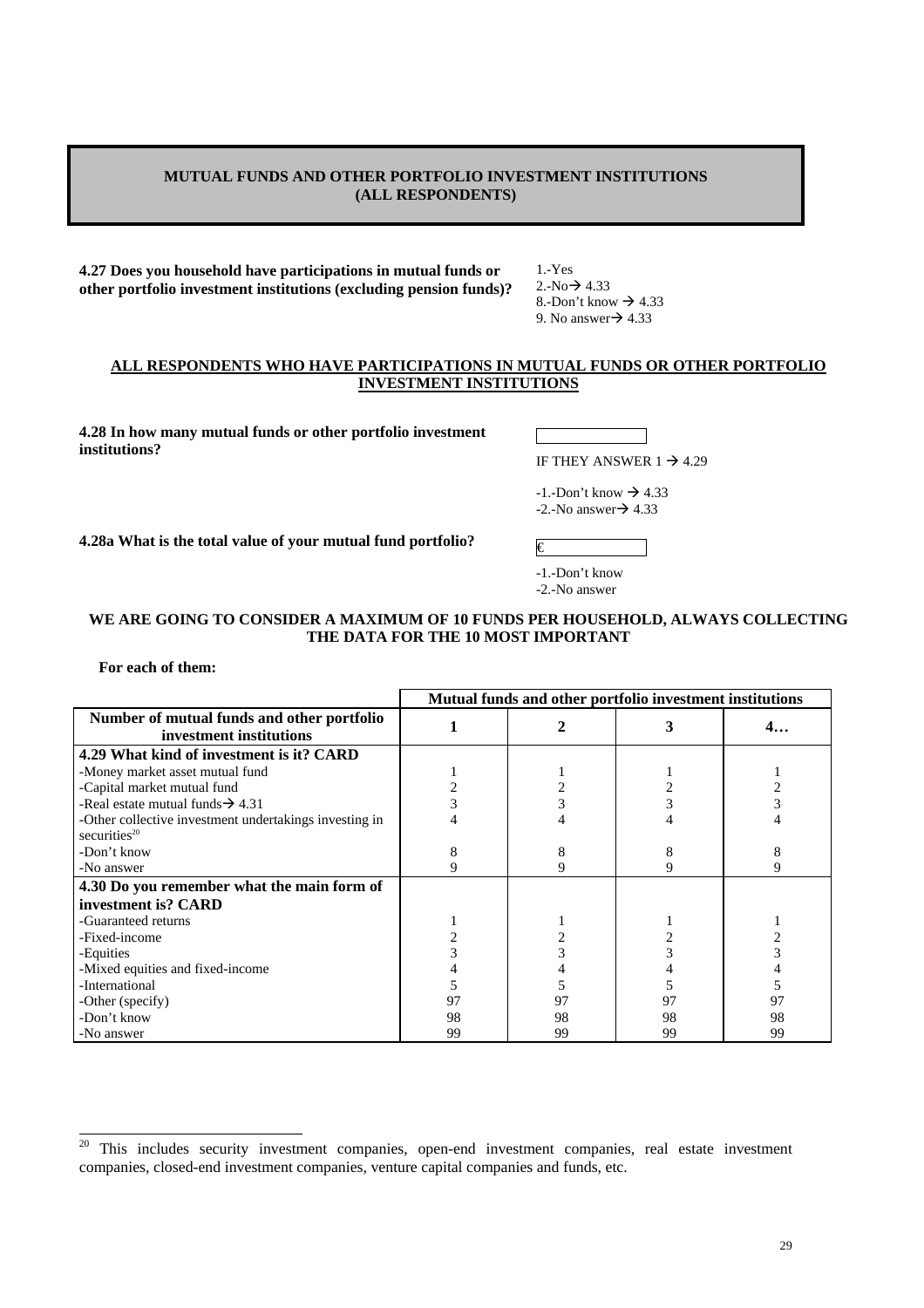|                                                                       | Mutual funds and other portfolio investment institutions |                   |                       |                       |
|-----------------------------------------------------------------------|----------------------------------------------------------|-------------------|-----------------------|-----------------------|
| Number of mutual funds and other portfolio<br>investment institutions |                                                          |                   |                       | 4.                    |
| 4.31 What is the current value of your<br>portfolio?                  | €                                                        | €                 | I€                    | I€                    |
|                                                                       | $-1$ . Don't know                                        | $-1$ . Don't know | $-1$ . $-$ Don't know | $-1$ . $-$ Don't know |
|                                                                       | -2.-No answer                                            | -2.-No answer     | -2.-No answer         | -2.-No answer         |
| 4.32 Overall have your participations in the                          |                                                          |                   |                       |                       |
| fund gained in value, lost value or maintained                        |                                                          |                   |                       |                       |
| the same value as when you bought them?                               |                                                          |                   |                       |                       |
| -Gained value                                                         |                                                          |                   |                       |                       |
| -Lost value                                                           |                                                          |                   |                       |                       |
| -Maintained value                                                     |                                                          |                   |                       |                       |
| -Don't know                                                           |                                                          |                   |                       |                       |
| -No answer                                                            |                                                          |                   |                       |                       |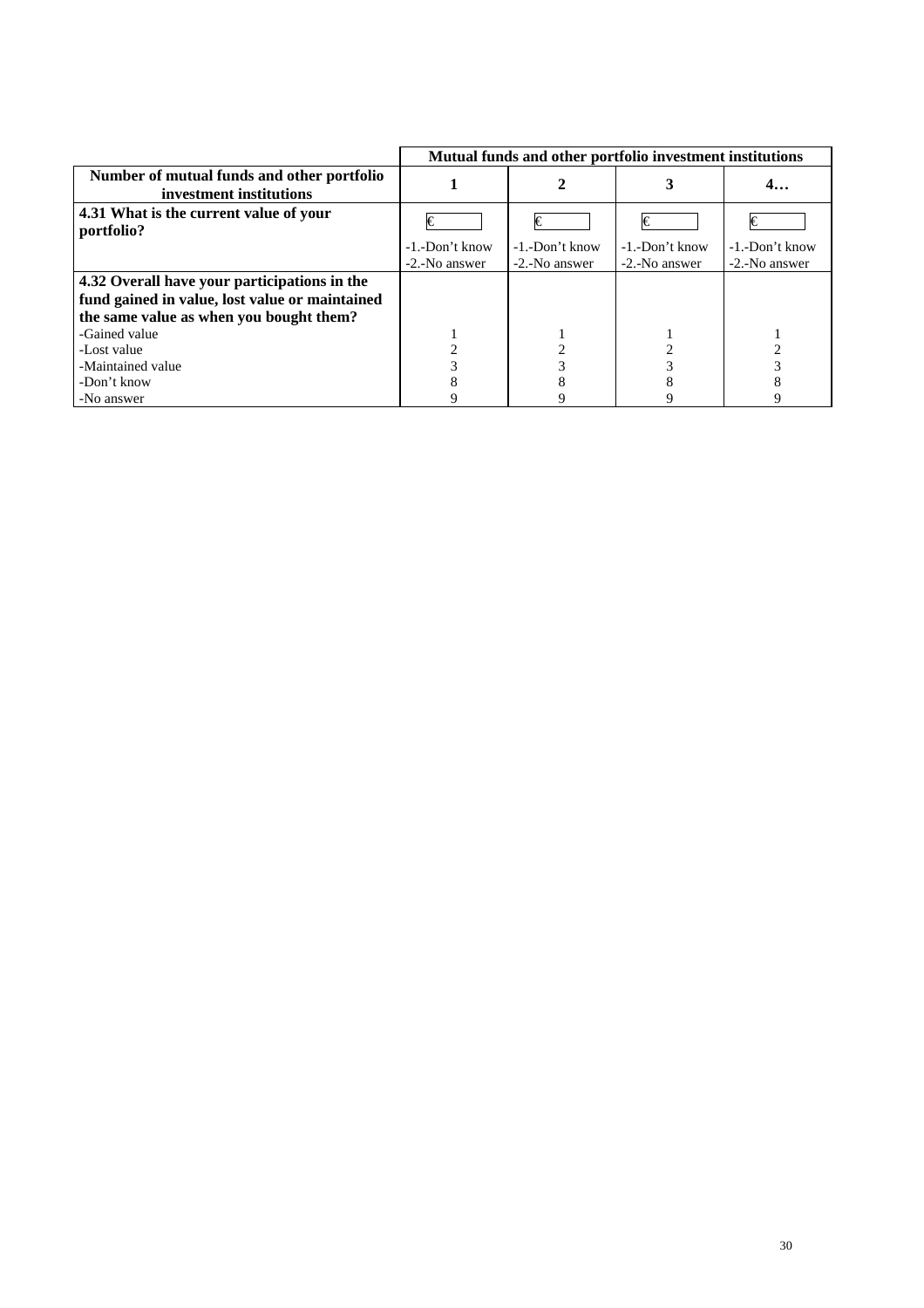### **FIXED-INCOME SECURITIES (ALL RESPONDENTS)**

**4.33 Do you own any public fixed-income securities (Treasury bills,**  1.-Yes **government bonds, other general government securities, etc.) or private fixed-income securities (commercial paper and bonds issued by private companies, etc.)?** 

2.-No  $\rightarrow$  4.37 8.-Don't know  $\rightarrow$  4.37 9. No answer $\rightarrow$  4.37

# **ALL RESPONDENTS WHO OWN FIXED-INCOME SECURITIES**

**4.34 What type of company issued these securities?** 1.-State or other general government,

2.-Bank,

3.- Other type of financial institution,

4.- Non-financial corporation,

97.-Other (specify),

98.-Don't know

99.-No answer

**4.35 What is the value of your portfolio of fixed-income securities?**  $\mathbf{F}$ 

-1.-Don't know

-2.-No answer

**4.36 What annual income do these securities provide for your household?** 

# €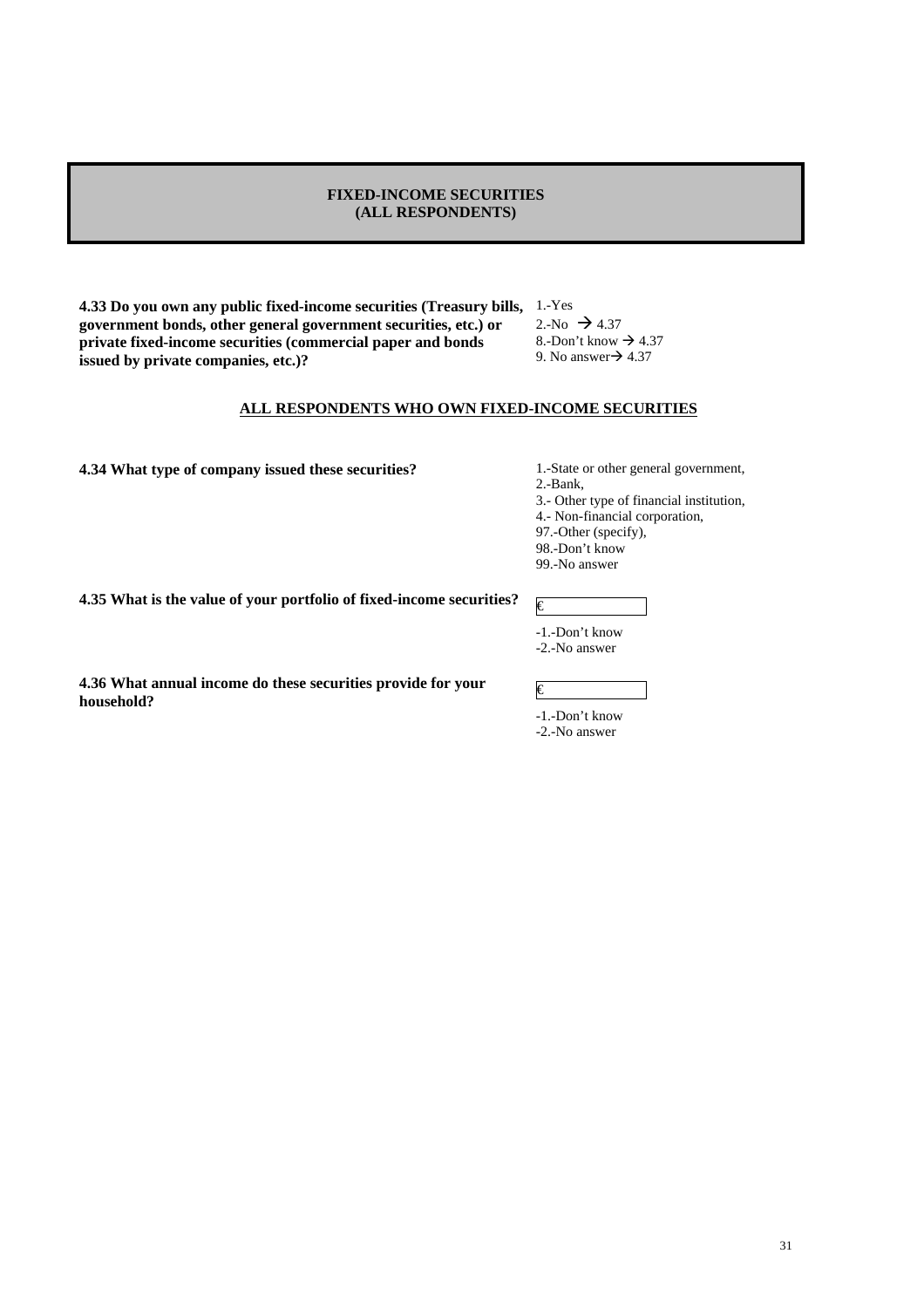# **OTHER FINANCIAL ASSETS (OPTIONS, LOANS TO THIRD PARTIES, etc.) (ALL RESPONDENTS)**

**4.37 SO FAR DURING THE SURVEY WE HAVE BEEN TALKING ABOUT DIFFERENT FORMS OF SAVING AND INVESTMENT. NOW WE WANT TO ASK ABOUT A NEW, RELATED MATTER, does anyone, such as a friend, relative outside the immediate family, company or anyone else not considered so far, owe you (or any other member of the household) money?** 

**4.38 How much are you owed overall?** €

1.-Yes  $2.-No \rightarrow 4.39$ 8.-Don't know  $\rightarrow$  4.39 9. No answer $\rightarrow$  4.39

| € |  |  |  |
|---|--|--|--|
|   |  |  |  |
|   |  |  |  |
|   |  |  |  |

-1.-Don't know -2.-No answer

1.-Yes  $2.-No \rightarrow 5.1$ 8.-Don't know  $\rightarrow$  5.1 9. No answer $\rightarrow$  5.1

€

**4.39 Do you own any other financial assets such as options, futures or swaps, etc?** 

**4.40 What is the monthly income you obtain from these financial assets?** 

-1.-Don't know

<sup>-2.-</sup>No answer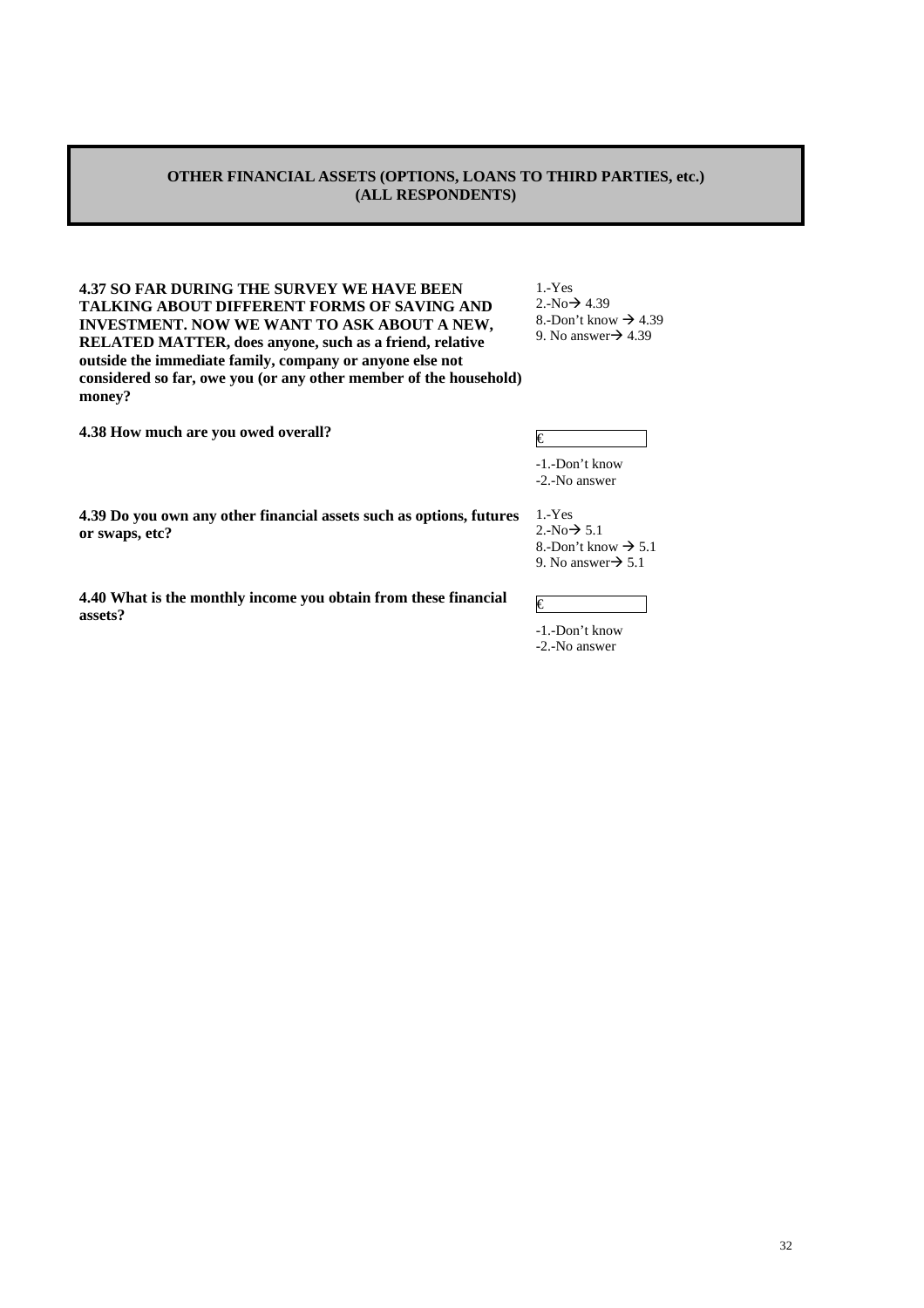# **5-INSURANCE POLICIES AND PENSION SCHEMES (ALL RESPONDENTS)**

Let's now talk about pension schemes and other pension provisions.

# **PENSION SCHEMES AND OTHER PENSION PROVISIONS (ALL RESPONDENTS)**

**5.1 Have you or any other family member taken out any type of pension scheme?** 

1.-Yes  $2.-No \rightarrow 5.9$ 

**5.1a How many?** 

 $-1.-$ Don't know  $\rightarrow$  5.9  $-2$ . No answer $\rightarrow$  5.9

### **MAXIMUM 10 PER HOUSEHOLD. For each scheme or other form of provision for a future pension please answer the following questions:**

|                                                                                               | Pension schemes and other provisions |                |                |                          |  |  |
|-----------------------------------------------------------------------------------------------|--------------------------------------|----------------|----------------|--------------------------|--|--|
| Number of pension scheme                                                                      | 1                                    | 2              | 3              | 4                        |  |  |
| 5.2 What type of scheme or provision is it?                                                   |                                      |                |                |                          |  |  |
| <b>CARD</b>                                                                                   |                                      |                |                |                          |  |  |
| -Personal scheme                                                                              | 1                                    | 1              |                | 1                        |  |  |
| -Occupational scheme                                                                          | $\overline{c}$                       | $\overline{c}$ | $\overline{c}$ | $\overline{c}$           |  |  |
| -Associate scheme                                                                             | 3                                    | $\overline{3}$ | 3              | 3                        |  |  |
| -Mutual insurance                                                                             | 4                                    | $\overline{4}$ | 4              | $\overline{\mathcal{L}}$ |  |  |
| -Retirement insurance (taken out directly with an                                             | 5                                    | 5              | 5              | 5                        |  |  |
| insurance company)                                                                            |                                      |                |                |                          |  |  |
| -Other (specify)                                                                              | 97                                   | 97             | 97             | 97                       |  |  |
| -Don't know                                                                                   | 98                                   | 98             | 98             | 98                       |  |  |
| -No answer                                                                                    | 99                                   | 99             | 99             | 99                       |  |  |
| 5.3 What type of institution manages it?                                                      |                                      |                |                |                          |  |  |
| -Bank                                                                                         | 1                                    |                |                | 1                        |  |  |
| -Savings bank                                                                                 | 2                                    | $\overline{c}$ | 2              | 2                        |  |  |
| -Other deposit institution                                                                    | 3                                    | 3              | 3              | $\overline{3}$           |  |  |
| -Insurance company                                                                            | 4                                    | $\overline{4}$ | 4              | $\overline{\mathcal{L}}$ |  |  |
| -Stand-alone online institution                                                               | 5                                    | 5              | 5              | 5                        |  |  |
| -Other (specify)                                                                              | 97                                   | 97             | 97             | 97                       |  |  |
| -Don't know                                                                                   | 98                                   | 98             | 98             | 98                       |  |  |
| -No answer                                                                                    | 99                                   | 99             | 99             | 99                       |  |  |
| 5.4 At what age (of the household member who<br>has taken out the plan) are the benefits due? |                                      |                |                |                          |  |  |
|                                                                                               | -1.-Don't know                       | -1.-Don't know | -1.-Don't know | -1.-Don't know           |  |  |
|                                                                                               | -2.-No answer                        | -2.-No answer  | -2.-No answer  | -2.-No answer            |  |  |
| 5.5 Do you intend to take the benefits as income                                              |                                      |                |                |                          |  |  |
| or capital?                                                                                   |                                      |                |                |                          |  |  |
| -Income                                                                                       |                                      |                |                | 1                        |  |  |
| -Capital                                                                                      | 2                                    | $\overline{c}$ | $\overline{c}$ | 2                        |  |  |
| -Both                                                                                         | 3                                    | 3              | 3              | 3                        |  |  |
| -Don't know                                                                                   |                                      | 4              | 4              |                          |  |  |
| -No answer                                                                                    | 5                                    | 5              | 5              | 5                        |  |  |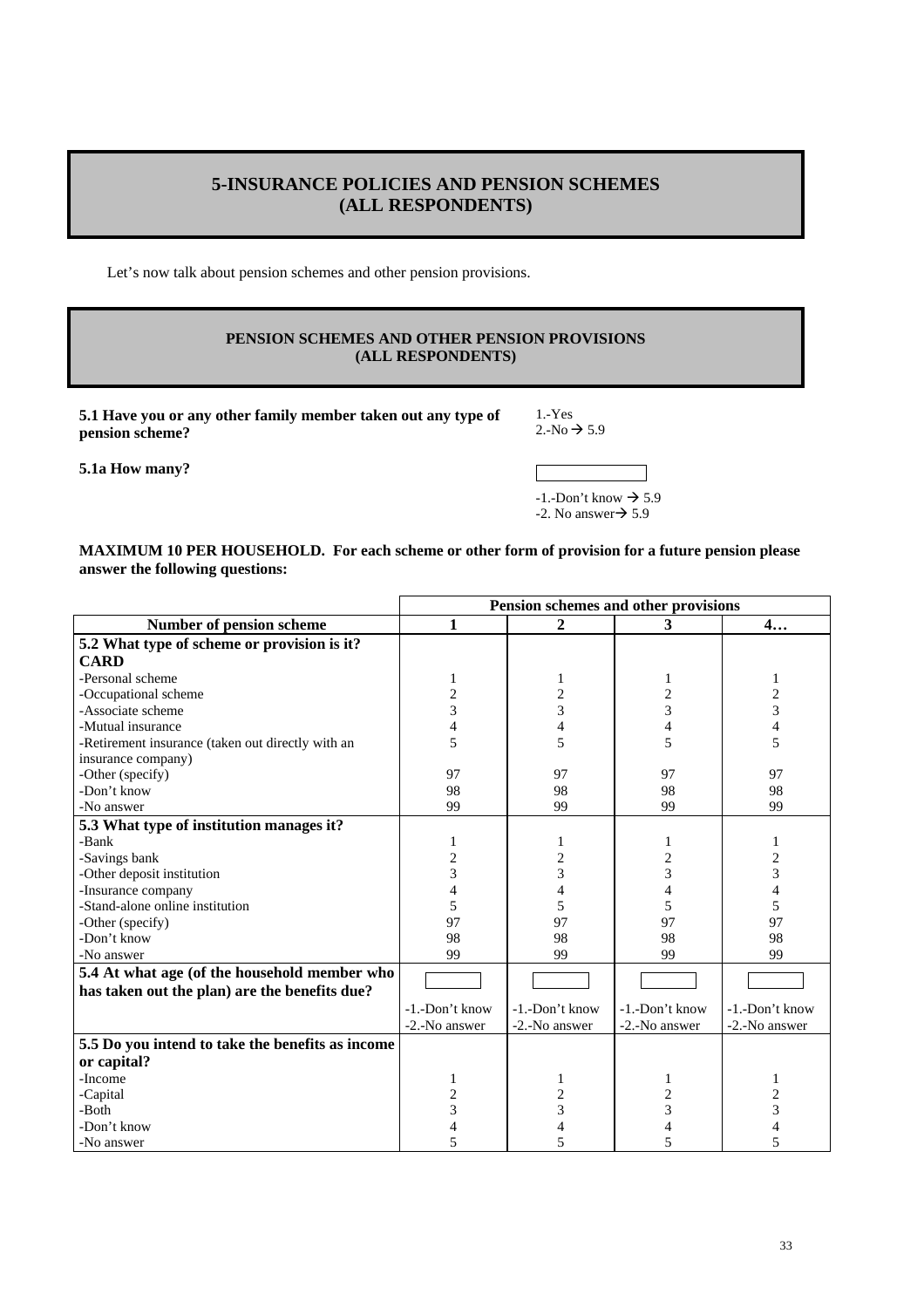|                                                                                                        | Pension plans and other provisions     |                                        |                                        |                                        |  |  |  |
|--------------------------------------------------------------------------------------------------------|----------------------------------------|----------------------------------------|----------------------------------------|----------------------------------------|--|--|--|
| Number of pension scheme                                                                               | 1                                      | 2                                      | 3                                      | 4                                      |  |  |  |
| 5.6 What is the annual contribution to the<br>scheme? If you took it out this year, estimate what      | €                                      | $\overline{\epsilon}$                  | I€                                     | €                                      |  |  |  |
| your annual contribution would be.                                                                     | -1.-Don't know<br>-2.-No answer        | -1.-Don't know<br>-2.-No answer        | $-1$ $-Don't$ know<br>-2.-No answer    | $-1$ . $-$ Don't know<br>-2.-No answer |  |  |  |
| CODE 2 IN 5.2 ONLY<br>5.6a What is your<br>employer's<br>annual                                        | €                                      | €                                      | $\in$                                  | €                                      |  |  |  |
| contribution to the scheme? If you began this year,<br>estimate what the annual contribution would be. | $-1$ . $-$ Don't know<br>-2.-No answer | $-1$ . $-$ Don't know<br>-2.-No answer | $-1$ . $-$ Don't know<br>-2.-No answer | -1.-Don't know<br>-2.-No answer        |  |  |  |
| 5.7 EXCEPT CODE 4 IN 5.2, what is the<br>present value of your investment in this asset?               | €                                      | $\in$                                  | I€                                     | €                                      |  |  |  |
|                                                                                                        | -1.-Don't know<br>-2.-No answer        | -1.-Don't know<br>-2.-No answer        | -1.-Don't know<br>-2.-No answer        | -1.-Don't know<br>-2.-No answer        |  |  |  |
| 5.8 What made you choose this way of ensuring<br>an income in old age?                                 |                                        |                                        |                                        |                                        |  |  |  |
| -Tax treatment<br>-Existence of an occupational scheme<br>-Return                                      | 1,<br>2,<br>3,                         | ı,<br>$\frac{2}{3}$                    | 1,<br>2,<br>$\overline{3},$            | 1,<br>$\frac{2}{3}$                    |  |  |  |
| -Security of the backing institution<br>-Future security<br>-Saving                                    | 4,<br>5,<br>6,                         | 4,<br>5,<br>6,                         | 4,<br>5,<br>6,                         | 4,<br>5,<br>6,                         |  |  |  |
| -Obligatory<br>-Other (specify)                                                                        | 7,<br>97,                              | 7,<br>97,                              | 7,<br>97,                              | 7,<br>97,                              |  |  |  |
| -Don't know<br>-No answer                                                                              | 98<br>99                               | 98<br>99                               | 98<br>99                               | 98<br>99                               |  |  |  |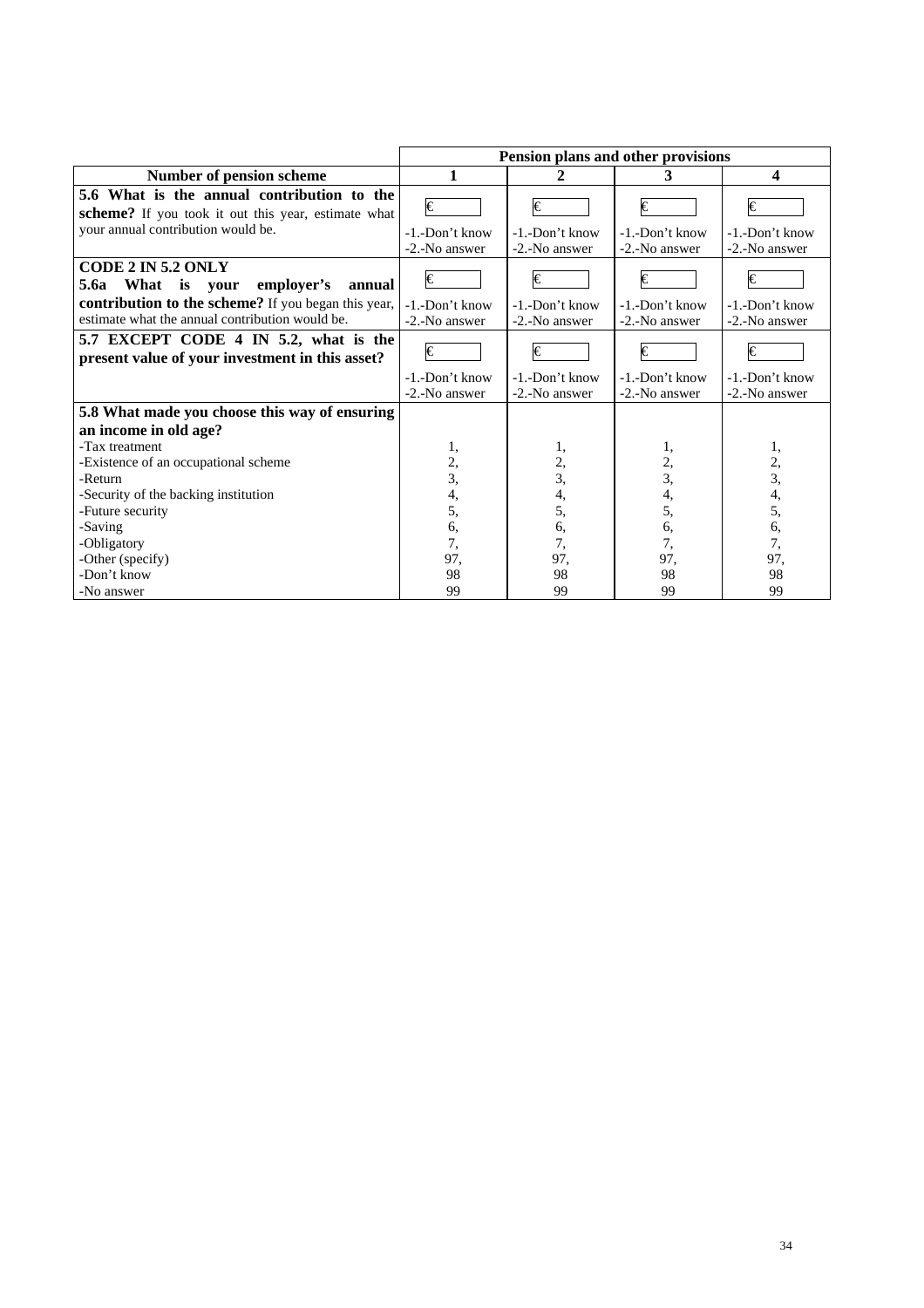### **LIFE INSURANCE (ALL RESPONDENTS)**

**5.9 Do you or any other members of the household have any life insurance policies other than those mentioned for retirement purposes?** Consider both those taken out voluntarily and those associated with another product (for example, the bank account into which salary payments are made, insurance taken out by an employer, etc.)

**5.10 How many?** 

1.-Yes  $2.-No \rightarrow 5.22$ 

 $-1$ . -Don't know  $\rightarrow$  5.22  $-2$ . No answer $\rightarrow$  5.22

**5.11a How many insurance policies have you taken out on your**  $\rightarrow$  5.12 own behalf?

 $-1$ . Don't know  $\rightarrow$  5.22  $-2.$  No answer $\rightarrow$  5.22

**5.11b And how many insurance policies do you have that are**  $\rightarrow$  5.19 associated with another product?

 $-1$ .-Don't know  $\rightarrow$  5.22  $-2$ . No answer $\rightarrow$  5.22

### **ASK THE NEXT BLOCK OF QUESTIONS FOR EACH OF THE LIFE INSURANCE POLICIES TAKEN OUT VOLUNTARILY, UP TO A MAXIMUM OF 6 (THE MOST IMPORTANT) (ALL RESPONDENTS WHO HAVE VOLUNTARILY TAKEN OUT LIFE INSURANCE)**

 **For each, please answer the following questions:** 

|                                                | Life insurance taken out voluntarily |                |                |                |  |  |  |  |
|------------------------------------------------|--------------------------------------|----------------|----------------|----------------|--|--|--|--|
| Life insurance number                          |                                      | 2              | 3              | 4              |  |  |  |  |
| 5.12 What type of institution is the insurance |                                      |                |                |                |  |  |  |  |
| policy with?                                   |                                      |                |                |                |  |  |  |  |
| -Bank                                          |                                      |                |                |                |  |  |  |  |
| -Savings bank                                  |                                      | $\overline{2}$ | $\overline{c}$ | $\overline{c}$ |  |  |  |  |
| -Other deposit institution                     |                                      | 3              | 3              | 3              |  |  |  |  |
| -Stand-alone Internet company                  |                                      |                |                |                |  |  |  |  |
| -Insurance company                             |                                      | 5              | 5              | 5              |  |  |  |  |
| -Other (specify)                               | 97                                   | 97             | 97             | 97             |  |  |  |  |
| -Don't know                                    | 98                                   | 98             | 98             | 98             |  |  |  |  |
| -No answer                                     | 99                                   | 99             | 99             | 99             |  |  |  |  |
| 5.13 What form does the policy take?           |                                      |                |                |                |  |  |  |  |
| -Covers risk of death $\rightarrow$ 5.16       |                                      |                |                |                |  |  |  |  |
| -Unit linked or other investment insurance     |                                      | 2              | 2              | 2              |  |  |  |  |
| -Mixed                                         | 3                                    | 3              | 3              | 3              |  |  |  |  |
| -Other (specify) $\rightarrow$ 5.16            | 97                                   | 97             | 97             | 97             |  |  |  |  |
| -Don't know $\rightarrow$ 5.16                 | 98                                   | 98             | 98             | 98             |  |  |  |  |
| -No answer $\rightarrow$ 5.16                  | 99                                   | 99             | 99             | 99             |  |  |  |  |
| 5.14 What is its valuation?                    | I€                                   | I€             | I€             | €              |  |  |  |  |
|                                                | -1.-Don't know                       | -1.-Don't know | -1.-Don't know | -1.-Don't know |  |  |  |  |
|                                                | -2.-No answer                        | -2.-No answer  | -2.-No answer  | -2.-No answer  |  |  |  |  |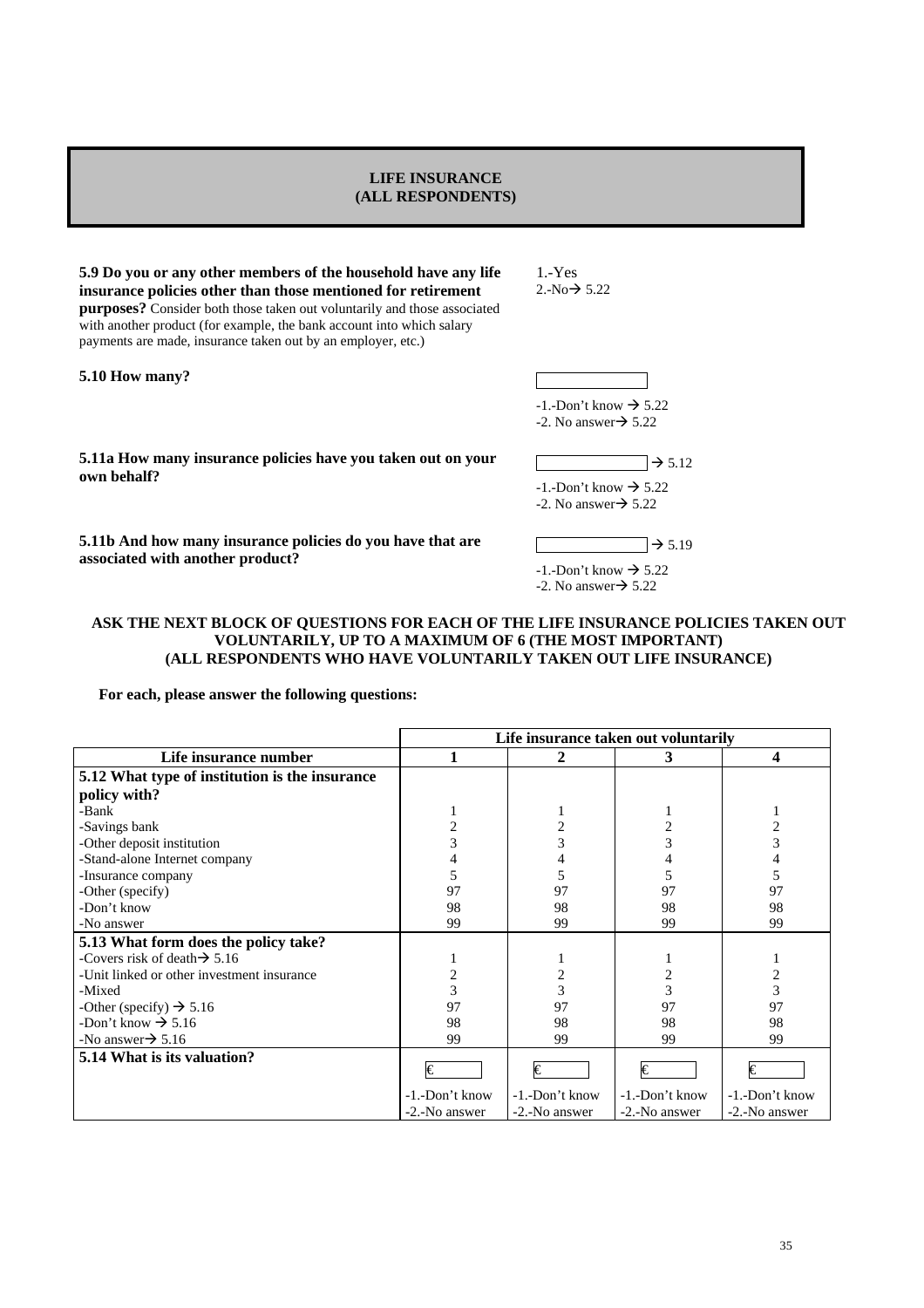|                                                                      | <b>Life Insurance</b>           |                                 |                                 |                                 |  |  |  |
|----------------------------------------------------------------------|---------------------------------|---------------------------------|---------------------------------|---------------------------------|--|--|--|
| Life insurance number                                                | 1                               | 2                               | 3                               | 4                               |  |  |  |
| 5.16 What is the value of the cover?                                 | I€                              | €                               | I€                              | I€                              |  |  |  |
|                                                                      | -1.-Don't know<br>-2.-No answer | -1.-Don't know<br>-2.-No answer | -1.-Don't know<br>-2.-No answer | -1.-Don't know<br>-2.-No answer |  |  |  |
| 5.17 Are the premiums annual or a one-off                            |                                 |                                 |                                 |                                 |  |  |  |
| payment?                                                             |                                 |                                 |                                 |                                 |  |  |  |
| -Annual premium $\rightarrow$ 5.17a                                  |                                 |                                 |                                 | 1                               |  |  |  |
| -Single payment made this year $\rightarrow$ 5.17b                   | 2                               | $\overline{\mathbf{c}}$         | $\overline{\mathbf{c}}$         | 2                               |  |  |  |
| -Single payment made more than a year ago $\rightarrow$ 5.18         | 3                               | 3                               | $\overline{3}$                  | 3                               |  |  |  |
| -Don't know $\rightarrow$ 5.18                                       |                                 |                                 |                                 |                                 |  |  |  |
| -No answer $\rightarrow$ 5.18                                        |                                 | 5                               | 5                               | 5                               |  |  |  |
| 5.17a What is the annual premium for this<br>insurance?              | $\overline{\epsilon}$           | €                               | €                               | €                               |  |  |  |
|                                                                      | -1.-Don't know<br>-2.-No answer | -1.-Don't know<br>-2.-No answer | -1.-Don't know<br>-2.-No answer | -1.-Don't know<br>-2.-No answer |  |  |  |
| 5.17b What is the one-off premium for this life<br>insurance policy? | €                               | €                               | €                               | €                               |  |  |  |
|                                                                      | -1.-Don't know                  | -1.-Don't know                  | -1.-Don't know                  | -1.-Don't know                  |  |  |  |
|                                                                      | -2.-No answer                   | -2.-No answer                   | -2.-No answer                   | -2.-No answer                   |  |  |  |
| 5.18 Who took out the policy?                                        |                                 |                                 |                                 |                                 |  |  |  |
| -Reference person                                                    |                                 |                                 |                                 |                                 |  |  |  |
| -Reference person and partner                                        | $\overline{c}$                  | $\overline{c}$                  | 2                               | $\overline{\mathbf{c}}$         |  |  |  |
| -Partner of reference person                                         | $\overline{3}$                  | $\overline{3}$                  | 3                               | $\overline{3}$                  |  |  |  |
| -Other (specify)                                                     | 97                              | 97                              | 97                              | 97                              |  |  |  |
| -Don't know                                                          | 98                              | 98                              | 98                              | 98                              |  |  |  |
| -No answer                                                           | 99                              | 99                              | 99                              | 99                              |  |  |  |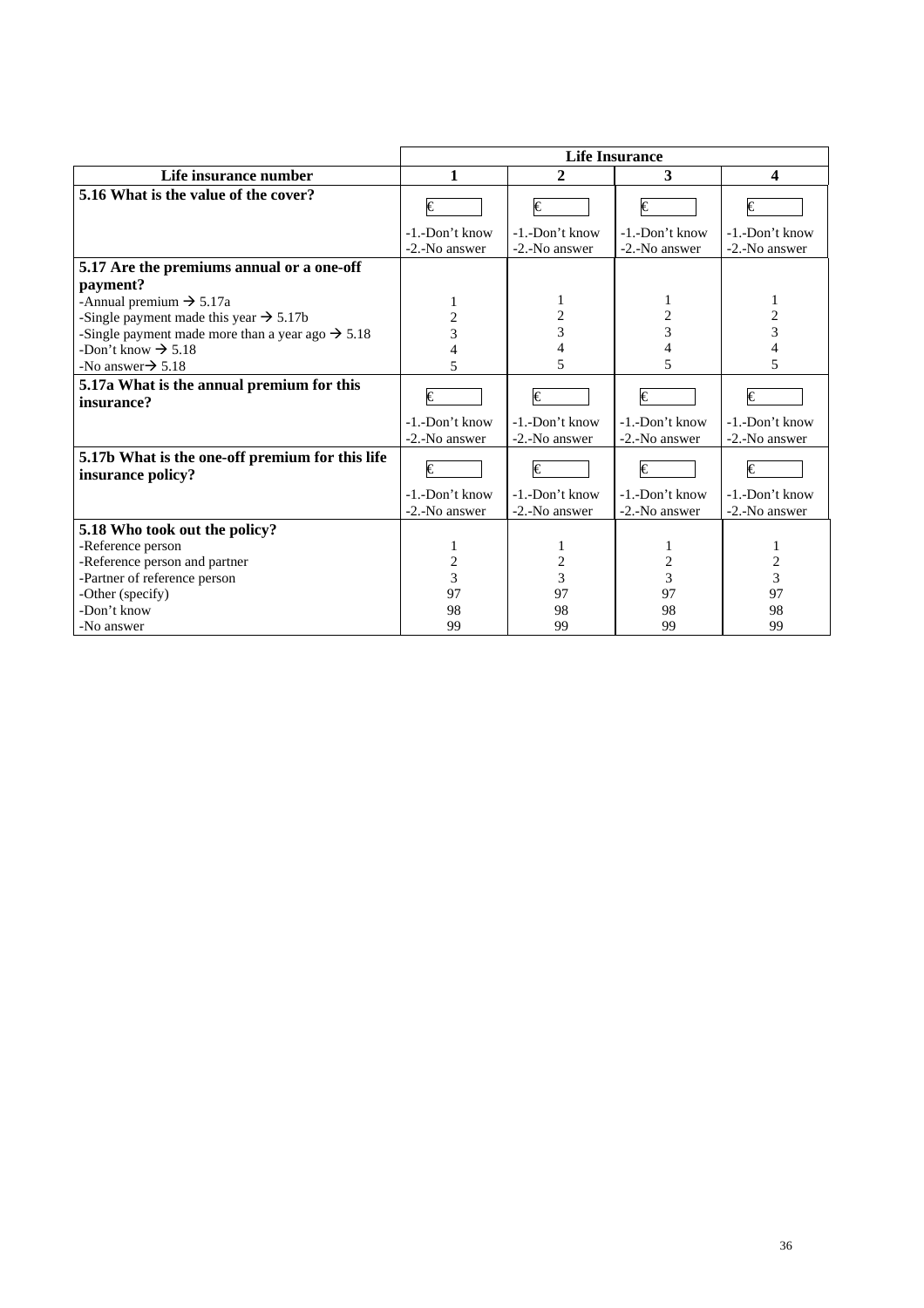# **RESPONDENTS WHO HAVE INSURANCE ASSOCIATED WITH OTHER PRODUCTS/ASK ABOUT THE INSURANCE POLICIES AS A WHOLE**

| 5.19 What is the value of the cover?                                        | €                                                                   |
|-----------------------------------------------------------------------------|---------------------------------------------------------------------|
|                                                                             | -1.-Don't know                                                      |
|                                                                             | -2.-No answer                                                       |
| 5.20 Do you pay any sums for any of the insurance associated with           | $1 - Yes$                                                           |
| other products?                                                             | 2.-No $\rightarrow$ 5.21                                            |
| 5.20a What is the form of payment chosen (if paid this year)?               | 1.-Annual premium, $\rightarrow$ 5.20b                              |
|                                                                             | 2.-One-off payment, $\rightarrow$ 5.20c                             |
|                                                                             | 3.-Don't know $\rightarrow$ 5.21<br>4. No answer $\rightarrow$ 5.21 |
|                                                                             |                                                                     |
| 5.20b What is the annual premium for these life insurance policies?         | €                                                                   |
|                                                                             | -1.-Don't know                                                      |
|                                                                             | -2.-No answer                                                       |
|                                                                             |                                                                     |
| 5.20c How much is the one-off payment for these life insurance<br>policies? | I€                                                                  |
|                                                                             | -1.-Don't know                                                      |
|                                                                             | -2.-No answer                                                       |
|                                                                             | 1.-Reference person,                                                |
| 5.21 Who took out the policy?                                               | 2.-Reference person and partner,                                    |
|                                                                             | 3.-Partner of reference person,                                     |
|                                                                             | 97.-Other (specify),                                                |
|                                                                             | 98.-Don't know                                                      |

99.-No answer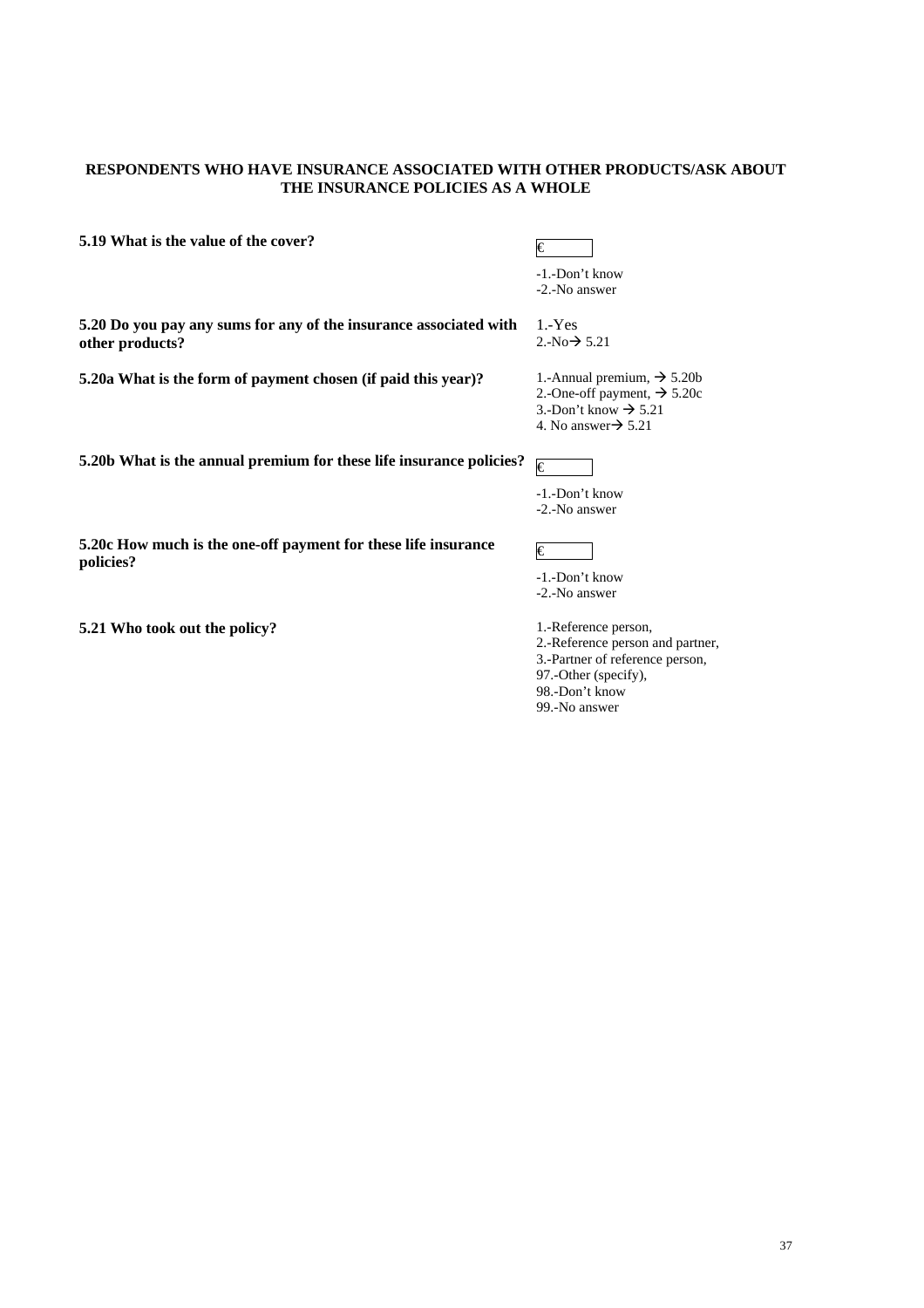# **OTHER FORMS OF INSURANCE (HEALTH-CARE, HOME AND VEHICLE POLICIES) (ALL RESPONDENTS)**

**5.22 What other forms of insurance do you have?** 1.-Health care,

2.-Home, 3.-Vehicle, 4.-Funeral, 5.-Accident, 96.-None  $\rightarrow$  6.1 97.-Other (specify), 98.-Don't know  $\rightarrow 6.1$ 99. No answer $\rightarrow$  6.1

**5.23 How much do you pay each year on average for this insurance?** 

# €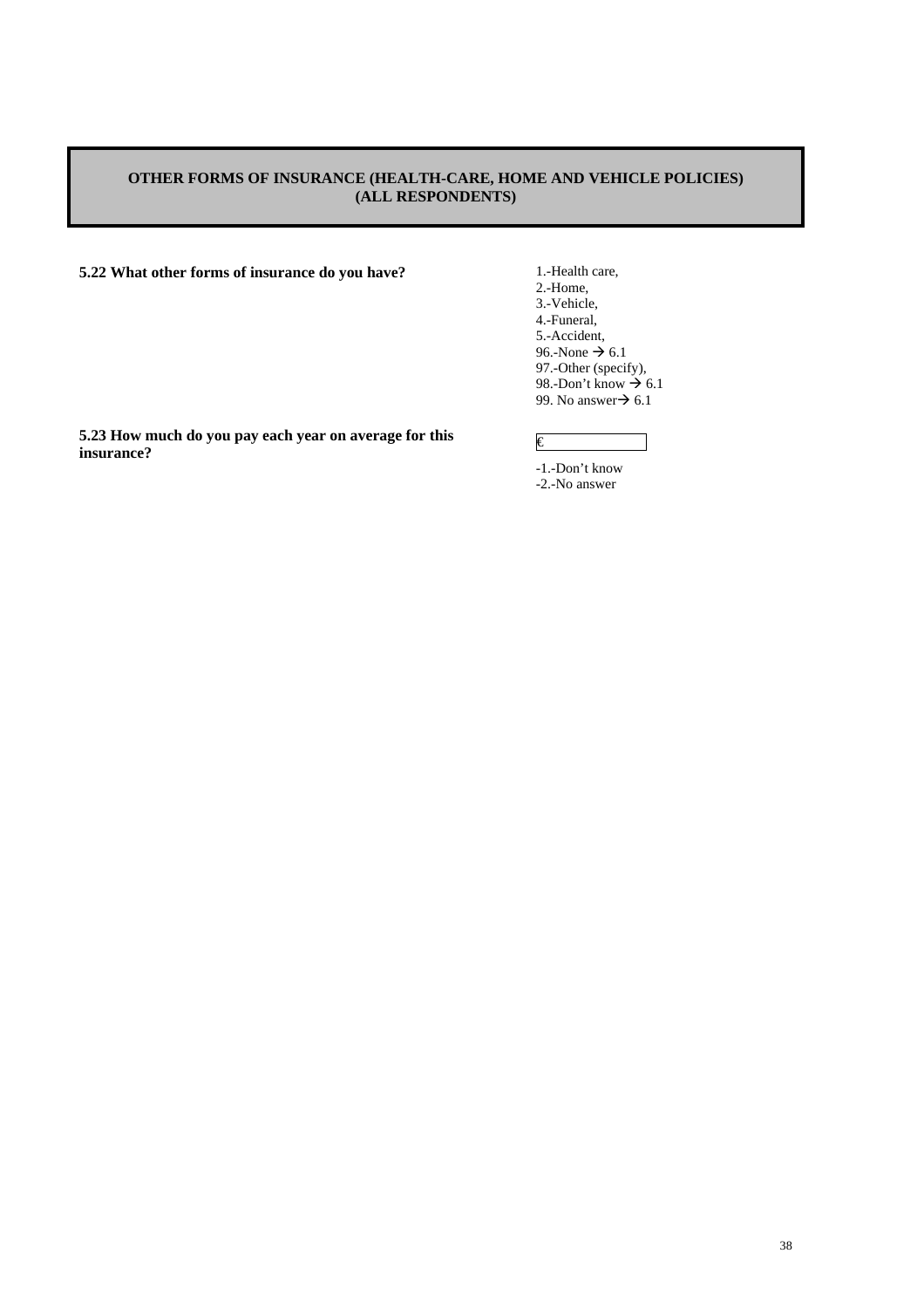# **6.-EMPLOYMENT SITUATION AND RELATED INCOME (ALL HOUSEHOLD MEMBERS OVER 16)**

Let's now talk about your employment situation, earnings and employment history.

# 9 **ALL HOUSEHOLD MEMBERS OVER 16**

|                                                                | <b>Household members</b> |                |                  |                |                |                |    |
|----------------------------------------------------------------|--------------------------|----------------|------------------|----------------|----------------|----------------|----|
| Number of person in the household                              | R.P.1                    | $\overline{2}$ | $\mathbf{3}$     | 4              | 5              | 6              | 7  |
| 6.1 Current employment <sup>21</sup> situation                 |                          |                |                  |                |                |                |    |
| -Employee $\rightarrow$ 6.3                                    | 1,                       | 1,             | 1,               | 1,             | 1,             | 1,             |    |
| -Self-employed <sup>22</sup> $\rightarrow$ 6.3                 | 2,                       | 2,             | 2,               | 2,             | 2,             | 2,             | 2, |
| -Unemployed                                                    | 3,                       | 3,             | $\overline{3}$ , | 3,             | 3,             | $\overline{3}$ | 3, |
| -Retiree or early retiree                                      | 4,                       | 4,             | 4,               | 4,             | 4,             | 4,             | 4, |
| -Permanently disabled and unable to work                       | 5,                       | 5,             | 5,               | 5,             | 5,             | 5,             | 5, |
| -Student, at school or in training                             | 6,                       | 6,             | 6.               | 6,             | 6,             | 6.             | 6, |
| - Housewife/house-husband                                      | 7,                       | 7,             | 7,               | 7,             | 7,             | 7,             | 7, |
| -Other type of economic inactivity                             | 8.                       | 8,             | 8,               | 8,             | 8,             | 8.             | 8. |
| 6.2 Has he/she ever worked?                                    |                          |                |                  |                |                |                |    |
| -Yes                                                           |                          | 1              | 1                |                | 1              |                |    |
| $-No \rightarrow 6.5$                                          | $\overline{c}$           | $\overline{2}$ | $\overline{2}$   | $\overline{2}$ | $\overline{2}$ | $\overline{2}$ | 2  |
| 6.3 Type of work previously done.                              |                          |                |                  |                |                |                |    |
| <b>CARD</b>                                                    |                          |                |                  |                |                |                |    |
| - Management in the public or private sector                   |                          | 1              | 1                |                | 1              | 1              |    |
| -Intellectual, technician or scientist                         | $\overline{c}$           | $\overline{c}$ | $\overline{c}$   | $\overline{c}$ | $\overline{c}$ | $\overline{c}$ |    |
| -Supporting technician                                         | 3                        | 3              | 3                | 3              | 3              | 3              | 3  |
| -Administrative and clerical                                   | 4                        | 4              | 4                | 4              | 4              | 4              |    |
| -Hotel and catering, personal, security and sales<br>services. | 5                        | 5              | 5                | 5              | 5              | 5              |    |
| -Skilled worker in agriculture and fishing                     | 6                        | 6              | 6                | 6              | 6              | 6              | 6  |
| -Skilled craftsman or worker in manufacturing,                 | 7                        |                | 7                | $\overline{7}$ |                | 7              |    |
| construction or mining industries                              |                          |                |                  |                |                |                |    |
| -Operators and installers of machinery and                     | 8                        | 8              | 8                | 8              | 8              | 8              | 8  |
| equipment                                                      |                          |                |                  |                |                |                |    |
| - Unskilled workers                                            | 9                        | 9              | 9                | 9              | 9              | 9              | 9  |
| - Armed forces                                                 | 10                       | 10             | 10               | 10             | 10             | 10             | 10 |
| -Don't know/No answer                                          | 11                       | 11             | 11               | 11             | 11             | 11             | 11 |

<sup>21</sup> Respondents should reply to a different module of questions depending on their answer to this question.

 $\overline{a}$ 

Specifically, if the answer to question 6.01 is option 1, the module they should answer is "SPECIFIC QUESTIONS FOR EMPLOYEES". If the answer is 2, the module they should answer is "SPECIFIC QUESTIONS FOR THE SELF-EMPLOYED." If the household member is unemployed (option 3), the relevant module is "SPECIFIC QUESTIONS FOR THE UNEMPLOYED". If the answer is option 4 or 5, the questions to ask are in "SPECIFIC QUESTIONS FOR THE RETIRED OR PERMANENTLY DISABLED". There is no specific module of questions for the other possible responses.

Self-employed refers to the following employment situations:

<sup>-</sup> an independent professional, sole proprietor, self-employed worker

<sup>-</sup> the owner of or partner in a family firm

<sup>-</sup> the managing partner of a jointly owned non-family firm.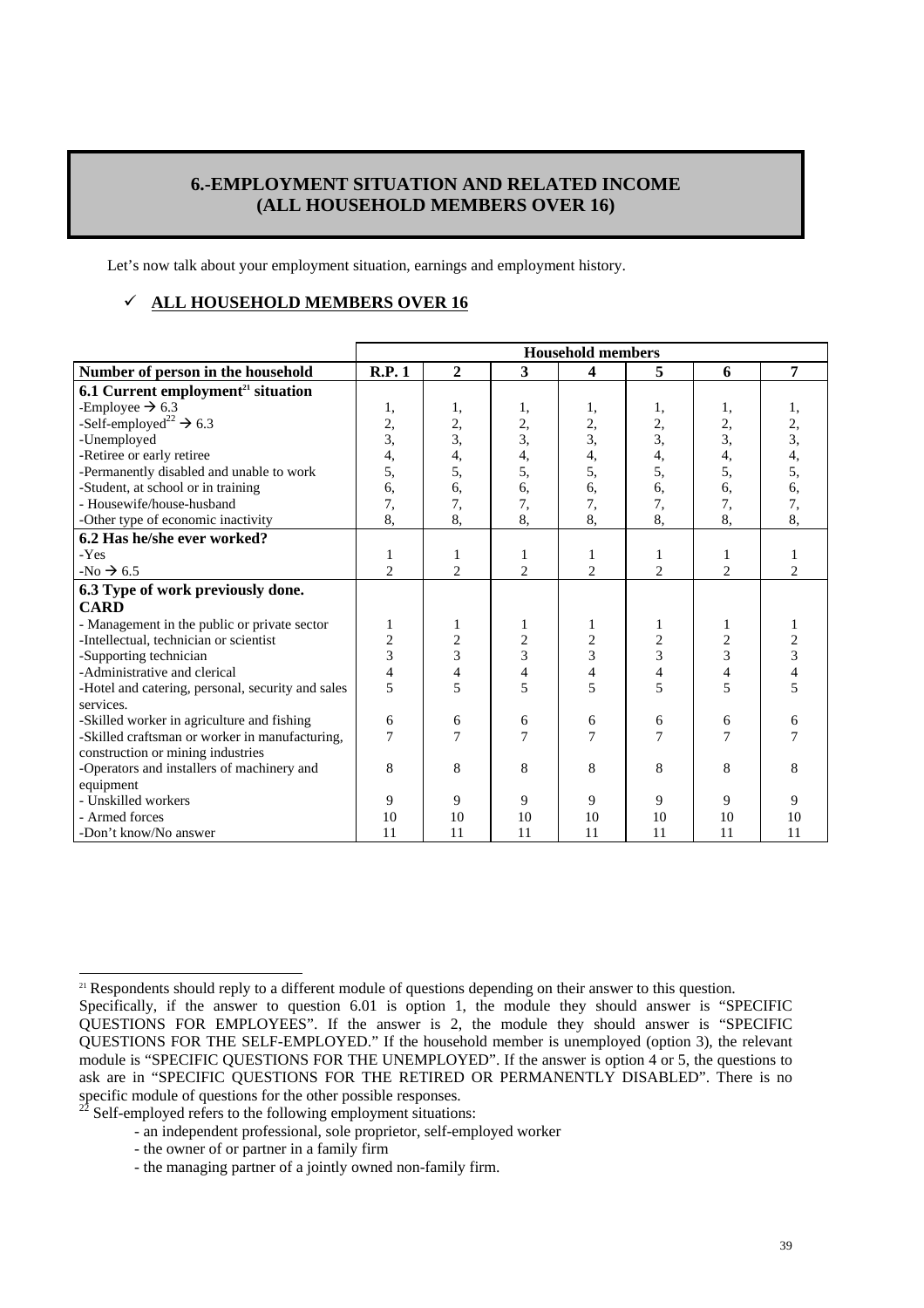|                                                          | <b>Household members</b> |                          |                |                |                          |                          |                          |
|----------------------------------------------------------|--------------------------|--------------------------|----------------|----------------|--------------------------|--------------------------|--------------------------|
| Number of person in the household                        | R.P.1                    | $\overline{2}$           | $\overline{3}$ | 4              | 5                        | 6                        | 7                        |
| 6.4 Business of establishment in which                   |                          |                          |                |                |                          |                          |                          |
| you work or worked                                       |                          |                          |                |                |                          |                          |                          |
| <b>CARD</b>                                              |                          |                          |                |                |                          |                          |                          |
| -Agriculture, livestock farming, hunting,                | $\mathbf{1}$             | 1                        | $\mathbf{1}$   | $\mathbf{1}$   | $\mathbf{1}$             | $\mathbf{1}$             | $\mathbf{1}$             |
| forestry, fishing                                        |                          |                          |                |                |                          |                          |                          |
| -Mining and quarrying                                    | 2                        | $\overline{c}$           | $\overline{c}$ | 2              | $\overline{2}$           | 2                        | 2                        |
| -Manufacturing industry                                  | 3                        | 3                        | 3              | 3              | 3                        | 3                        | 3                        |
| -Generation and distribution of electricity, gas         | $\overline{\mathcal{L}}$ | $\overline{\mathcal{L}}$ | $\overline{4}$ | $\overline{4}$ | $\overline{\mathcal{L}}$ | $\overline{\mathcal{L}}$ | $\overline{\mathcal{L}}$ |
| and water                                                |                          |                          |                |                |                          |                          |                          |
| -Construction                                            | 5                        | 5                        | 5              | 5              | 5                        | 5                        | 5                        |
| -Commerce, repairs to vehicles and articles for          | 6                        | 6                        | 6              | 6              | 6                        | 6                        | 6                        |
| personal and domestic use                                |                          |                          |                |                |                          |                          |                          |
| -Hospitality                                             | 7                        | 7                        | 7              | 7              | 7                        | 7                        | 7                        |
| -Transport, storage and communications                   | 8                        | 8                        | 8              | 8              | 8                        | 8                        | 8                        |
| -Financial intermediation                                | 9                        | 9                        | 9              | 9              | 9                        | 9                        | 9                        |
| -Real estate property and rental: business               | 10                       | 10                       | 10             | 10             | 10                       | 10                       | 10                       |
| services                                                 |                          |                          |                |                |                          |                          |                          |
| -Public administration, defence, obligatory              | 11                       | 11                       | 11             | 11             | 11                       | 11                       | 11                       |
| social security                                          |                          |                          |                |                |                          |                          |                          |
| -Education                                               | 12                       | 12                       | 12             | 12             | 12                       | 12                       | 12                       |
| -Health-care and veterinary practice; social             | 13                       | 13                       | 13             | 13             | 13                       | 13                       | 13                       |
| services                                                 |                          |                          |                |                |                          |                          |                          |
| - Other social activities and services provided to       | 14                       | 14                       | 14             | 14             | 14                       | 14                       | 14                       |
| the community; personal services                         |                          |                          |                |                |                          |                          |                          |
| -Homes employing domestic servants                       | 15                       | 15                       | 15             | 15             | 15                       | 15                       | 15                       |
| -Overseas bodies                                         | 16                       | 16                       | 16             | 16             | 16                       | 16                       | 16                       |
| -Don't know/No answer                                    | 17                       | 17                       | 17             | 17             | 17                       | 17                       | 17                       |
| For individuals who answer 4 or 5 to question            |                          |                          |                |                |                          |                          |                          |
| 6.1, go to the module on "Specific questions for         |                          |                          |                |                |                          |                          |                          |
| retirees and the permanently disabled."                  |                          |                          |                |                |                          |                          |                          |
| 6.5 Are you looking for work?                            |                          |                          |                |                |                          |                          |                          |
| -Yes                                                     | 1                        | 1                        | 1              | 1              | 1                        | 1                        | 1                        |
| -No $\rightarrow$ go to relevant module according to 6.1 | $\overline{2}$           | $\overline{2}$           | $\overline{c}$ | $\overline{c}$ | $\overline{2}$           | $\overline{2}$           | $\overline{c}$           |
| 6.6 Have you received job offers you                     |                          |                          |                |                |                          |                          |                          |
| have turned down?                                        |                          |                          |                |                |                          |                          |                          |
| -Yes                                                     | $\mathbf{1}$             | 1                        | $\mathbf{1}$   | $\mathbf{1}$   | $\mathbf{1}$             | $\mathbf{1}$             | $\mathbf{1}$             |
| -No $\rightarrow$ go to relevant module according to 6.1 | $\overline{2}$           | $\overline{c}$           | $\overline{c}$ | $\overline{2}$ | $\overline{2}$           | $\overline{c}$           | $\overline{2}$           |
| 6.7 How many?                                            |                          |                          |                |                |                          |                          |                          |
|                                                          |                          |                          |                |                |                          |                          |                          |
|                                                          | -1. Don't know           | -1.-Don'tknow            | -1. Don't know | -1. Don't know | -1. Don't know           | -1. Don't know           | -1.-Don'tknow            |
|                                                          | -2-Noanswer              | -2-Noanswer              | -2-Noanswer    | -2-Noanswer    | -2-Noanswer              | -2-Noanswer              | -2-Noanswer              |

# **FOR EACH EMPLOYMENT SITUATION (see the reply to question 6.1) AND FOR EACH HOUSEHOLD MEMBER, GO TO THE CORRESPONDING EMPLOYMENT EARNINGS MODULE**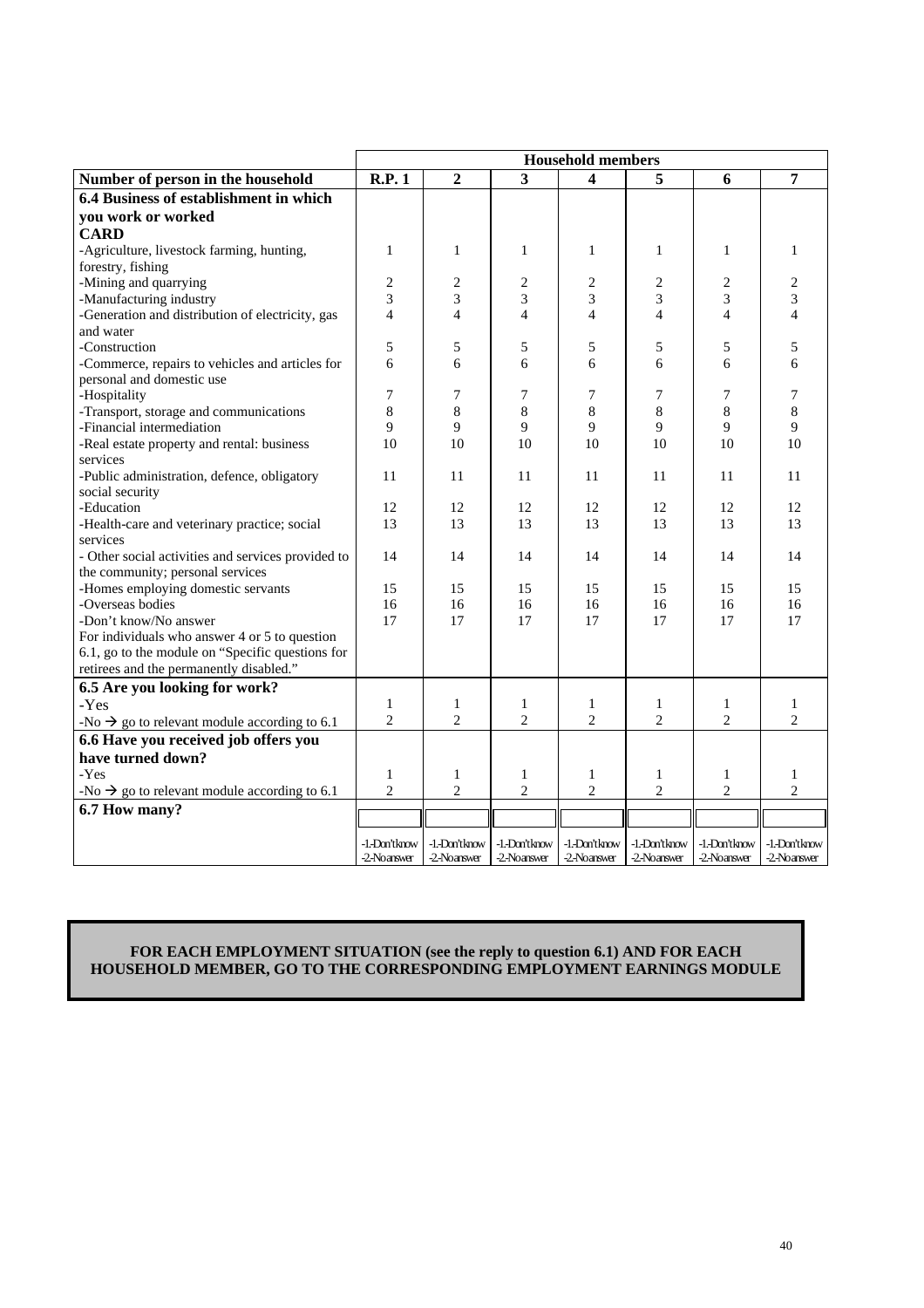# **SPECIFIC QUESTIONS FOR EMPLOYEES**

# 9 **HOUSEHOLD MEMBERS AGED OVER 16 WHO ARE EMPLOYEES**

|                                   | <b>Household</b><br>l members |  |  |  |  |  |  |
|-----------------------------------|-------------------------------|--|--|--|--|--|--|
| Number of person in the household | D<br>18.1                     |  |  |  |  |  |  |

**6.8 Do you work for more than one employer?** 1.-Yes

**6.9 How many?**

 $2.-No \rightarrow 6.10$ 

-1.-Don't know

-2.-No answer

# **COLLECT DETAILS OF A MAXIMUM OF 3 JOBS AS AN EMPLOYEE. IF MORE THAN 3, TAKE THE 3 MOST IMPORTANT.**

|                                                         | Jobs where member is working as an employee |                   |                |  |  |  |
|---------------------------------------------------------|---------------------------------------------|-------------------|----------------|--|--|--|
| Job number.                                             | 1                                           | 2                 | 3              |  |  |  |
| 6.10 Is this your main occupation?                      |                                             |                   |                |  |  |  |
| -Yes                                                    |                                             |                   |                |  |  |  |
| $-N0$                                                   | $\overline{c}$                              | $\overline{c}$    | $\mathfrak{D}$ |  |  |  |
| 6.11 Do you work full or part-time? <sup>23</sup>       |                                             |                   |                |  |  |  |
| -Full-time                                              |                                             |                   |                |  |  |  |
| -Part-time                                              |                                             | 2                 |                |  |  |  |
| 6.12 How many hours a week do you devote to             |                                             |                   |                |  |  |  |
| this job?                                               |                                             |                   |                |  |  |  |
|                                                         |                                             |                   |                |  |  |  |
|                                                         | -1.-Don't know                              | $-1$ . Don't know | -1.-Don't know |  |  |  |
|                                                         | -2.-No answer                               | -2.-No answer     | -2.-No answer  |  |  |  |
| 6.13 What type of employment contract do you            |                                             |                   |                |  |  |  |
| have?                                                   |                                             |                   |                |  |  |  |
| -Indefinite term (permanent, seasonal or civil servant) |                                             |                   |                |  |  |  |
| -Temporary/short-term contract                          |                                             |                   |                |  |  |  |
| -No formal contract                                     |                                             | 3                 | 3              |  |  |  |
| -Other employment agreement                             |                                             |                   |                |  |  |  |
| 6.14 What are the regular GROSS monthly                 |                                             |                   |                |  |  |  |
| earnings <sup>24</sup> this job brings in?              | €                                           | €                 | €              |  |  |  |
|                                                         | -1.-Don't know                              | -1.-Don't know    | -1.-Don't know |  |  |  |
|                                                         | -2.-No answer                               | -2.-No answer     | -2.-No answer  |  |  |  |
| 6.14a Does this amount include an increase in           |                                             |                   |                |  |  |  |
| 2003 not due to promotion (e.g. as a result of an       |                                             |                   |                |  |  |  |
| annual adjustment for inflation). $2^{25}$              |                                             |                   |                |  |  |  |
| -Yes                                                    |                                             |                   |                |  |  |  |
| -No                                                     |                                             |                   |                |  |  |  |

 $\frac{23}{2}$ The concept of part-time is for the respondent to interpret. Only if he or she expresses ignorance of its meaning should you refer to the objective criterion of fewer than 30 hours worked a week. <sup>24</sup> If an extra payment has been received in the month in which the interview is being carried out, it should be

distributed over twelve months on a pro rata basis.

<sup>25</sup> *6.14a and 6.14b are questions added to the questionnaire in January 2003.*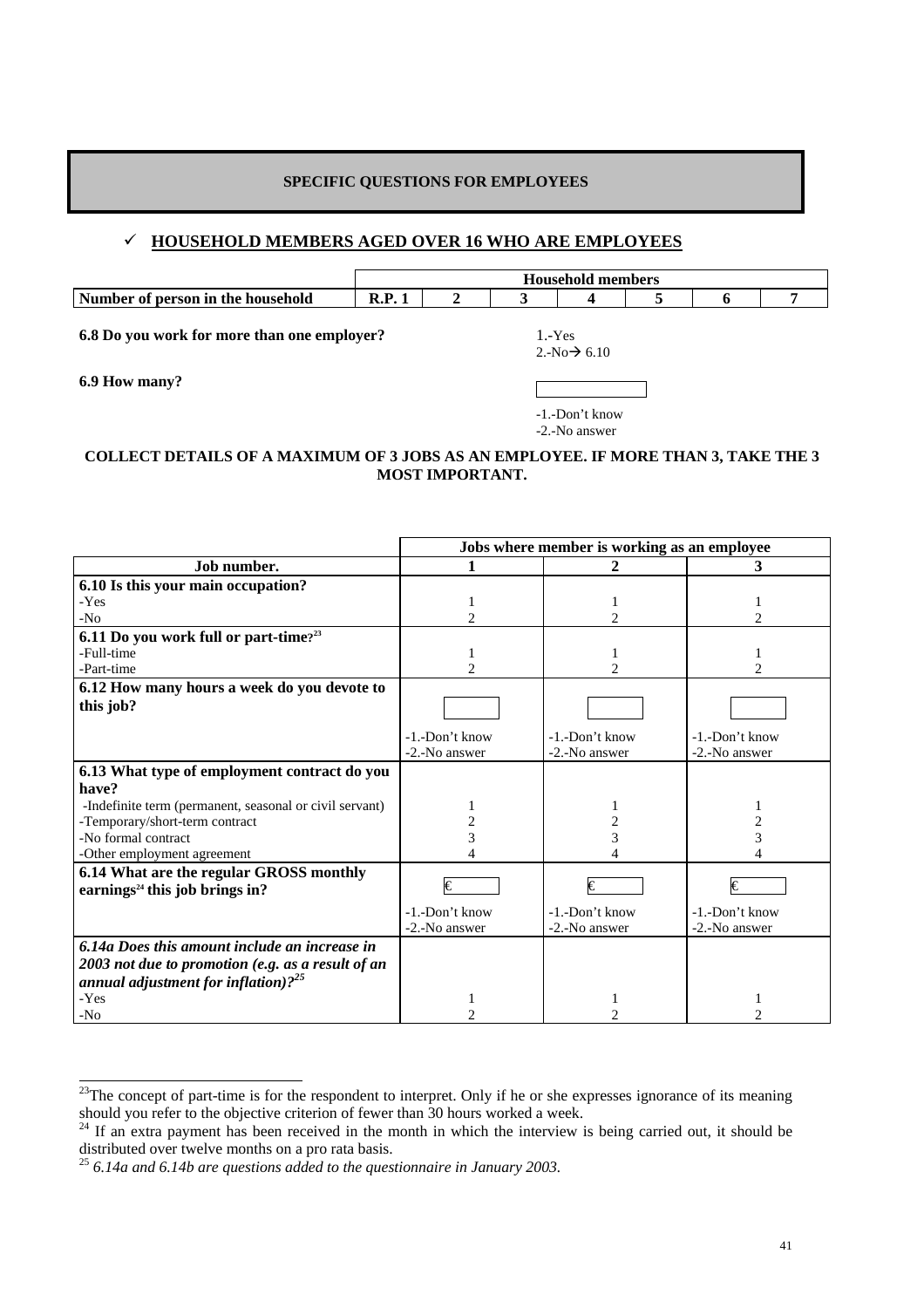|                                                                                                                                                                                                                                                                                                                        | Jobs where member is working as an employee              |                                                    |                                                                         |  |  |  |
|------------------------------------------------------------------------------------------------------------------------------------------------------------------------------------------------------------------------------------------------------------------------------------------------------------------------|----------------------------------------------------------|----------------------------------------------------|-------------------------------------------------------------------------|--|--|--|
| Job number.                                                                                                                                                                                                                                                                                                            |                                                          |                                                    | 3                                                                       |  |  |  |
| 6.14b How much was this increase?                                                                                                                                                                                                                                                                                      | $\overline{\epsilon}$<br>-1.-Don't know                  | €<br>-1.-Don't know                                | $\overline{\epsilon}$<br>-1.-Don't know                                 |  |  |  |
|                                                                                                                                                                                                                                                                                                                        | -2.-No answer                                            | -2.-No answer                                      | -2.-No answer                                                           |  |  |  |
| 6.15 Do you receive payment in kind in the<br>form of luncheon vouchers, travel, a company<br>car, subsidised loans, free use of<br>accommodation, etc. (please do not include<br>daily living allowances or contributions (where<br>any are made) to a pension scheme by the<br>employer)?                            |                                                          |                                                    |                                                                         |  |  |  |
| -Yes<br>-No $\rightarrow$ 6.17                                                                                                                                                                                                                                                                                         | $\mathbf{1}$<br>$\overline{2}$                           | $\mathbf{1}$<br>$\overline{c}$                     | $\mathbf{1}$<br>$\overline{c}$                                          |  |  |  |
| 6.16 What would their monthly monetary value<br>be?                                                                                                                                                                                                                                                                    | $\overline{\epsilon}$<br>-1.-Don't know<br>-2.-No answer | €<br>-1.-Don't know<br>-2.-No answer               | $\overline{\epsilon}$<br>-1.-Don't know<br>-2.-No answer                |  |  |  |
| 6.17 How long have you worked for this<br>company (in years)?                                                                                                                                                                                                                                                          | -1.-Don't know<br>-2.-No answer                          | -1.-Don't know<br>-2.-No answer                    | -1.-Don't know<br>-2.-No answer                                         |  |  |  |
| 6.18 Do you remember your monthly salary<br>when you started working for the company?<br>-Yes<br>$-No \rightarrow 6.20$                                                                                                                                                                                                | $\mathbf{1}$<br>$\overline{c}$                           | $\mathbf{1}$<br>$\overline{c}$                     | $\mathbf{1}$<br>2                                                       |  |  |  |
| 6.19 What was you salary?                                                                                                                                                                                                                                                                                              | €<br>-1.-Don't know<br>-2.-No answer                     | €<br>-1.-Don't know<br>-2.-No answer               | €<br>-1.-Don't know<br>-2.-No answer                                    |  |  |  |
| 6.20 How many employees does the company<br>you work for have? (TOTAL SIZE OF THE<br>COMPANY)<br>-Fewer than 10 employees<br>-Between 10 and 19 employees<br>-Between 20 and 99 employees<br>-Between 100 and 499 employees<br>-500 or more employees<br>-Don't know<br>6.21 Do you expect to give up work in the next | 1<br>$\overline{c}$<br>3<br>$\overline{4}$<br>5<br>6     | $\mathbf{1}$<br>$\overline{c}$<br>3<br>4<br>5<br>6 | $\mathbf{1}$<br>$\mathbf{2}$<br>3<br>$\overline{\mathcal{L}}$<br>5<br>6 |  |  |  |
| twelve months?<br>-Yes<br>$-NO$                                                                                                                                                                                                                                                                                        | $\mathbf{1}$<br>$\overline{2}$                           | $\mathbf{1}$<br>$\overline{c}$                     | $\mathbf{1}$<br>$\overline{2}$                                          |  |  |  |

 **6.22 If all your jobs are part-time, when was the last time you worked full-time?** Note down the year.

-1.-Don't know

-2.-No answer

-3.- Never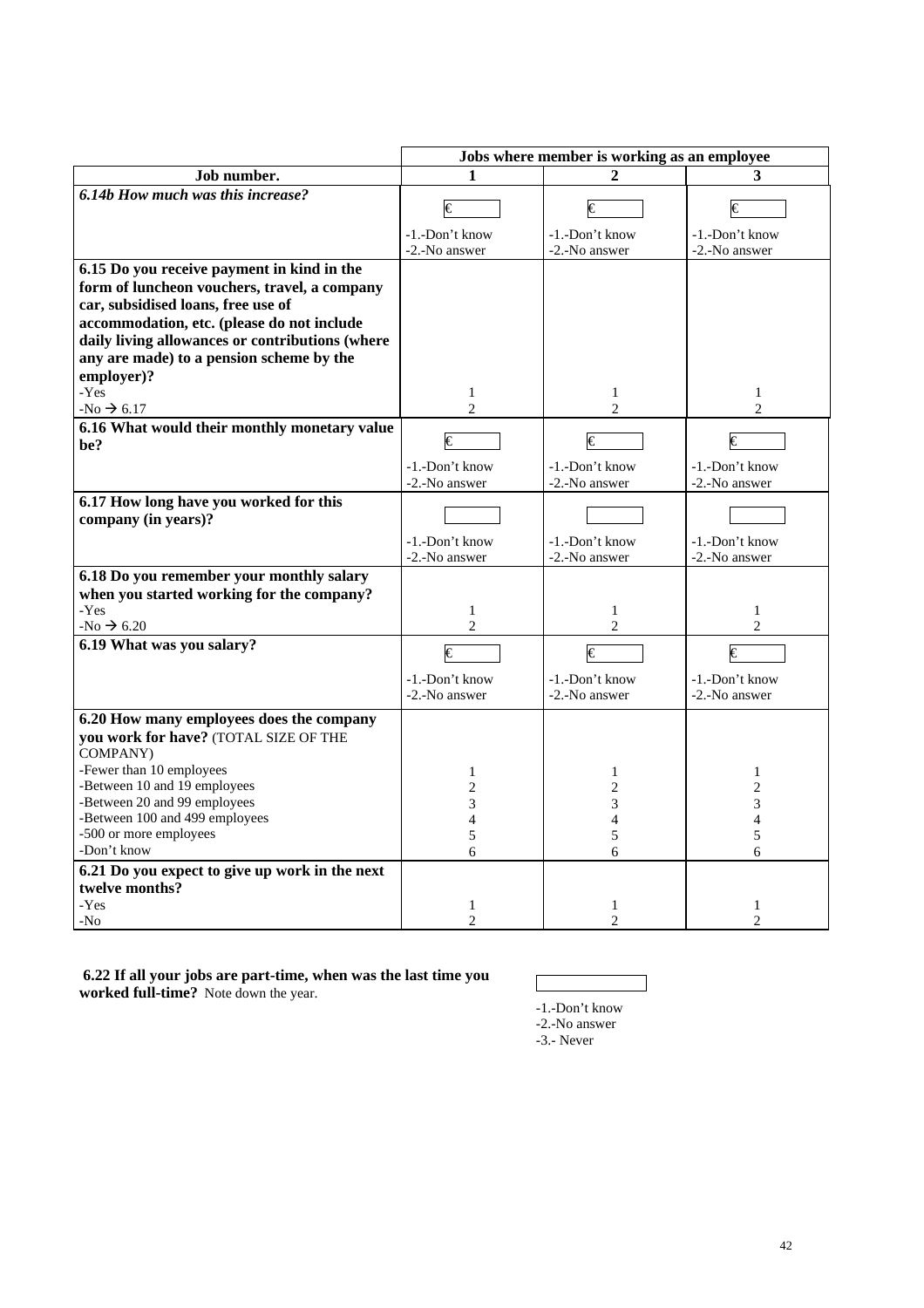# **SPECIFIC QUESTIONS FOR UNEMPLOYED PERSONS**

# 9 **HOUSEHOLD MEMBERS OVER 16 WHO ARE UNEMPLOYED**

|                                                                                                                         |              |   |       | <b>Household members</b>                                                                                                                                                            |   |   |                                                                                                         |
|-------------------------------------------------------------------------------------------------------------------------|--------------|---|-------|-------------------------------------------------------------------------------------------------------------------------------------------------------------------------------------|---|---|---------------------------------------------------------------------------------------------------------|
| Number of person in the household                                                                                       | <b>R.P.1</b> | 2 | 3     | 4                                                                                                                                                                                   | 5 | 6 | 7                                                                                                       |
| 6.23a In what year did you become unemployed?                                                                           |              |   | Year: | -1.-Don't know<br>-2.-No answer                                                                                                                                                     |   |   |                                                                                                         |
| 6.23b In what month did you become unemployed?                                                                          |              |   |       | 1.-January<br>2.-February<br>3.-March<br>4.-April<br>5.-May<br>6.-June<br>7.-July<br>8.-August<br>9.-September<br>10.-October<br>11.-November<br>12.-December<br>13.-Can't remember |   |   |                                                                                                         |
| 6.26 Do you expect to work in the next twelve months?                                                                   |              |   |       | $1.-Yes$<br>$2 - No$<br>8.-Don't know<br>9.-No answer                                                                                                                               |   |   |                                                                                                         |
| 6.27 What are your sources of income?<br><b>CARD</b>                                                                    |              |   |       | 2.-Insurance benefits,<br>3.-Assistance benefits.<br>4.-Private insurance,<br>97.-Other (specify),<br>98.-Don't know $\rightarrow$ 6.29<br>99. No answer $\rightarrow$ 6.29         |   |   | 1.-Help from family members outside the household,<br>5.-Help from family members within the household, |
| 6.28a What is your monthly income in the form of help provided<br>by family members who do not belong to the household? |              |   | €     | -1.-Don't know<br>-2.-No answer                                                                                                                                                     |   |   |                                                                                                         |
| 6.28b What is your monthly income from contribution-based<br>insurance benefits?                                        |              |   | €     | -1.-Don't know<br>-2.-No answer                                                                                                                                                     |   |   |                                                                                                         |
| 6.28c What is your monthly income from assistance benefits?                                                             |              |   | €     |                                                                                                                                                                                     |   |   |                                                                                                         |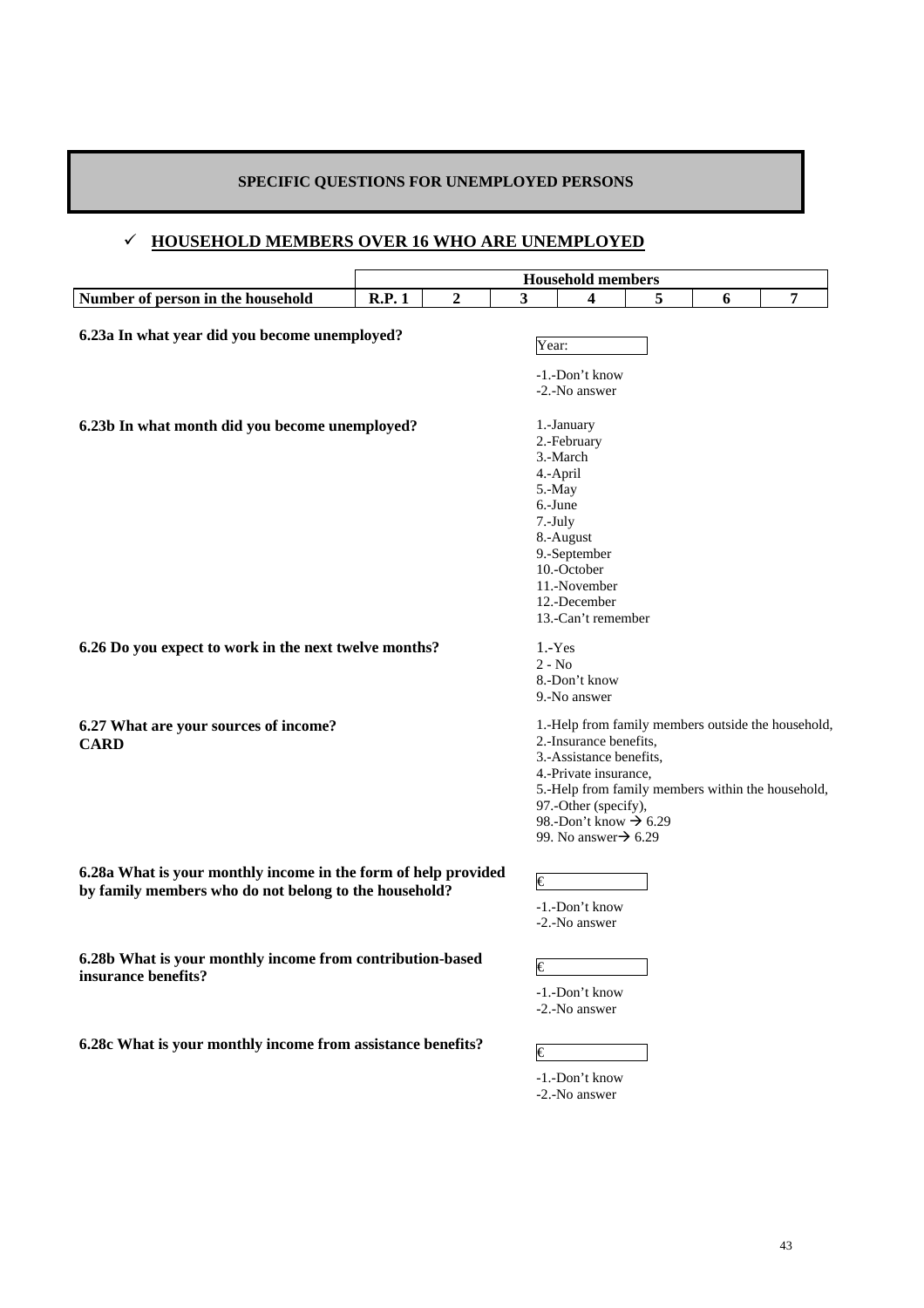*6.28c1 Does this amount include an increase in 2003 (e.g. as a result of an adjustment for inflation)?26*

1.-Yes 2 - No 9.-No answer

**6.28c2 How much was this increase?**  $\epsilon$ 

-1.-Don't know -2.-No answer

**6.28d What is your monthly income from private insurance?**  $\qquad \qquad \in \mathbb{C}$ 

| -1.-Don't know |
|----------------|
| -2.-No answer  |

**6.28e What is your monthly income in the form of help provided by 6.28e** What is your monthly income in the form of help provided by  $\epsilon$  family members who belong to the household?

**6.28f What is your monthly income from other sources?**  $\qquad \qquad \in \mathbb{R}$ 

| -1.-Don't know |
|----------------|
| $\sim$ $\sim$  |

-2.-No answer

-1.-Don't know -2.-No answer

**6.29** What is the gross monthly salary for which you would be  $\epsilon$   $\epsilon$ 

 <sup>26</sup> *6.28.c1. and 6.28.c2. are questions added to the questionnaire in January 2003.*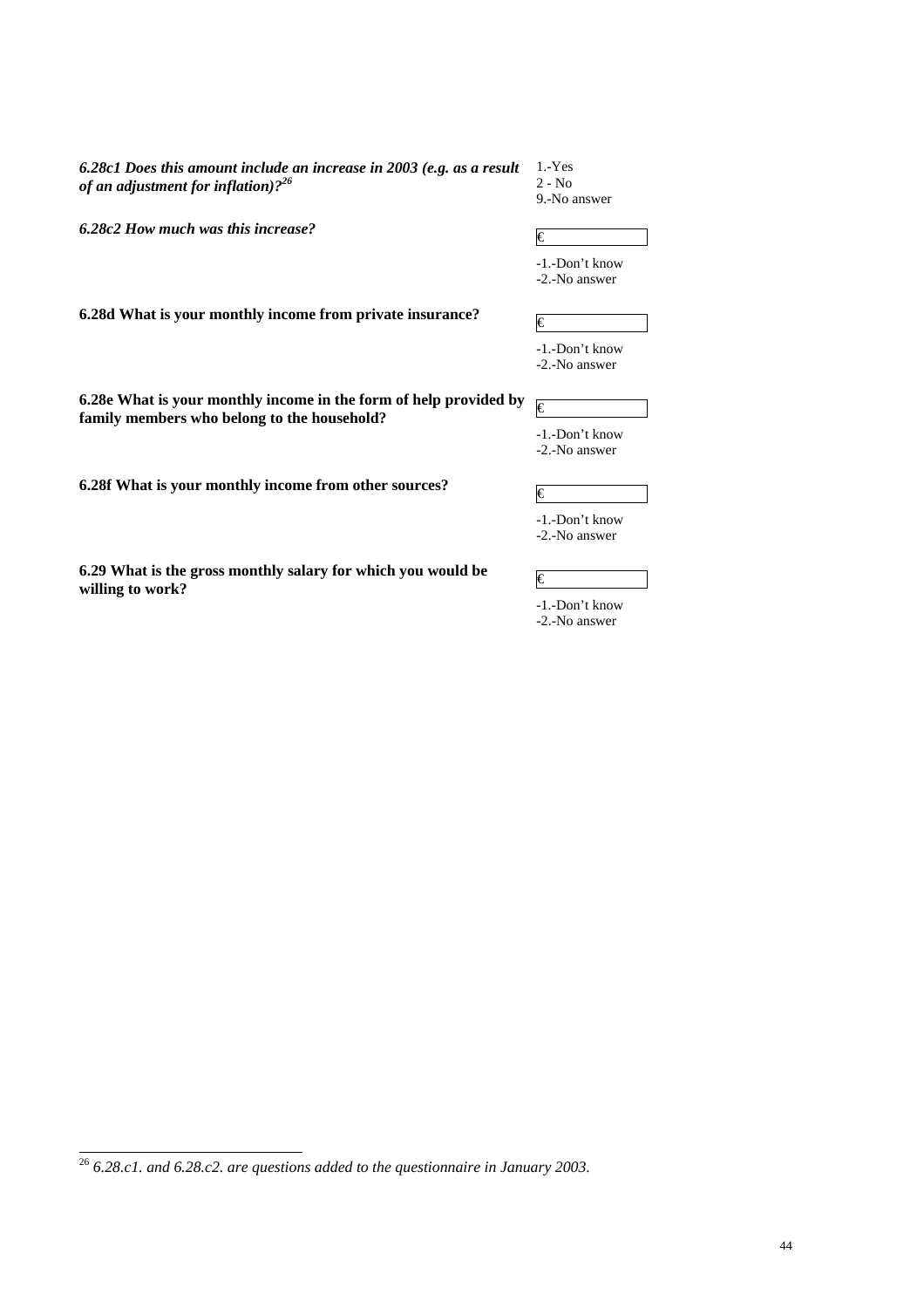# **SPECIFIC QUESTIONS FOR SELF-EMPLOYED WORKERS**

# 9 **HOUSEHOLD MEMBERS AGED OVER 16 WHO ARE SELF-EMPLOYED**

|                                   | Household<br>members |  |  |  |  |  |  |
|-----------------------------------|----------------------|--|--|--|--|--|--|
| Number of person in the household |                      |  |  |  |  |  |  |

**6.30 Do you have more than one job in which you are selfemployed?** 

1.-Yes  $2.-No \rightarrow 6.32$ 

**6.31 How many?**

-1.-Don't know -2.-No answer

 **If you have more than one job in which you are self-employed, please answer the following questions (filling in a column) for each:** 

# **COLLECT DETAILS OF A MAXIMUM OF 3 JOBS IN WHICH SELF-EMPLOYED**

|                                                                                      | Jobs in which self-employed |                    |                       |  |  |  |  |
|--------------------------------------------------------------------------------------|-----------------------------|--------------------|-----------------------|--|--|--|--|
| Job number.                                                                          |                             |                    | 3                     |  |  |  |  |
| 6.32 Is this your main occupation?                                                   |                             |                    |                       |  |  |  |  |
| -Yes                                                                                 |                             |                    |                       |  |  |  |  |
| $-N0$                                                                                |                             | 2                  |                       |  |  |  |  |
| 6.33 How many hours do you normally work                                             |                             |                    |                       |  |  |  |  |
| each week?                                                                           |                             |                    |                       |  |  |  |  |
|                                                                                      | $-1$ . $-$ Don't know       | $-1$ $-Don't$ know | $-1$ . $-$ Don't know |  |  |  |  |
|                                                                                      | -2.-No answer               | -2.-No answer      | -2.-No answer         |  |  |  |  |
| 6.34 How many people work in the same<br>business as you (including yourself)?       |                             |                    |                       |  |  |  |  |
|                                                                                      | $-1$ . $-$ Don't know       | $-1$ $-Don't$ know | -1.-Don't know        |  |  |  |  |
|                                                                                      | -2.-No answer               | -2.-No answer      | -2.-No answer         |  |  |  |  |
| 6.35 How many members of the household<br>work in the business (including yourself)? |                             |                    |                       |  |  |  |  |
|                                                                                      | -1.-Don't know              | -1.-Don't know     | -1.-Don't know        |  |  |  |  |
|                                                                                      | -2.-No answer               | -2.-No answer      | -2.-No answer         |  |  |  |  |
| 6.36 What is the legal nature of the business?                                       |                             |                    |                       |  |  |  |  |
| -Sole proprietorship                                                                 |                             |                    |                       |  |  |  |  |
| -Public limited company                                                              |                             |                    |                       |  |  |  |  |
| -Limited liability company                                                           |                             |                    |                       |  |  |  |  |
| -Other forms of company                                                              |                             |                    |                       |  |  |  |  |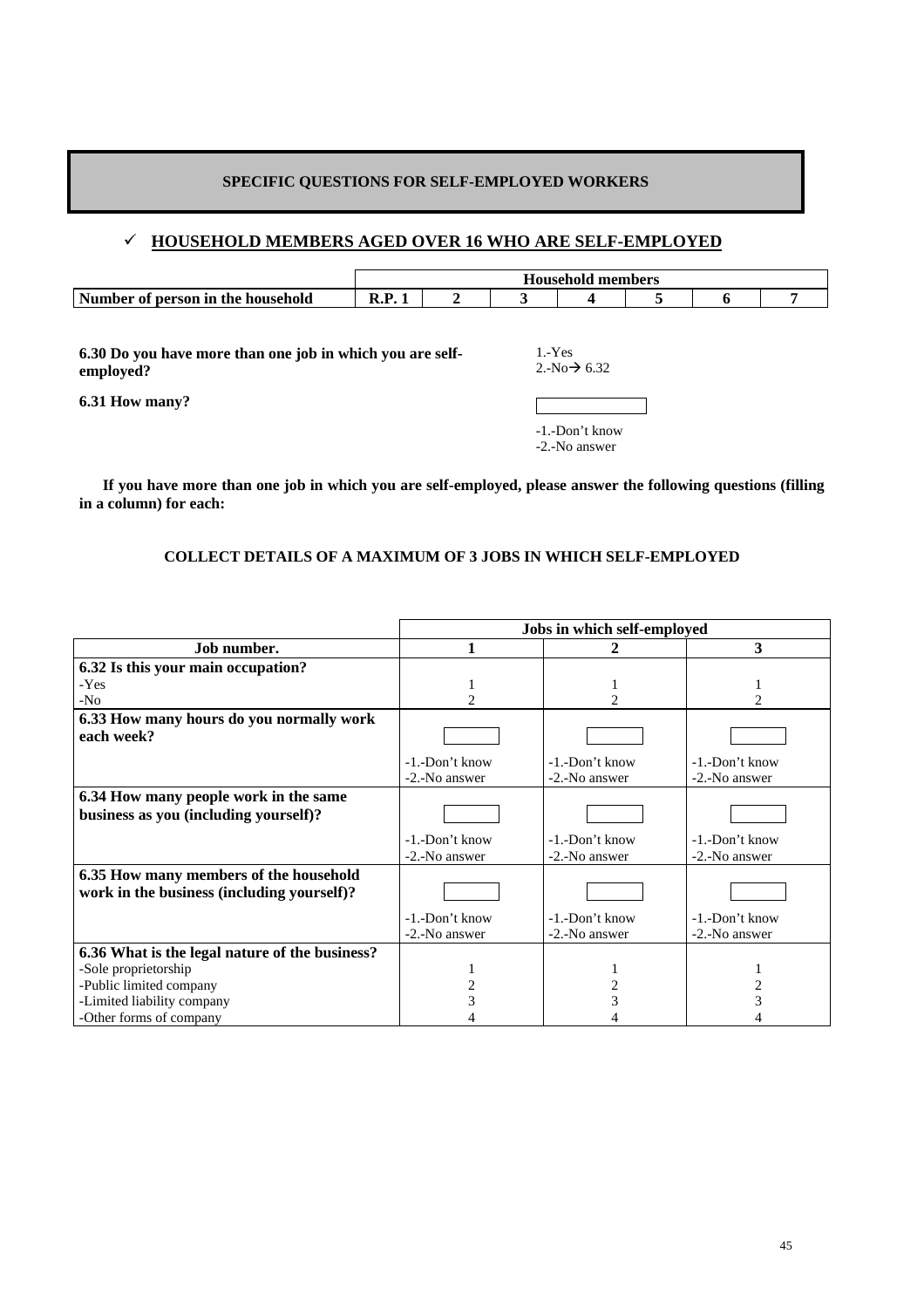|                                                                                                                                                                                                                                                                                                                             | Jobs in which self-employed                                                                                                      |                                                                                                                          |                                                                                                                   |  |  |  |
|-----------------------------------------------------------------------------------------------------------------------------------------------------------------------------------------------------------------------------------------------------------------------------------------------------------------------------|----------------------------------------------------------------------------------------------------------------------------------|--------------------------------------------------------------------------------------------------------------------------|-------------------------------------------------------------------------------------------------------------------|--|--|--|
| Job number.                                                                                                                                                                                                                                                                                                                 | 1                                                                                                                                | 2                                                                                                                        | 3                                                                                                                 |  |  |  |
| 6.37 What kind of employment is it?<br>-Independent professional, sole proprietor of business,<br>self-employed worker $\rightarrow$ 6.38.1a<br>-Owner or partner in a family business $\rightarrow$ 6.38.2<br>-Partner in a non-family partnership, with a role in the<br>management of the business $\rightarrow$ 6.38.3. | 1<br>2<br>3                                                                                                                      | 1<br>2<br>3                                                                                                              | 1<br>2<br>3                                                                                                       |  |  |  |
| 6.38.1a What were the pre-tax profits in 2001,<br>including any payment made for your work?                                                                                                                                                                                                                                 | $\overline{\epsilon}$<br>if 0 go to $3.38.1b$<br>$-1.$ Don'tknow $\rightarrow$ 638.1.1a<br>-2.-No answer $\rightarrow$ 6.38.1.1a | $\epsilon$<br>if 0 go to $3.38.1b$<br>$-1.$ Don'tknow $\rightarrow$ 638.1.1a<br>$-2$ . No answer $\rightarrow$ 6.38.1.1a | $\in$<br>if 0 go to 3.38.1b<br>$-1.$ Don'tknow $\rightarrow$ 638.1.1a<br>$-2$ . No answer $\rightarrow$ 6.38.1.1a |  |  |  |
| 6.38.1b What were the pre-tax losses in 2001,<br>including any payment made for your work?                                                                                                                                                                                                                                  | €<br>-1.-Don't know<br>-2.-No answer                                                                                             | €<br>-1.-Don't know<br>-2.-No answer                                                                                     | €<br>-1.-Don't know<br>-2.-No answer                                                                              |  |  |  |
| 6.38.1.1a What do you expect the profit to be<br>this year? What were the profits, or what do you<br>expect them to be, in $2002$ ? <sup>27</sup>                                                                                                                                                                           | €<br>if 0 go to 3.38.1.1b                                                                                                        | €<br>if 0 go to 3.38.1.1b                                                                                                | €<br>if 0 go to 3.38.1.1b                                                                                         |  |  |  |
|                                                                                                                                                                                                                                                                                                                             | $-1$ . Don't know $\rightarrow 6.39$<br>$-2$ . No answer $\rightarrow$ 6.39                                                      | $-1$ . Don't know $\rightarrow 6.39$<br>$-2$ . No answer $\rightarrow 6.39$                                              | $-1$ . Don't know $\rightarrow 6.39$<br>-2. No answer $\rightarrow$ 6.39                                          |  |  |  |
| 6.38.1.1b What do you expect the loss to be this<br>year? What were the losses, or what do you<br>expect them to be, in 2002?                                                                                                                                                                                               | €<br>-1.-Don't know<br>-2.-No answer                                                                                             | €<br>-1.-Don't know<br>-2.-No answer                                                                                     | €<br>-1.-Don't know<br>-2.-No answer                                                                              |  |  |  |
| 6.38.2 What is the fixed amount you are paid<br>each year for your work?                                                                                                                                                                                                                                                    | €<br>-1.-Don't know<br>-2.-No answer                                                                                             | €<br>-1.-Don't know<br>-2.-No answer                                                                                     | €<br>-1.-Don't know<br>-2.-No answer                                                                              |  |  |  |
| 6.38.2.1 How much was this amount in 2001?                                                                                                                                                                                                                                                                                  | €<br>-1.-Don't know<br>-2.-No answer                                                                                             | €<br>-1.-Don't know<br>-2.-No answer                                                                                     | €<br>-1.-Don't know<br>-2.-No answer                                                                              |  |  |  |
| 6.38.2.2 What share of the earnings did you<br>receive in 2001?                                                                                                                                                                                                                                                             | €<br>-1.-Don't know<br>-2.-No answer                                                                                             | €<br>-1.-Don't know<br>-2.-No answer                                                                                     | €<br>-1.-Don't know<br>-2.-No answer                                                                              |  |  |  |
| 6.38.2.3 How much do you expect to receive<br>this year? How much did you receive (or do you<br>expect to receive) in 2002?                                                                                                                                                                                                 | $\in$<br>-1.-Don't know<br>-2.-No answer                                                                                         | €<br>-1.-Don't know<br>-2.-No answer                                                                                     | €<br>-1.-Don't know<br>-2.-No answer                                                                              |  |  |  |
| 6.38.2.4 What percentage of the business do<br>you own?                                                                                                                                                                                                                                                                     | $\%$<br>-1.-Don't know                                                                                                           | %<br>-1.-Don't know                                                                                                      | %<br>-1.-Don't know                                                                                               |  |  |  |
|                                                                                                                                                                                                                                                                                                                             | -2.-No answer                                                                                                                    | -2.-No answer                                                                                                            | -2.-No answer                                                                                                     |  |  |  |

 <sup>27</sup> *Questions in italics were thus formulated as from January 2003.*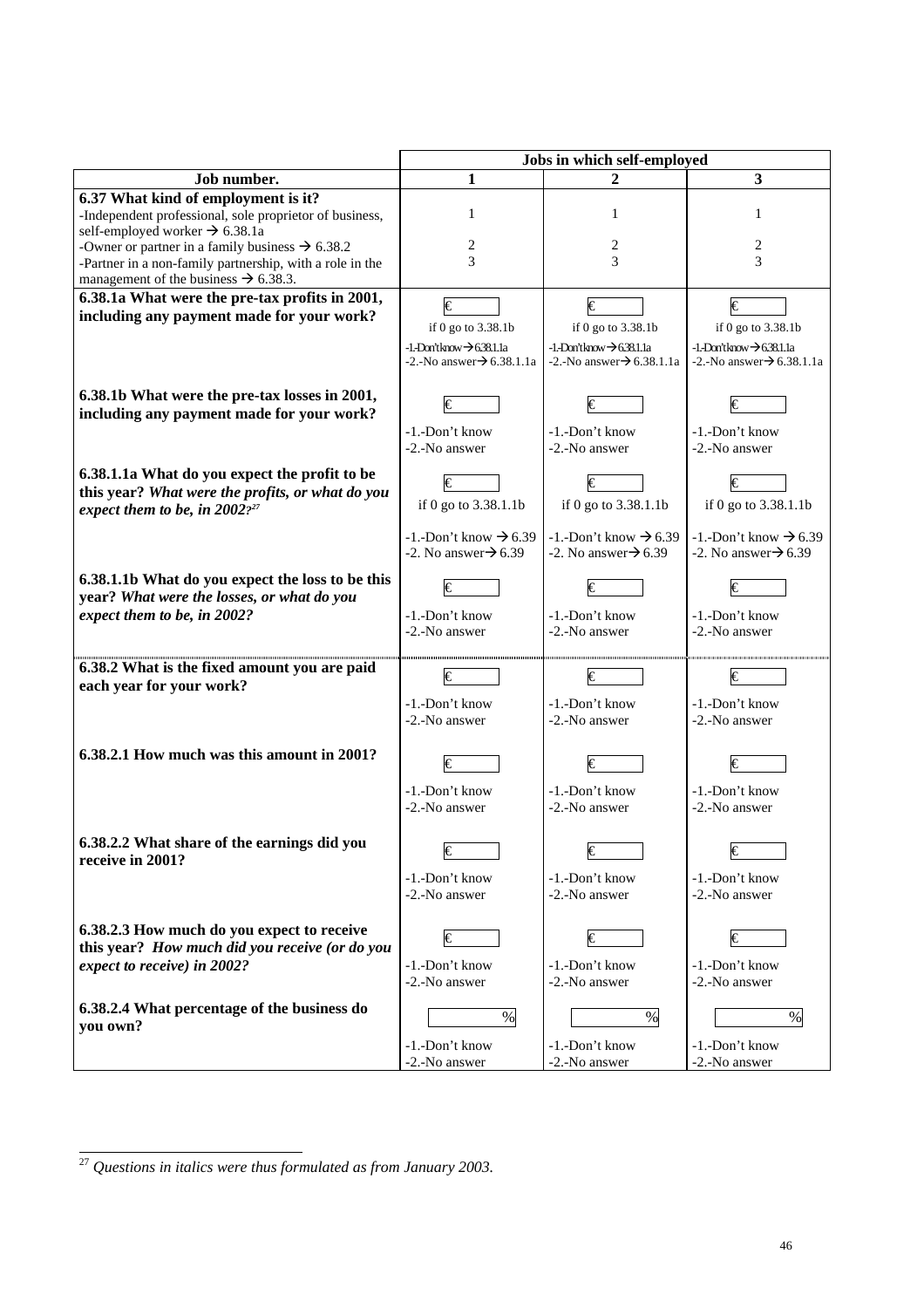|                                                                                                    | Jobs in which self-employed     |                                 |                                 |  |  |  |
|----------------------------------------------------------------------------------------------------|---------------------------------|---------------------------------|---------------------------------|--|--|--|
| Job number.                                                                                        | 1                               | 2                               | 3                               |  |  |  |
| 6.38.2.5 What percentage belongs to the family<br>nucleus within the household?                    | $\%$                            | $\%$                            | $\%$                            |  |  |  |
|                                                                                                    | -1.-Don't know<br>-2.-No answer | -1.-Don't know<br>-2.-No answer | -1.-Don't know<br>-2.-No answer |  |  |  |
| 6.38.3 What is the fixed amount you are paid<br>each year for your work?                           | I€                              | €                               | €                               |  |  |  |
|                                                                                                    | -1.-Don't know<br>-2.-No answer | -1.-Don't know<br>-2.-No answer | -1.-Don't know<br>-2.-No answer |  |  |  |
| 6.380.3.1 How much was this amount in 2001?                                                        | $\epsilon$                      | €                               | €                               |  |  |  |
|                                                                                                    | -1.-Don't know<br>-2.-No answer | -1.-Don't know<br>-2.-No answer | -1.-Don't know<br>-2.-No answer |  |  |  |
| 6.38.3.2 What percentage of the shares or<br>participations do you own?                            | $\%$                            | $\%$                            | $\%$                            |  |  |  |
|                                                                                                    | -1.-Don't know<br>-2.-No answer | -1.-Don't know<br>-2.-No answer | -1.-Don't know<br>-2.-No answer |  |  |  |
| <b>ALL RESPONDENTS</b>                                                                             | €                               | €                               | €                               |  |  |  |
| 6.39 What is the current value of any land and<br>buildings the business owns? (If none, enter 0). | -1.-Don't know<br>-2.-No answer | -1.-Don't know<br>-2.-No answer | -1.-Don't know<br>-2.-No answer |  |  |  |
| 6.39.1 Have you included any of the properties                                                     |                                 |                                 |                                 |  |  |  |
| talked about earlier (including your main<br>residence) in this value?                             |                                 |                                 |                                 |  |  |  |
| -Yes                                                                                               | 1                               | 1                               | 1                               |  |  |  |
| $-No \rightarrow 6.40$                                                                             | 2                               | 2                               | 2                               |  |  |  |
| -No answer $\rightarrow$ 6.40                                                                      | 3                               | 3                               | 3                               |  |  |  |
| 6.39.2 What properties have you included?                                                          |                                 |                                 |                                 |  |  |  |
| -Owner-occupied main residence<br>-First real estate property                                      | 1,                              | 1,<br>2,                        | 1,<br>2,                        |  |  |  |
| -Second real estate property                                                                       | 2,<br>3,                        | 3,                              | 3,                              |  |  |  |
| -Third real estate property                                                                        | 4,                              | 4,                              | 4,                              |  |  |  |
| -Fourth real estate property                                                                       | 5,                              | 5,                              | 5,                              |  |  |  |
| -Other properties about which we haven't spoken                                                    | 6,<br>7                         | 6,<br>7                         | 6,                              |  |  |  |
| -No answer<br>6.40 What is the current market value of the                                         |                                 |                                 | 7                               |  |  |  |
| business (including vehicles and machinery,                                                        | €                               | €                               | €                               |  |  |  |
| but excluding land and buildings) (If none, enter                                                  | -1.-Don't know                  | -1.-Don't know                  | -1.-Don't know                  |  |  |  |
| (0).                                                                                               | -2.-No answer                   | -2.-No answer                   | -2.-No answer                   |  |  |  |
| 6.40.1 Does this value include any vehicles or                                                     |                                 |                                 |                                 |  |  |  |
| other means of transport included under the<br>specific "means of transport" heading?              |                                 |                                 |                                 |  |  |  |
| -Yes<br>$-No \rightarrow 6.41$                                                                     | 1<br>$\overline{c}$             | $\mathbf{1}$<br>2               | $\mathbf{1}$<br>2               |  |  |  |
| -No answer $\rightarrow$ 6.41                                                                      | 3                               | 3                               | 3                               |  |  |  |
| 6.40.2 What is the current value of these motor                                                    |                                 |                                 |                                 |  |  |  |
| vehicles or other means of transport?                                                              | €                               | €                               | €                               |  |  |  |
|                                                                                                    | -1.-Don't know                  | -1.-Don't know                  | -1.-Don't know                  |  |  |  |
|                                                                                                    | -2.-No answer                   | -2.-No answer                   | -2.-No answer                   |  |  |  |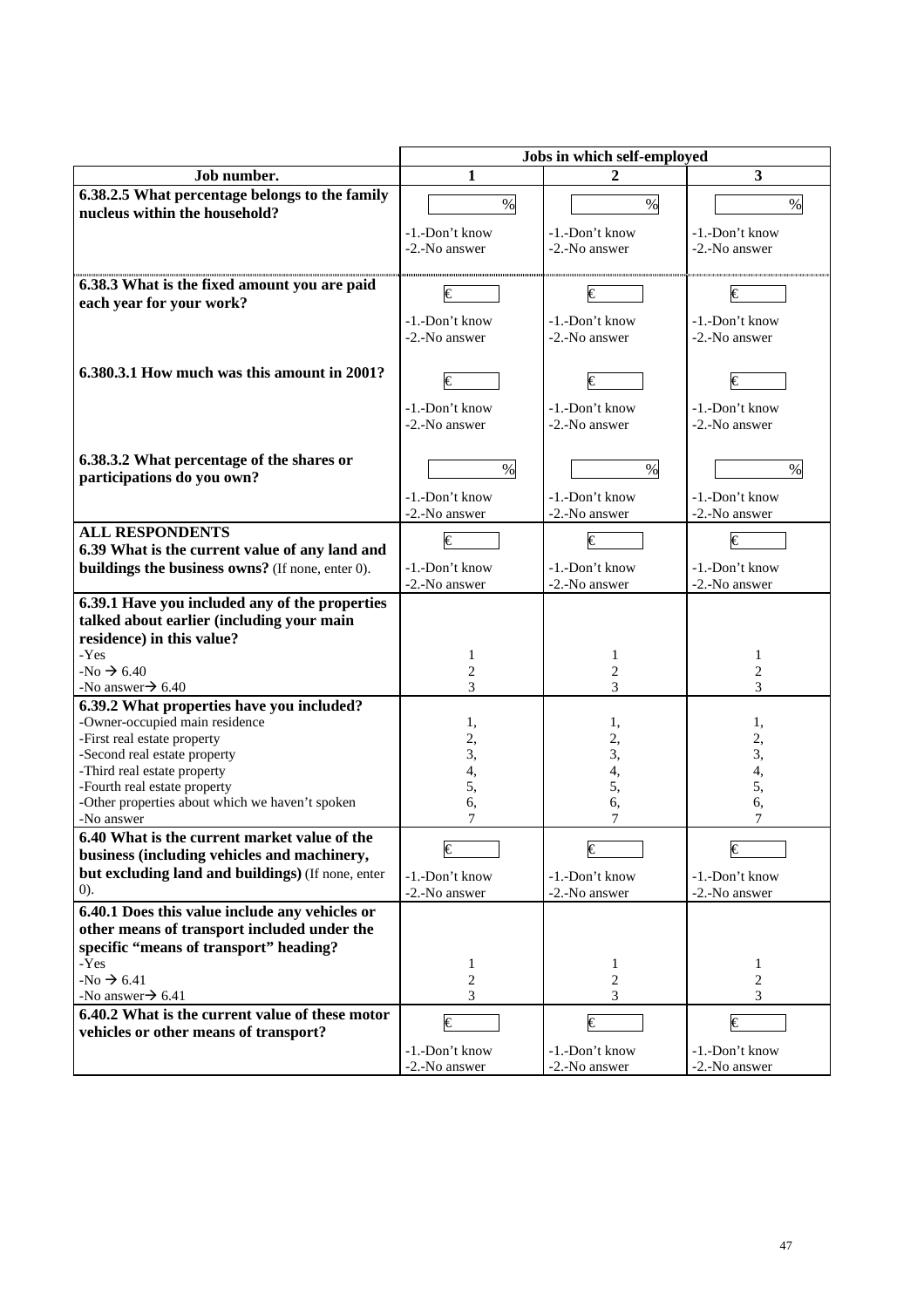|                                                                                                                                                                  | Jobs in which self-employed          |                                        |                                        |  |  |  |  |
|------------------------------------------------------------------------------------------------------------------------------------------------------------------|--------------------------------------|----------------------------------------|----------------------------------------|--|--|--|--|
| Job number.                                                                                                                                                      |                                      | 2                                      | 3                                      |  |  |  |  |
| 6.41 Are you using any personal assets as                                                                                                                        |                                      |                                        |                                        |  |  |  |  |
| collateral or did you have to stand as guarantor                                                                                                                 |                                      |                                        |                                        |  |  |  |  |
| for a loan to your business?                                                                                                                                     |                                      |                                        |                                        |  |  |  |  |
| $-Yes$                                                                                                                                                           |                                      |                                        |                                        |  |  |  |  |
| $-No \rightarrow 6.43$                                                                                                                                           |                                      | 2                                      |                                        |  |  |  |  |
| -No answer $\rightarrow$ 6.43                                                                                                                                    |                                      |                                        |                                        |  |  |  |  |
| 6.42 For how much?                                                                                                                                               | I€                                   | €                                      | I€                                     |  |  |  |  |
|                                                                                                                                                                  | -1.-Don't know<br>-2.-No answer      | $-1$ . $-$ Don't know<br>-2.-No answer | $-1$ . $-$ Don't know<br>-2.-No answer |  |  |  |  |
| 6.43 Apart from the guarantees referred to<br>already, does the business owe you any money?<br>$-Yes$<br>$-No \rightarrow 6.51$<br>-No answer $\rightarrow$ 6.51 |                                      |                                        |                                        |  |  |  |  |
| 6.44 How much?                                                                                                                                                   | Ѥ<br>-1.-Don't know<br>-2.-No answer | €<br>-1.-Don't know<br>-2.-No answer   | I€<br>-1.-Don't know<br>-2.-No answer  |  |  |  |  |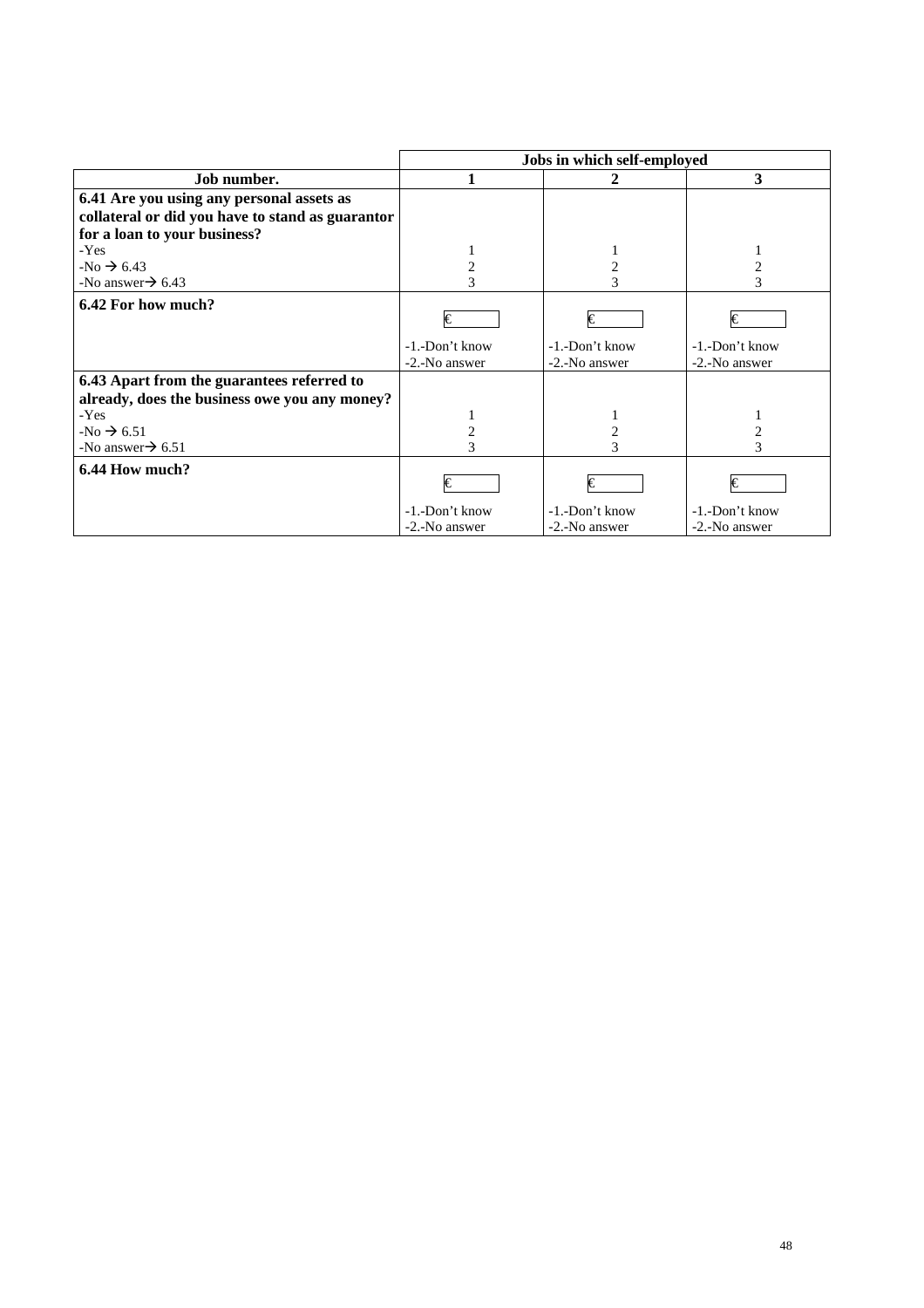# **SPECIFIC QUESTIONS FOR RETIREES AND PERMANENTLY DISABLED PERSONS**

# 9 **HOUSEHOLD MEMBERS WHO ARE RETIRED OR PERMANENTLY DISABLED AND UNABLE TO WORK**



-1.-Don't know -2.-No answer

# **COLLECT DETAILS OF UP TO 4 PENSIONS. IF THE RESPONDENT HAS MORE, COLLECT DETAILS OF THE 4 MOST IMPORTANT**

 **If you receive more than one retirement pension (including pension schemes) or benefits for permanent disablement, please answer the following questions (by filling in a column) for each:** 

|                                                          | <b>Pensions received</b> |                |                |                |  |  |  |
|----------------------------------------------------------|--------------------------|----------------|----------------|----------------|--|--|--|
| Number of the pension received                           | 2<br>4<br>3              |                |                |                |  |  |  |
| 6.46 What institution pays you this pension?             |                          |                |                |                |  |  |  |
| -Social Security                                         |                          |                |                |                |  |  |  |
| -Other general government body (national, regional,      | $\mathfrak{D}$           | $\mathfrak{D}$ | $\overline{c}$ | $\overline{c}$ |  |  |  |
| etc.)                                                    |                          |                |                |                |  |  |  |
| -The internal pension fund of a financial institution or | 3                        | 3              | 3              | 3              |  |  |  |
| non-financial corporation                                |                          |                |                |                |  |  |  |
| -Insurance company, external pension fund, mutual        | 4                        | 4              | 4              | 4              |  |  |  |
| fund                                                     |                          |                |                |                |  |  |  |
| -Foreign institution                                     | 5                        | 5              | 5              | 5              |  |  |  |
| -Other (specify)                                         | 97                       | 97             | 97             | 97             |  |  |  |
| -Don't know                                              | 98                       | 98             | 98             | 98             |  |  |  |
| -No answer                                               | 99                       | 99             | 99             | 99             |  |  |  |
| 6.47 What type of pension/benefit is it?                 |                          |                |                |                |  |  |  |
| -Old-age pension or benefit                              |                          |                |                |                |  |  |  |
| -Illness or invalidity benefit                           |                          | 2              |                |                |  |  |  |
| -Pension scheme                                          |                          | 3              |                |                |  |  |  |
| -Don't know                                              |                          | 8              | 8              |                |  |  |  |
| -No answer                                               | 9                        | 9              | 9              | 9              |  |  |  |
| 6.48a In what year did you start receiving it?           |                          |                |                |                |  |  |  |
|                                                          |                          |                |                |                |  |  |  |
|                                                          | -1.-Don't know           | -1.-Don't know | -1.-Don't know | -1.-Don't know |  |  |  |
|                                                          | -2.-No answer            | -2.-No answer  | -2.-No answer  | -2.-No answer  |  |  |  |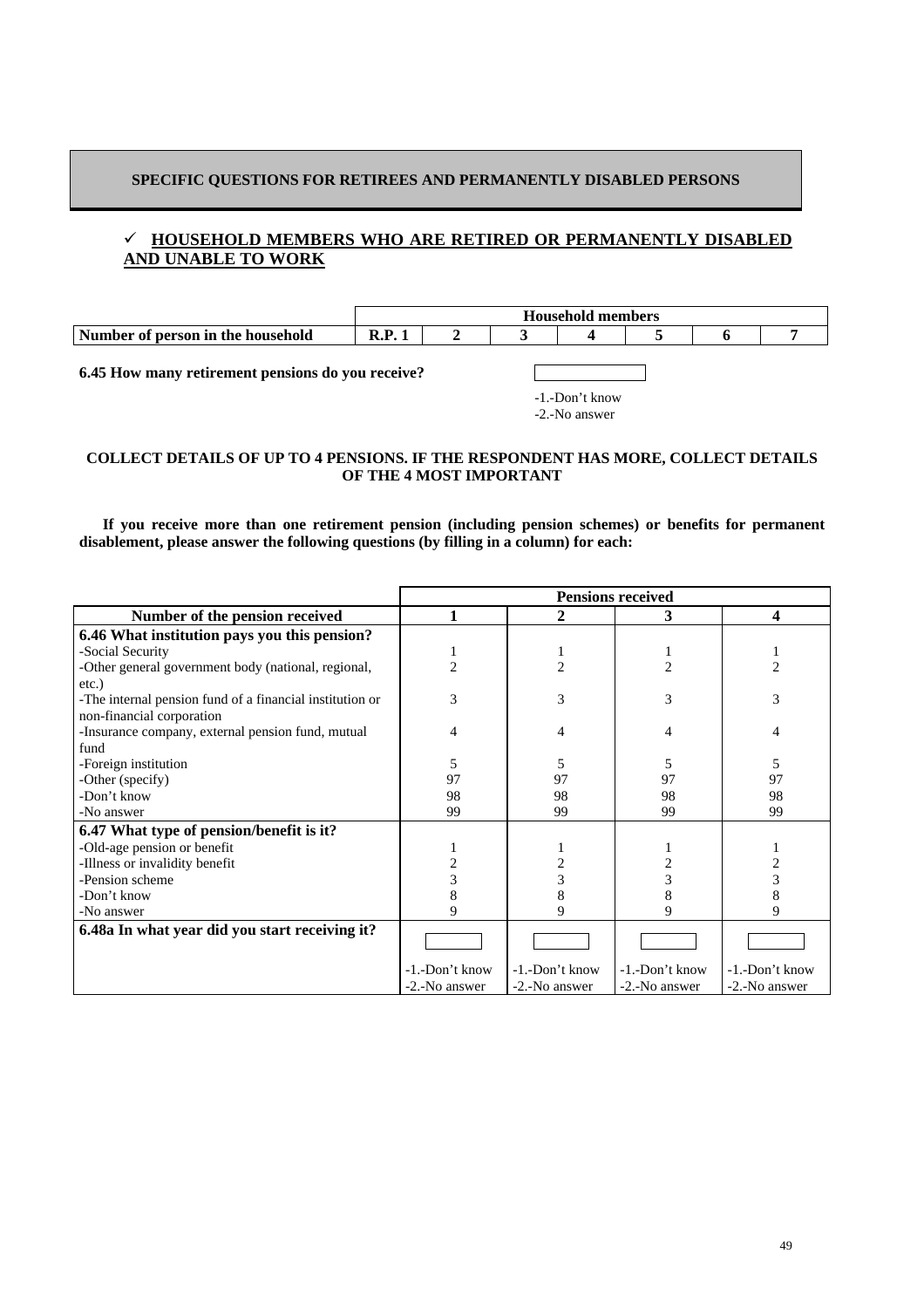|                                                 | <b>Pensions received</b> |                |                       |                         |  |  |  |
|-------------------------------------------------|--------------------------|----------------|-----------------------|-------------------------|--|--|--|
| Number of the pension received                  | 1                        | $\overline{2}$ | 3                     | $\overline{\mathbf{4}}$ |  |  |  |
| 6.48b In what month did you start receiving it? |                          |                |                       |                         |  |  |  |
| -January                                        | 1                        | 1              | 1                     | 1                       |  |  |  |
| -February                                       | $\overline{c}$           | $\overline{2}$ | $\overline{2}$        | 2                       |  |  |  |
| -March                                          | 3                        | 3              | 3                     | 3                       |  |  |  |
| -April                                          | 4                        | 4              | 4                     | 4                       |  |  |  |
| -May                                            | 5                        | 5              | 5                     | 5                       |  |  |  |
| -June                                           | 6                        | 6              | 6                     | 6                       |  |  |  |
| -July                                           | 7                        | 7              | 7                     | 7                       |  |  |  |
| -August                                         | 8                        | 8              | 8                     | 8                       |  |  |  |
| -September                                      | 9                        | 9              | 9                     | 9                       |  |  |  |
| -October                                        | 10                       | 10             | 10                    | 10                      |  |  |  |
| -November                                       | 11                       | 11             | 11                    | 11                      |  |  |  |
| -December                                       | 12                       | 12             | 12                    | 12                      |  |  |  |
| -Can't remember                                 | 13                       | 13             | 13                    | 13                      |  |  |  |
| 6.49 What is the gross amount you receive each  |                          |                |                       |                         |  |  |  |
| month?                                          | $\overline{\epsilon}$    | €              | €                     | €                       |  |  |  |
|                                                 | -1.-Don't know           | -1.-Don't know | -1.-Don't know        | -1.-Don't know          |  |  |  |
|                                                 | -2.-No answer            | -2.-No answer  | -2.-No answer         | -2.-No answer           |  |  |  |
| 6.49a Does this amount include any increase in  |                          |                |                       |                         |  |  |  |
| 2003 (e.g. as a result of an adjustment for     |                          |                |                       |                         |  |  |  |
| inflation) $2^{28}$                             |                          |                |                       |                         |  |  |  |
| -Yes                                            | 1                        | 1              |                       | 1                       |  |  |  |
| $-N0$                                           | $\overline{c}$           | $\overline{c}$ | $\mathfrak{D}$        | $\mathfrak{D}$          |  |  |  |
| 6.49b How much was this increase?               |                          |                |                       |                         |  |  |  |
|                                                 | $\overline{\epsilon}$    | €              | $\overline{\epsilon}$ | $\overline{\epsilon}$   |  |  |  |
|                                                 | -1.-Don't know           | -1.-Don't know | -1.-Don't know        | -1.-Don't know          |  |  |  |
|                                                 | -2.-No answer            | -2.-No answer  | -2.-No answer         | -2.-No answer           |  |  |  |
| 6.50 What percentage of your final salary did   |                          |                |                       |                         |  |  |  |
| the first monthly payment of your pension       | $\%$                     | $\%$           | $\%$                  | $\%$                    |  |  |  |
| account for?                                    | -1.-Don't know           | -1.-Don't know | -1.-Don't know        | -1.-Don't know          |  |  |  |
|                                                 | -2.-No answer            | -2.-No answer  | -2.-No answer         | -2.-No answer           |  |  |  |
|                                                 |                          |                |                       |                         |  |  |  |

 *28 Questions 6.49a and 6.49b were added to the questionnaire in January 2003.*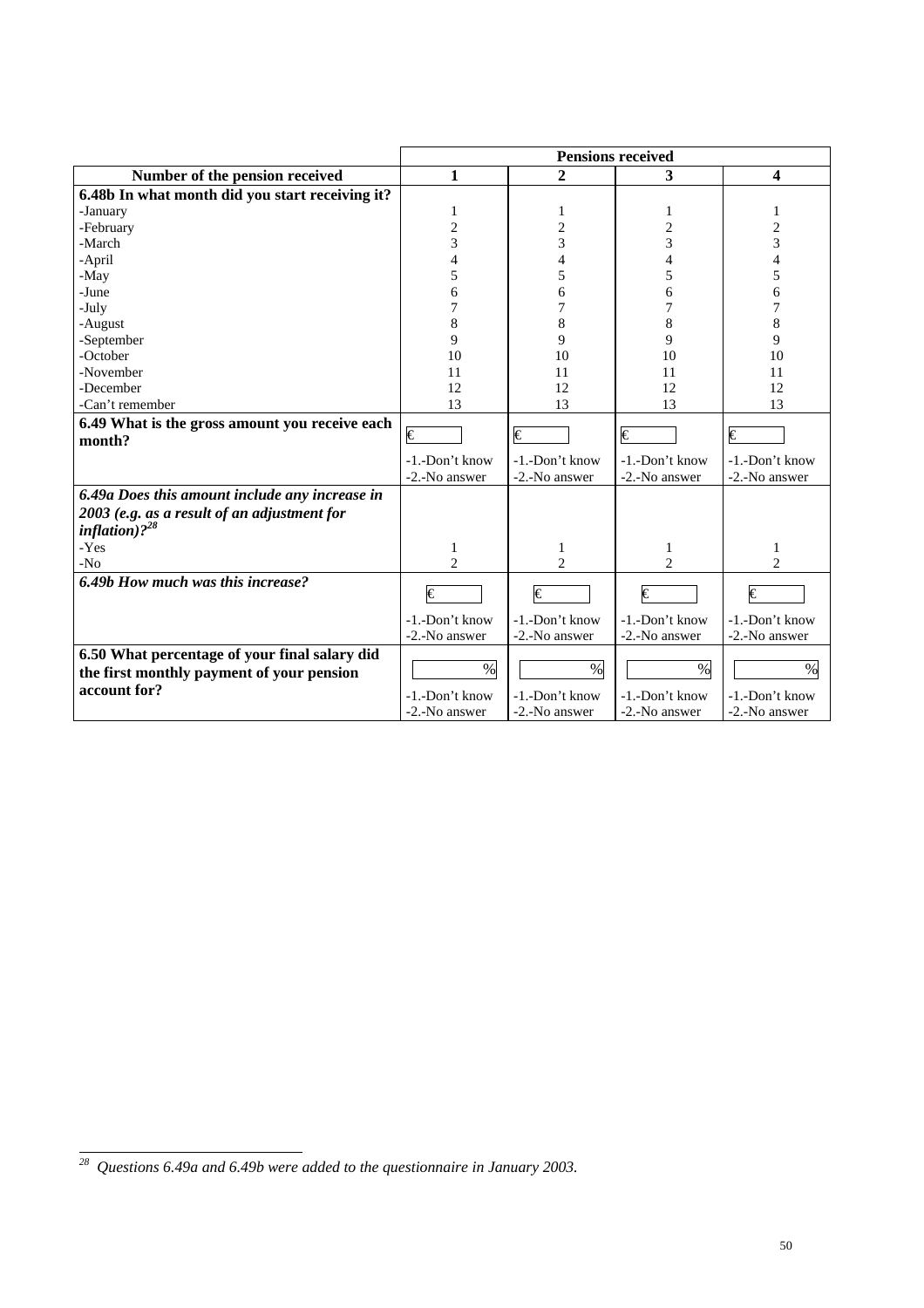### **NON-EMPLOYMENT-RELATED INCOME CURRENTLY RECEIVED BY THE HOUSEHOLD (ALL RESPONDENTS)**

**6.51 Do you or any other member of the household receive a compensation payment for accidents, health, medical expenses?** 

**6.52 How much do you receive each month as compensation for**   $\alpha$ .  $\alpha$  accidents, health, medical expenses?

**6.53 Does any member of your household receive income in the form of a survivor's pension or benefit (widow's or orphan's pension, etc.)?** 

**6.54 How much do you receive in survivor's pensions or benefits**  0.54 How much do you receive in survivor's pensions or benefits  $\epsilon$  (widow's or orphan's pension, etc.) each month?

**6.55 Do you or any other member of the household receive income in the form of other State allowances (family protection, etc.)?** 

**6.56 How much income do you receive in the form of State allowances (family protection, etc.) each month?**  $\epsilon$ 

**6.57 Do you or any other member of the household receive income in the form of a student grant or scholarship?** Do not include a waiver of tuition fees.

**6.58 How much do you receive each month in the form of grants and scholarships?** Do not include a waiver of tuition fees.

**6.59 Do you or any other member of the household receive monetary assistance from friends or family members outside the household, or from a partner no longer living in the household (please do not include gifts, such as birthday presents)?** 

**6.60 How much monetary assistance do you receive from friends or family members outside the household, or from a partner no longer living in the household (please do not include gifts, such as birthday presents) each month?** 

**6.60a Do you or any other member of the household belong to the board of directors or a public limited company or similar entity and receive some form of compensation, such as directors' fees, attendance fees, etc.** 

1.-Yes  $2.-No \rightarrow 6.53$ 3. No answer $\rightarrow$  6.53



-1.-Don't know -2.-No answer

1.-Yes  $2.-No \rightarrow 6.55$ 3. No answer $\rightarrow$  6.55

-1.-Don't know -2.-No answer

1.-Yes  $2.-No \rightarrow 6.57$ 

3. No answer $\rightarrow$  6.57



-1.-Don't know -2.-No answer

1.-Yes  $2.-No \rightarrow 6.59$ 3. No answer $\rightarrow$  6.59



-1.-Don't know -2.-No answer

1.-Yes  $2.-No \rightarrow 6.60a$ 3. No answer $\rightarrow$  6.60a

€

-1.-Don't know -2.-No answer

1.-Yes  $2.-No \rightarrow 6.60.1a$ 3. No answer  $\rightarrow$  6.60.1a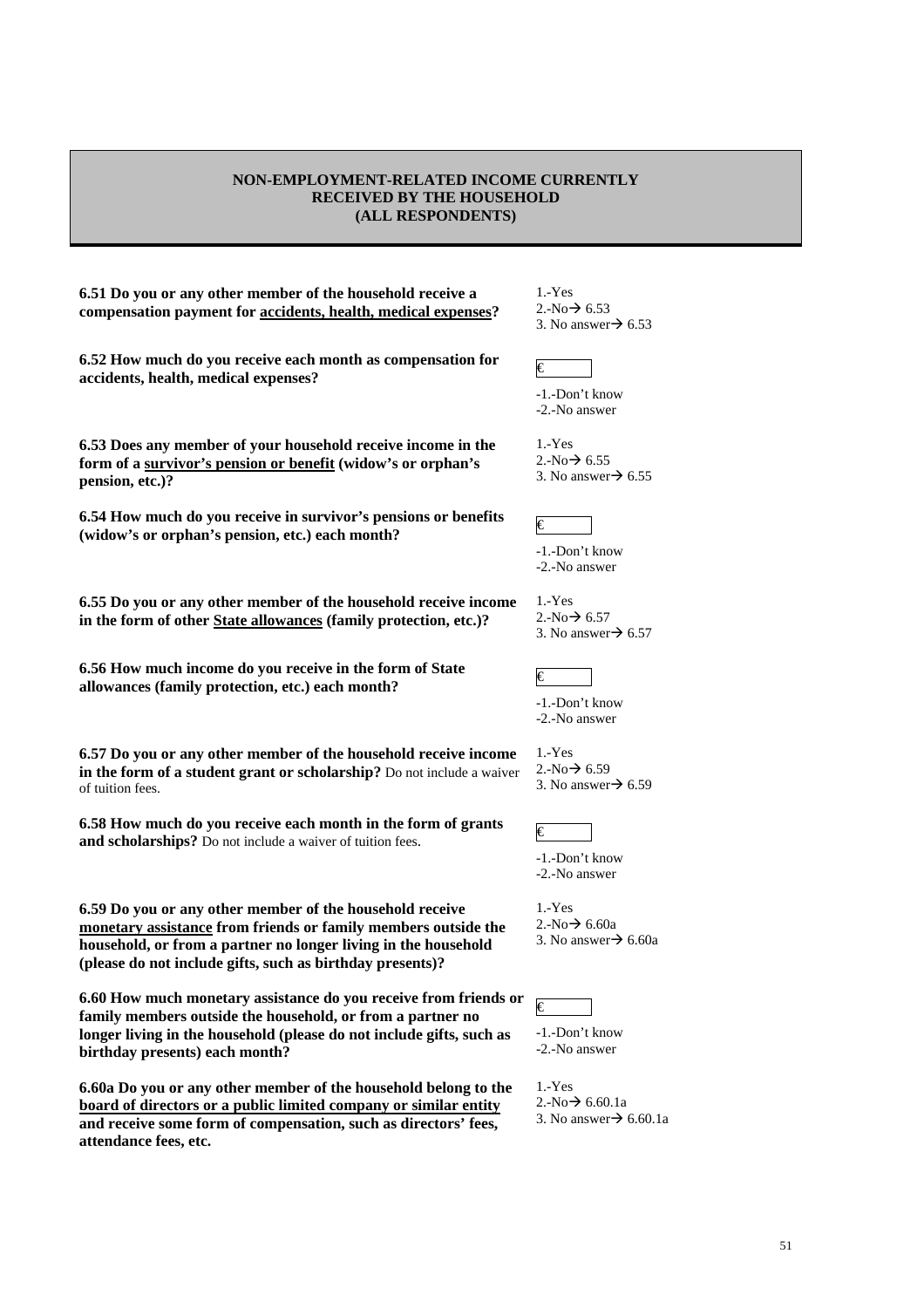| 6.60c Could you tell me the total MONTHLY amount you receive<br>in this form, unless you included it in the previous section on<br>employment income?                                                                               | $\epsilon$<br>-1.-Don't know<br>-2.-No answer                                                                                                                                                                                                                                                                                                                                                    |
|-------------------------------------------------------------------------------------------------------------------------------------------------------------------------------------------------------------------------------------|--------------------------------------------------------------------------------------------------------------------------------------------------------------------------------------------------------------------------------------------------------------------------------------------------------------------------------------------------------------------------------------------------|
| 6.60.1a Does this amount include any increase in 2003 (e.g. as a<br>result of an adjustment for inflation). $2^{29}$                                                                                                                | $1.-Yes$<br>2.-No $\rightarrow$ 6.60d<br>9.-No answer $\rightarrow$ 6.60d                                                                                                                                                                                                                                                                                                                        |
| 6.60.2a What type of income is this?                                                                                                                                                                                                | 1.-Compensation for accidents, $\rightarrow$ 6.51b<br>2.-Pension income, $\rightarrow$ 6.53b<br>3.-Income from other State allowances $\rightarrow 6.55b$<br>4.-Income from grants or scholarships $\rightarrow$ 6.57b<br>5.-Assistance from friends or family members outside<br>the household, $\rightarrow$ 6.59b<br>6.-Directorships $\rightarrow$ 6.60b<br>9.-No answer $\rightarrow$ 6.60d |
| 6.51b How much was the increase in compensation for accidents,<br>health-care or medical insurance?                                                                                                                                 | $\in$<br>-1.-Don't know<br>-2.-No answer                                                                                                                                                                                                                                                                                                                                                         |
| 6.53b How much was the increase in income in the form of a<br>survivor's pension or benefit (widow's or orphan's pension, etc.)?                                                                                                    | €<br>-1.-Don't know<br>-2.-No answer                                                                                                                                                                                                                                                                                                                                                             |
| 6.55b How much was the increase in income in the form of other<br>State allowances (family protection, etc.)?                                                                                                                       | €<br>-1.-Don't know<br>-2.-No answer                                                                                                                                                                                                                                                                                                                                                             |
| 6.57b How much was the increase in income from student grants and<br>scholarships?                                                                                                                                                  | $\overline{\epsilon}$<br>-1.-Don't know<br>-2.-No answer                                                                                                                                                                                                                                                                                                                                         |
| 6.59b How much was the increase in monetary assistance from<br>friends or family members outside the household, or from a partner<br>no longer living in the household (please do not include gifts, such as<br>birthday presents)? | $ \epsilon $<br>-1.-Don't know<br>-2.-No answer                                                                                                                                                                                                                                                                                                                                                  |
| 6.60b How much was the increase in income received for directorship<br>of a public limited company or similar?                                                                                                                      | $\overline{\epsilon}$<br>-1.-Don't know<br>-2.-No answer                                                                                                                                                                                                                                                                                                                                         |
| 6.60d Do you have, or have you had in the last three months, any<br>income other than that already declared?                                                                                                                        | $1.-Yes$<br>2.-No $\rightarrow$ 6.60g<br>8.-Don't know $\rightarrow$ 6.60g<br>9.-No answer $\rightarrow 6.60g$                                                                                                                                                                                                                                                                                   |
| 6.60e What was the source of that income?                                                                                                                                                                                           | 1.-Prizes, lottery winnings, etc.<br>2.-Own-consumption <sup>30</sup> or self-supply <sup>31</sup> ,<br>3.-Compensation (for redundancy, early retirement, etc.)<br>97.-Other (specify),<br>99.-No answer                                                                                                                                                                                        |

<sup>29</sup> *The block of questions from 6.60.1.a to 6.60.b were added to the questionnaire in January 2003.*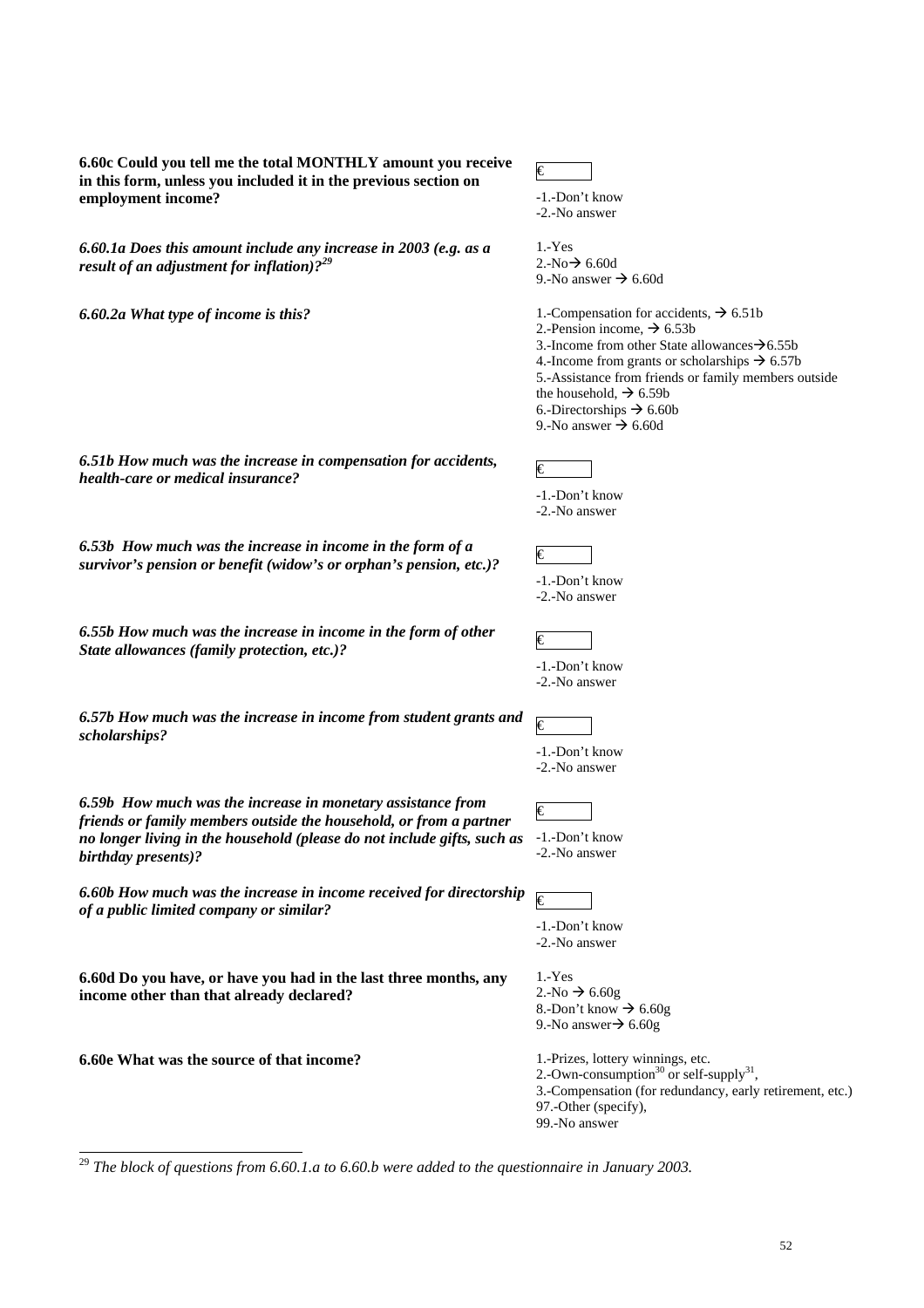**6.60f** And how much was it?  $\in$ 

-1.-Don't know -2.-No answer

**6.60g How would you describe your household's current income?** 1.-Higher than usual for your household

2.-Lower than usual for your household

3.-Normal

9.-No answer

**6.60h Do you think that in the future your income will be higher,**  1.-Higher **lower or the same as at present?**

2.-Lower

3.-The same

8.-Don't know

9.-No answer

<sup>&</sup>lt;sup>30</sup> Own-consumption is understood to refer to that portion of goods (primarily foodstuffs) produced by the owner's own farm, factory or workshop by any member(s) of the household that is consumed or given away by the household in the reference period. Goods so consumed are valued, in general, at the prices prevailing on the local retail market at the time of consumption or giving away, or at the time they reach the home.

<sup>&</sup>lt;sup>31</sup> Self-supply is understood to refer to that portion of goods withdrawn (without payment) from the business by any of the members of the owning household, and which is consumed or given away by the household during the reference period. It is valued in the same manner as own-consumption.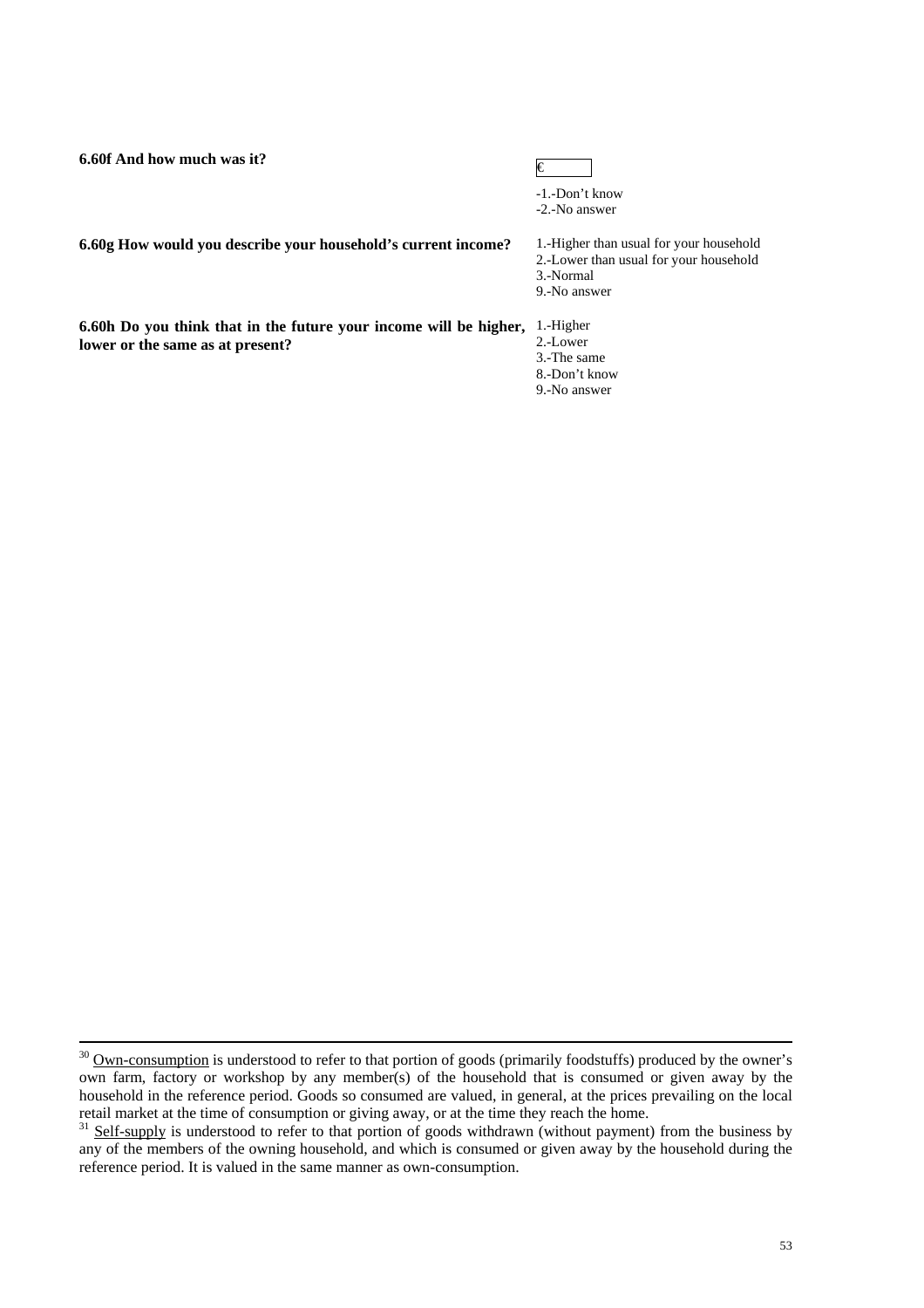# **INCOME FROM EMPLOYMENT ACTIVITIES IN THE PRECEDING CALENDAR YEAR-2001**

# 9 **ALL HOUSEHOLD MEMBERS WHO WORK OR HAVE WORKED AT ANY TIME (CODE 1 AND 2 OF 6.1 AND CODE 1 OF 6.2)**

We are now going to talk about the employment or related income of each of the household members in 2001. The amounts we are going to talk about are gross (before tax and deductions).

|                                                        | <b>Household members</b>    |                               |                               |                               |                             |                               |                               |
|--------------------------------------------------------|-----------------------------|-------------------------------|-------------------------------|-------------------------------|-----------------------------|-------------------------------|-------------------------------|
| Number of person in the household                      | R.P.1                       | $\mathbf{2}$                  | 3                             | 4                             | 5                           | 6                             | 7                             |
| 6.61 Did you work throughout 2001?                     |                             |                               |                               |                               |                             |                               |                               |
| $-Yes \rightarrow 6.63$                                |                             |                               |                               |                               |                             |                               |                               |
| $-N0$                                                  | $\mathfrak{D}$              | $\overline{c}$                | $\overline{c}$                | $\mathfrak{D}$                | $\overline{2}$              | 2                             |                               |
| 6.62 How many months were you                          |                             |                               |                               |                               |                             |                               |                               |
| inactive or unemployed for?                            |                             |                               |                               |                               |                             |                               |                               |
|                                                        | -1-Don'tknow<br>-2-Noanswer | -1. Don't know<br>-2-Noanswer | -1. Don't know<br>-2-Noanswer | -1. Don't know<br>-2-Noanswer | -1.Don'tknow<br>-2-Noanswer | -1. Don't know<br>-2-Noanswer | -1. Don't know<br>-2-Noanswer |
| 6.63 What was your employment                          |                             |                               |                               |                               |                             |                               |                               |
| situation in 2001?                                     |                             |                               |                               |                               |                             |                               |                               |
| -Employee $\rightarrow$ 6.64                           |                             | 1,                            | ı,                            | 1,                            | ı,                          | 1,                            |                               |
| -Self-employed $\rightarrow$ 6.71                      | 2,                          | 2,                            | 2,                            | 2,                            | 2,                          | 2,                            | 2,                            |
| -Unemployed $\rightarrow$ 6.67                         | 3,                          | 3.                            | 3,                            | 3,                            |                             | 3,                            | 3,                            |
| -Retiree or early retiree $\rightarrow$ 6.73           | 4,                          | 4,                            | 4,                            | 4,                            | 4.                          | 4,                            | 4,                            |
| -Permanently disabled and unable to work $\rightarrow$ | 5.                          | 5.                            | 5.                            | 5,                            | 5.                          | 5.                            |                               |
| 6.73                                                   |                             |                               |                               |                               |                             |                               |                               |
| -Student, at school or in training                     | 6,                          | 6,                            | 6,                            | 6,                            | 6,                          | 6,                            | 6.                            |
| - Housewife/house-husband                              | 7,                          | 7,                            | 7,                            | 7,                            | 7,                          |                               |                               |
| -Other type of economic inactivity                     | 8.                          | 8.                            | 8.                            | 8.                            | 8.                          | 8.                            | 8.                            |

We would like to know about your employment and related income in 2001. For each of the following **items please tell us first whether you did or did not receive any income under this heading, and if so, how much gross income you received (i.e. before taxes and employee social security contributions).** 

|                                                                            |                               | <b>Household members</b>      |                              |                               |                             |                               |                               |
|----------------------------------------------------------------------------|-------------------------------|-------------------------------|------------------------------|-------------------------------|-----------------------------|-------------------------------|-------------------------------|
| Number of person in the household                                          | R.P.1                         | $\mathbf{2}$                  | 3                            | 4                             | 5                           | 6                             |                               |
| 6.64 How much income did you receive<br>as an employee (including bonuses, | €                             | €                             | €                            | €                             | €                           | €                             | I€                            |
| commissions, overtime)?                                                    | -1. Don't know<br>-2-Noanswer | -1.-Don't know<br>-2-Noanswer | -1.-Don'tknow<br>-2-Noanswer | -1.-Don'tknow<br>-2-Noanswer  | -1-Don'tknow<br>-2-Noanswer | -1.-Don'tknow<br>-2-Noanswer  | -1. Don't know<br>-2-Noanswer |
| 6.65 Did you receive any income in kind                                    |                               |                               |                              |                               |                             |                               |                               |
| as an employee?                                                            |                               |                               |                              |                               |                             |                               |                               |
| $-Yes$                                                                     |                               |                               |                              |                               |                             |                               |                               |
| $-No \rightarrow 6.75$                                                     | ∍                             | $\mathcal{D}$                 |                              | ∍                             |                             |                               |                               |
| 6.66 How much did you receive in kind<br>as an employee? <sup>32</sup>     | I€                            | €                             | Ѥ                            | I€                            | €                           | €                             | Ѥ                             |
|                                                                            | -1. Don't know<br>-2-Noanswer | -1.-Don't know<br>-2-Noanswer | -1.-Don'tknow<br>-2-Noanswer | -1.-Don't know<br>-2-Noanswer | -1-Don'tknow<br>-2-Noanswer | -1.-Don't know<br>-2-Noanswer | -1.-Don't know<br>-2-Noanswer |

 $\overline{\text{32}}$  Valuation according to the local retail market.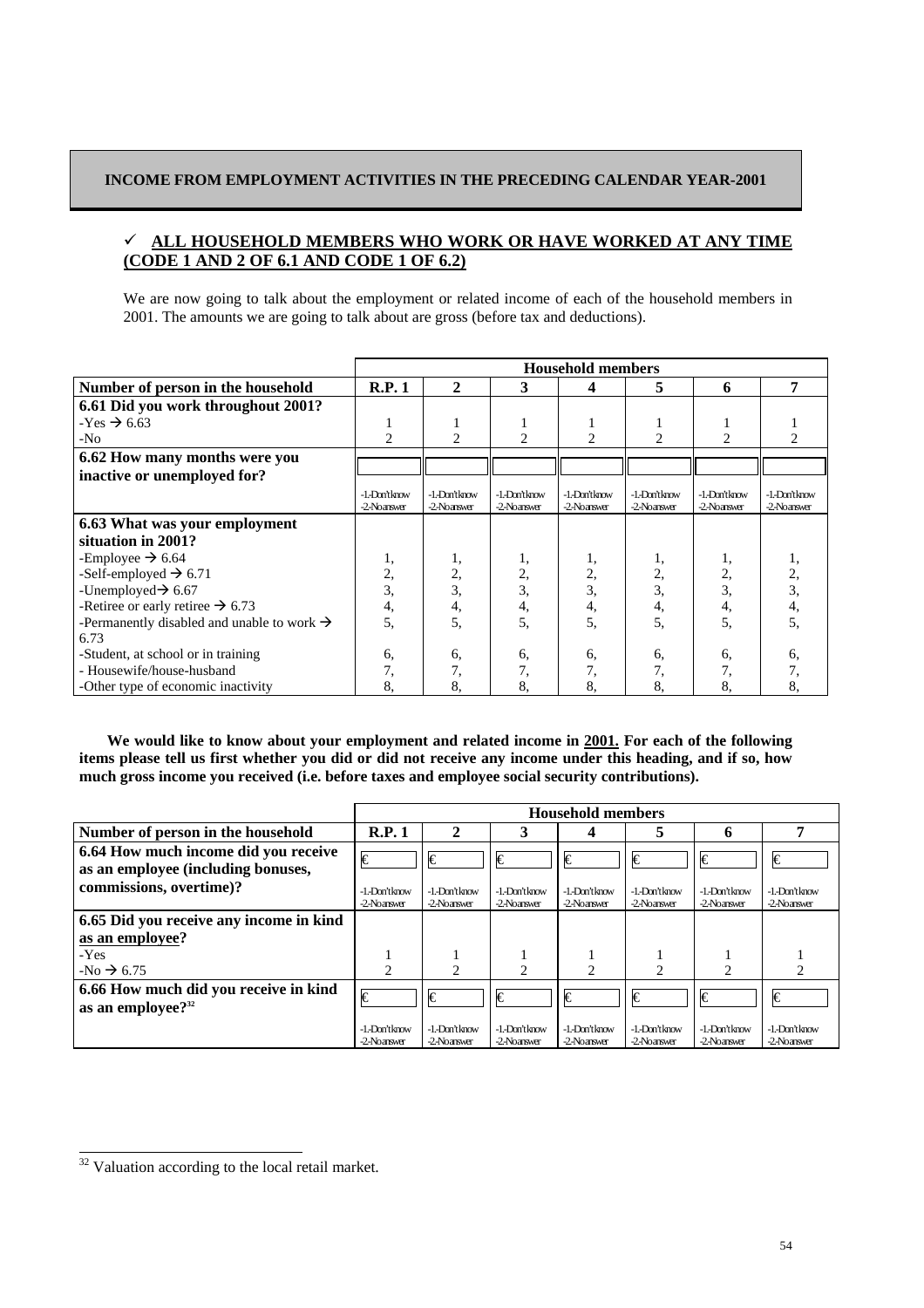|                                            | <b>Household members</b>     |                              |                              |                              |                              |                               |                              |
|--------------------------------------------|------------------------------|------------------------------|------------------------------|------------------------------|------------------------------|-------------------------------|------------------------------|
| Number of person in the household          | R.P.1                        | $\overline{2}$               | 3                            | 4                            | 5                            | 6                             | 7                            |
| 6.67 Did you receive income in the form    |                              |                              |                              |                              |                              |                               |                              |
| of <u>unemployment benefits</u> ?          |                              |                              |                              |                              |                              |                               |                              |
| -Yes                                       | 1                            | 1                            | 1                            | 1                            | 1                            | 1                             |                              |
| $-No \rightarrow 6.69$                     | $\overline{\mathcal{L}}$     | $\overline{2}$               | $\overline{c}$               | $\overline{c}$               | $\overline{2}$               | $\overline{c}$                | $\overline{c}$               |
| 6.68 How much did you receive in           | $\overline{\epsilon}$        | $\overline{\epsilon}$        | $\overline{\epsilon}$        | €                            | €                            | €                             | €                            |
| unemployment benefit?                      |                              |                              |                              |                              |                              |                               |                              |
|                                            | -1.-Don'tknow<br>-2-Noanswer | -1.-Don'tknow<br>-2-Noanswer | -1.-Don'tknow<br>-2-Noanswer | -1.-Don'tknow<br>-2-Noanswer | -1.-Don'tknow<br>-2-Noanswer | -1.-Don't know<br>-2-Noanswer | -1.-Don'tknow<br>-2-Noanswer |
| 6.69 Did you receive income in the form    |                              |                              |                              |                              |                              |                               |                              |
| of redundancy payments?                    |                              |                              |                              |                              |                              |                               |                              |
| -Yes                                       | 1                            | 1                            | 1                            | 1                            | 1                            | -1                            | 1                            |
| $-N0 \rightarrow 6.75$                     | $\overline{c}$               | $\overline{c}$               | $\overline{c}$               | $\overline{c}$               | $\overline{c}$               | $\overline{c}$                | $\overline{2}$               |
| 6.70 How much did you receive as           |                              |                              |                              |                              |                              |                               |                              |
| redundancy payments?                       | $\overline{\epsilon}$        | €                            | €                            | €                            | $\overline{\epsilon}$        | €                             | €                            |
|                                            | -1.-Don'tknow<br>-2-Noanswer | -1.-Don'tknow<br>-2-Noanswer | -1.-Don'tknow<br>-2-Noanswer | -1.-Don'tknow<br>-2-Noanswer | -1.-Don'tknow<br>-2-Noanswer | -1.-Don'tknow<br>-2-Noanswer  | -1.-Don'tknow<br>-2-Noanswer |
| 6.71 Did you receive any income from       |                              |                              |                              |                              |                              |                               |                              |
| working while self-employed? <sup>33</sup> |                              |                              |                              |                              |                              |                               |                              |
| -Yes                                       | 1                            | 1                            | 1                            | 1                            | 1                            | 1                             | 1                            |
| $-No \rightarrow 6.75$                     | $\overline{2}$               | $\overline{2}$               | $\overline{c}$               | $\overline{2}$               | 2                            | $\overline{2}$                | $\overline{c}$               |
| 6.72 How much did you receive while        | $\overline{\epsilon}$        | €                            | €                            | €                            | €                            | €                             | €                            |
| self-employed?                             |                              |                              |                              |                              |                              |                               |                              |
|                                            | -1.-Don'tknow                | -1.-Don'tknow                | -1-Don'tknow                 | -1.-Don'tknow                | -1.-Don'tknow                | -1.-Don't know                | -1.-Don'tknow                |
|                                            | -2-Noanswer                  | -2-Noanswer                  | -2-Noanswer                  | -2-Noanswer                  | -2-Noanswer                  | -2-Noanswer                   | -2-Noanswer                  |
| 6.73 Did you receive income from           |                              |                              |                              |                              |                              |                               |                              |
| retirement pensions, either from the       |                              |                              |                              |                              |                              |                               |                              |
| social security system or another body     |                              |                              |                              |                              |                              |                               |                              |
| or pension fund, during 2001?              |                              |                              |                              |                              |                              |                               |                              |
| -Yes                                       | 1                            | 1                            | 1                            | 1                            | 1                            | 1                             | 1                            |
| $-No \rightarrow 6.75$                     | $\overline{c}$               | $\overline{2}$               | $\overline{c}$               | $\overline{c}$               | $\overline{c}$               | $\overline{2}$                | $\overline{2}$               |
| 6.74 How much income did you receive       | €                            | €                            | €                            | €                            | €                            | $\epsilon$                    | I€                           |
| in the form of retirement pensions?        |                              |                              |                              |                              |                              |                               |                              |
|                                            | -1.-Don'tknow<br>-2-Noanswer | -1.-Don'tknow<br>-2-Noanswer | -1.-Don'tknow<br>-2-Noanswer | -1.-Don'tknow<br>-2-Noanswer | -1.-Don'tknow<br>-2-Noanswer | -1.-Don'tknow<br>-2-Noanswer  | -1.-Don'tknow<br>-2-Noanswer |

 $\frac{33}{133}$  This information has already been requested. However, in this section we wish to collect the overall information about income from work in 2001.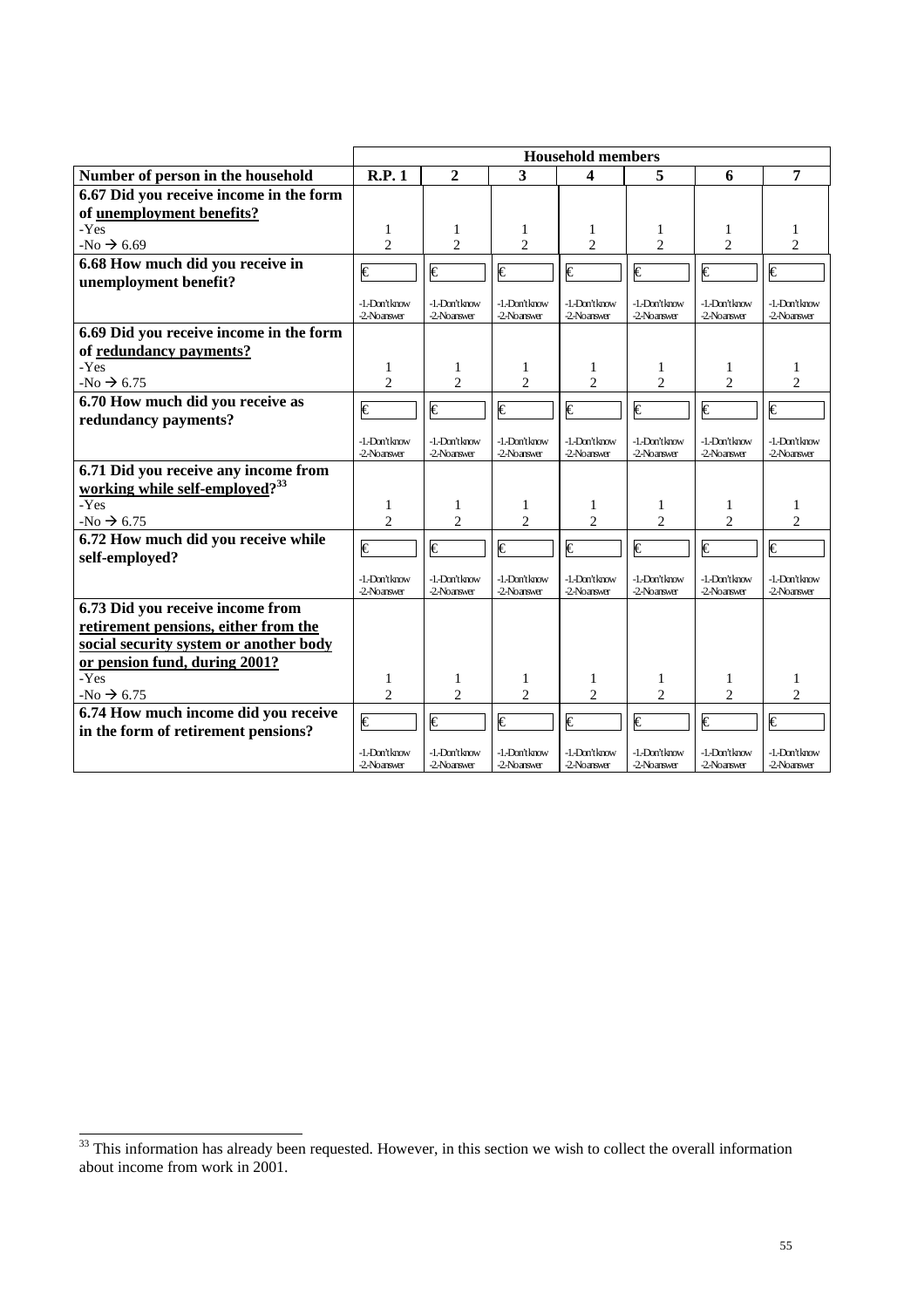# **THE HOUSEHOLD AS A WHOLE**

**6.75 Did your household receive any other income from insurance policies, other State allowances, grants, cash gifts (excluding gifts such as birthday presents), prizes, lottery winnings, inheritances?**

**6.76 How much did you receive as other income from insurance policies, other State allowances, grants, cash gifts (excluding gifts such as birthday presents), prizes, lottery winnings, inheritances?**

**6.76a Did you or any other member of the household belong to the**  board of directors of a public limited company or similar entity and  $2.\text{No} \rightarrow 6.77$ **receive some form of compensation, such as directors' fees, attendance fees, etc.** 

**6.76b Could you tell me how much you earned in this connection**   $($ unless you have already included it as income from work)?

1.-Yes  $2.-No \rightarrow 6.76a$ 

€ -1.-Don't know

-2.-No answer

1.-Yes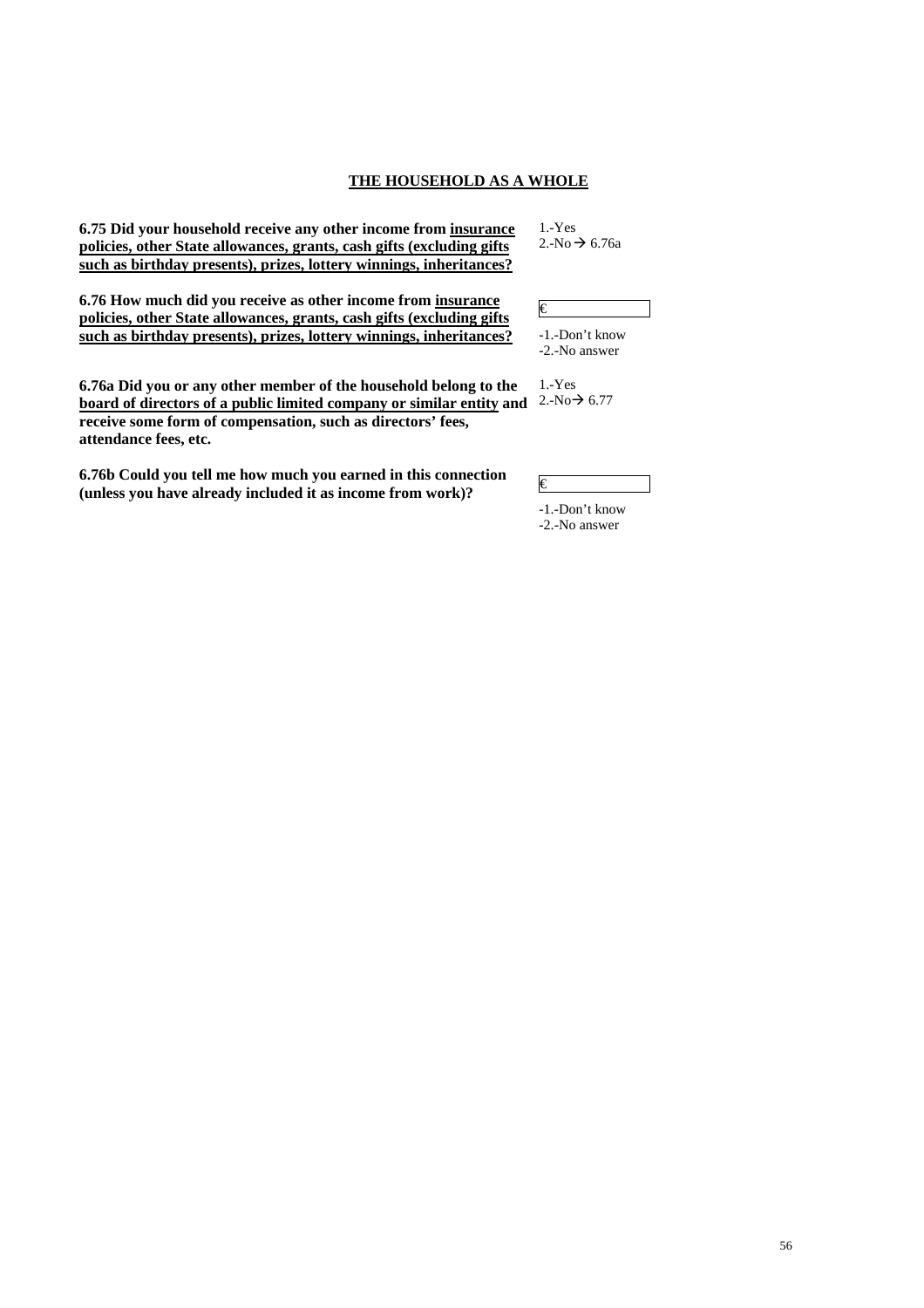# **EMPLOYMENT HISTORY**

# 9 **ALL HOUSEHOLD MEMBERS WHO WORK OR HAVE WORKED AT ANY TIME (CODE 1 AND 2 OF 6.1 AND CODE 1 OF 6.2)**

|                                            | <b>Household members</b>     |                               |                               |                               |                               |                               |                               |
|--------------------------------------------|------------------------------|-------------------------------|-------------------------------|-------------------------------|-------------------------------|-------------------------------|-------------------------------|
| Number of person in the household          | R.P.1                        | $\boldsymbol{2}$              | 3                             | 4                             | 5                             | 6                             | 7                             |
| 6.77 For how long (in years) have you      |                              |                               |                               |                               |                               |                               |                               |
| worked full-time?                          |                              |                               |                               |                               |                               |                               |                               |
|                                            | -1.-Don't know               | -1. Don't know                | -1. Don't know                | -1. Don't know                | -1. Don't know                | -1. Don't know                | -1-Don'tknow                  |
|                                            | -2-Noanswer                  | -2-Noanswer                   | -2-Noanswer                   | -2-Noanswer                   | -2-Noanswer                   | -2-Noanswer                   | -2-Noanswer                   |
| 6.78 And part-time? <sup>34</sup>          |                              |                               |                               |                               |                               |                               |                               |
|                                            |                              |                               |                               |                               |                               |                               |                               |
|                                            | -1.-Don'tknow<br>-2-Noanswer | -1-Don'tknow<br>-2-Noanswer   | -1. Don't know<br>-2-Noanswer | -1. Don't know<br>-2-Noanswer | -1. Don't know<br>-2-Noanswer | -1. Don't know<br>-2-Noanswer | -1. Don't know<br>-2-Noanswer |
| 6.79 How many different employers          |                              |                               |                               |                               |                               |                               |                               |
| have you worked for?                       |                              |                               |                               |                               |                               |                               |                               |
|                                            | -1.-Don'tknow                | -1. Don't know                | -1. Don't know                | -1. Don't know                | -1. Don't know                | -1. Don't know                | -1.-Don'tknow                 |
|                                            | -2-Noanswer                  | -2-Noanswer                   | -2-Noanswer                   | -2-Noanswer                   | -2-Noanswer                   | -2-Noanswer                   | -2-Noanswer                   |
| 6.80 In which job have you worked          |                              |                               |                               |                               |                               |                               |                               |
| longest? How many years?                   |                              |                               |                               |                               |                               |                               |                               |
|                                            | -1.-Don'tknow<br>-2-Noanswer | -1. Don't know<br>-2-Noanswer | -1. Don't know<br>-2-Noanswer | -1. Don't know<br>-2-Noanswer | -1.-Don'tknow<br>-2-Noanswer  | -1. Don't know<br>-2-Noanswer | -1. Don't know<br>-2-Noanswer |
| 6.81 What has your employment              |                              |                               |                               |                               |                               |                               |                               |
| situation been during most of your         |                              |                               |                               |                               |                               |                               |                               |
| working life?                              |                              |                               |                               |                               |                               |                               |                               |
| -Working for someone else.                 |                              |                               |                               |                               |                               |                               |                               |
| -Self-employed                             | 1<br>$\mathfrak{D}$          | 1<br>$\overline{c}$           | 1<br>$\overline{2}$           | 1<br>$\overline{2}$           | 1<br>$\overline{2}$           | 1<br>$\overline{2}$           | 1<br>$\mathfrak{D}$           |
| 6.82 Have you or your employer ever        |                              |                               |                               |                               |                               |                               |                               |
| paid contributions to the social security  |                              |                               |                               |                               |                               |                               |                               |
| system or a similar scheme?                |                              |                               |                               |                               |                               |                               |                               |
| -Yes                                       | 1                            | 1                             | 1                             | $\mathbf{1}$                  | 1                             | 1                             | 1                             |
| $-No \rightarrow 6.85$                     | $\overline{c}$               | $\mathfrak{2}$                | $\mathfrak{2}$                | $\mathfrak{2}$                | $\overline{c}$                | $\overline{2}$                | $\overline{2}$                |
| 6.83 For how many years (consider your     |                              |                               |                               |                               |                               |                               |                               |
| whole working life)?                       |                              |                               |                               |                               |                               |                               |                               |
|                                            | -1.-Don'tknow                | -1. Don't know                | -1. Don't know                | -1. Don't know                | -1. Don't know                | -1. Don't know                | -1. Don't know                |
|                                            | -2-Noanswer                  | -2-Noanswer                   | -2-Noanswer                   | -2-Noanswer                   | -2-Noanswer                   | -2-Noanswer                   | -2-Noanswer                   |
| Only ask respondents who are working       |                              |                               |                               |                               |                               |                               |                               |
| or are unemployed (codes $1, 2, 3$ in 6.1) |                              |                               |                               |                               |                               |                               |                               |
| and who answer code 1 in 6.82.             | -1.-Don'tknow<br>-2-Noanswer | -1.-Don'tknow<br>-2-Noanswer  | -1. Don't know<br>-2-Noanswer | -1. Don't know<br>-2-Noanswer | -1.-Don'tknow<br>-2-Noanswer  | -1. Don't know<br>-2-Noanswer | -1. Don't know<br>-2-Noanswer |
| 6.84 Please tell me your monthly social    |                              |                               |                               |                               |                               |                               |                               |
| security contribution base.                |                              |                               |                               |                               |                               |                               |                               |
| 6.85 At what age do you expect to          |                              |                               |                               |                               |                               |                               |                               |
| retire? <sup>35</sup>                      |                              |                               |                               |                               |                               |                               |                               |
|                                            | -1.-Don'tknow<br>-2-Noanswer | -1. Don't know<br>-2-Noanswer | -1. Don't know<br>-2-Noanswer | -1. Don't know<br>-2-Noanswer | -1. Don't know<br>-2-Noanswer | -1. Don't know<br>-2-Noanswer | -1. Don't know<br>-2-Noanswer |
|                                            |                              |                               |                               |                               |                               |                               |                               |

 $34$  The concept of part-time is for the respondent to interpret. Only if he or she expresses ignorance of its meaning should you refer to the objective criterion of working fewer than 30 hours a week.

 $35$ To answer this question the respondent must not only be working or have worked at some stage, but also the answer to question 6.01 must be 1 (employee), 2 (self-employed) or 3 (unemployed).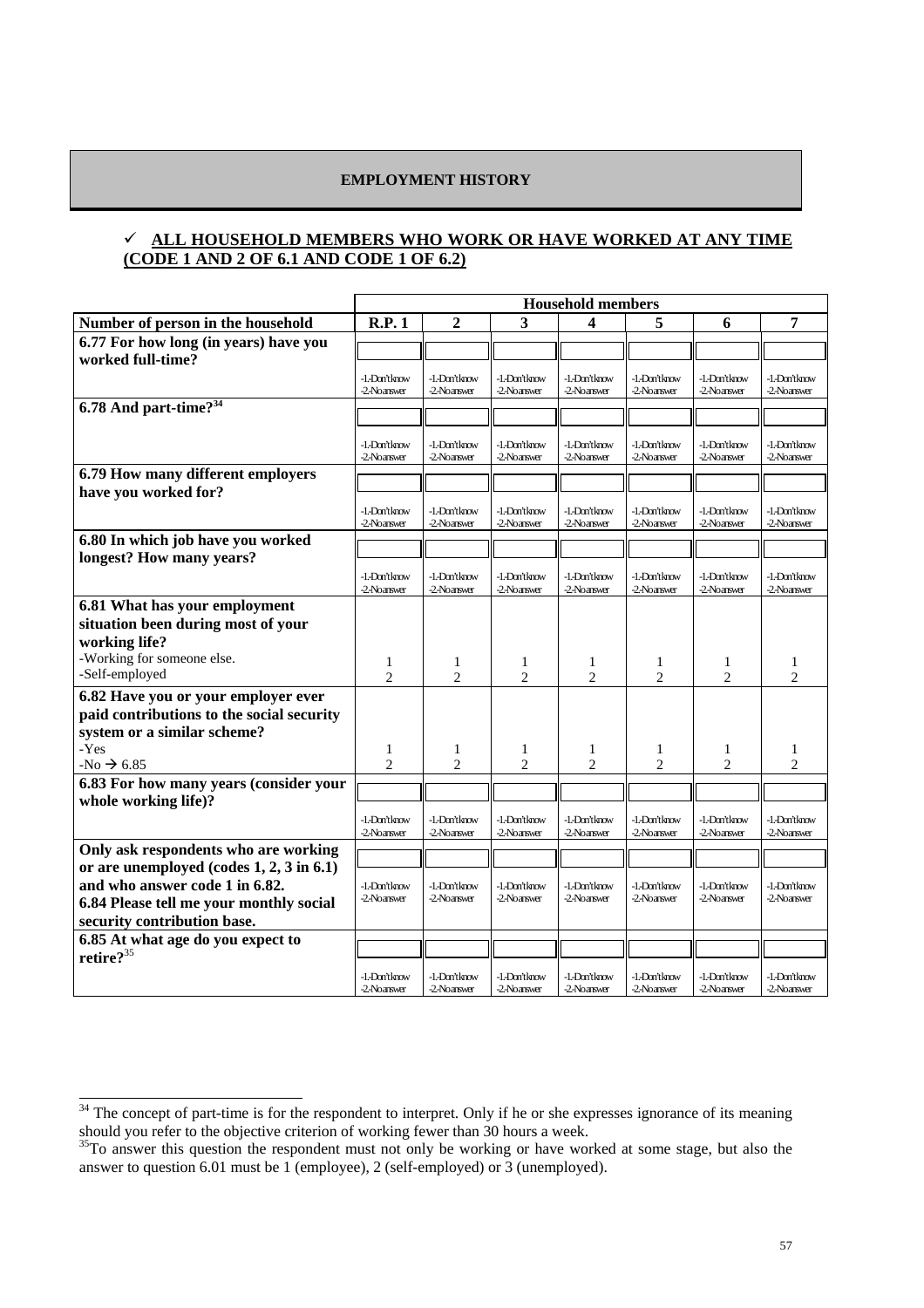|                                         | <b>Household members</b>     |                             |                             |                             |                             |                             |                               |
|-----------------------------------------|------------------------------|-----------------------------|-----------------------------|-----------------------------|-----------------------------|-----------------------------|-------------------------------|
| Number of person in the household       | R.P.1                        |                             |                             |                             |                             |                             |                               |
| 6.86 Have you or your employer ever     |                              |                             |                             |                             |                             |                             |                               |
| paid contributions to a pension scheme? |                              |                             |                             |                             |                             |                             |                               |
| $-Yes$                                  |                              |                             |                             |                             |                             |                             |                               |
| $-No \rightarrow 7.1$                   |                              |                             |                             |                             |                             |                             |                               |
| 6.87 For how many years (consider your  |                              |                             |                             |                             |                             |                             |                               |
| whole working life)?                    |                              |                             |                             |                             |                             |                             |                               |
|                                         | -1.-Don'tknow<br>-2-Noanswer | -1-Don'tknow<br>-2-Noanswer | -1.Don'tknow<br>-2-Noanswer | -1-Don'tknow<br>-2-Noanswer | -1-Don'tknow<br>-2-Noanswer | -1.Don'tknow<br>-2-Noanswer | -1. Don't know<br>-2-Noanswer |

Each of the household members should be asked the questions in the module on details of employment **income relevant to their employment situation. Only if the household member is absent should another member be asked to provide this information.** 

 **After having completed the relevant modules on the employment earnings of the various members of the home, fill in the following table:** 

|                                   | <b>Household members</b> |  |  |  |  |  |
|-----------------------------------|--------------------------|--|--|--|--|--|
| Number of person in the household | R.P.1                    |  |  |  |  |  |
| 6.88 Was the household member     |                          |  |  |  |  |  |
| interviewed personally?           |                          |  |  |  |  |  |
| -Yes                              |                          |  |  |  |  |  |
| $-N0$                             |                          |  |  |  |  |  |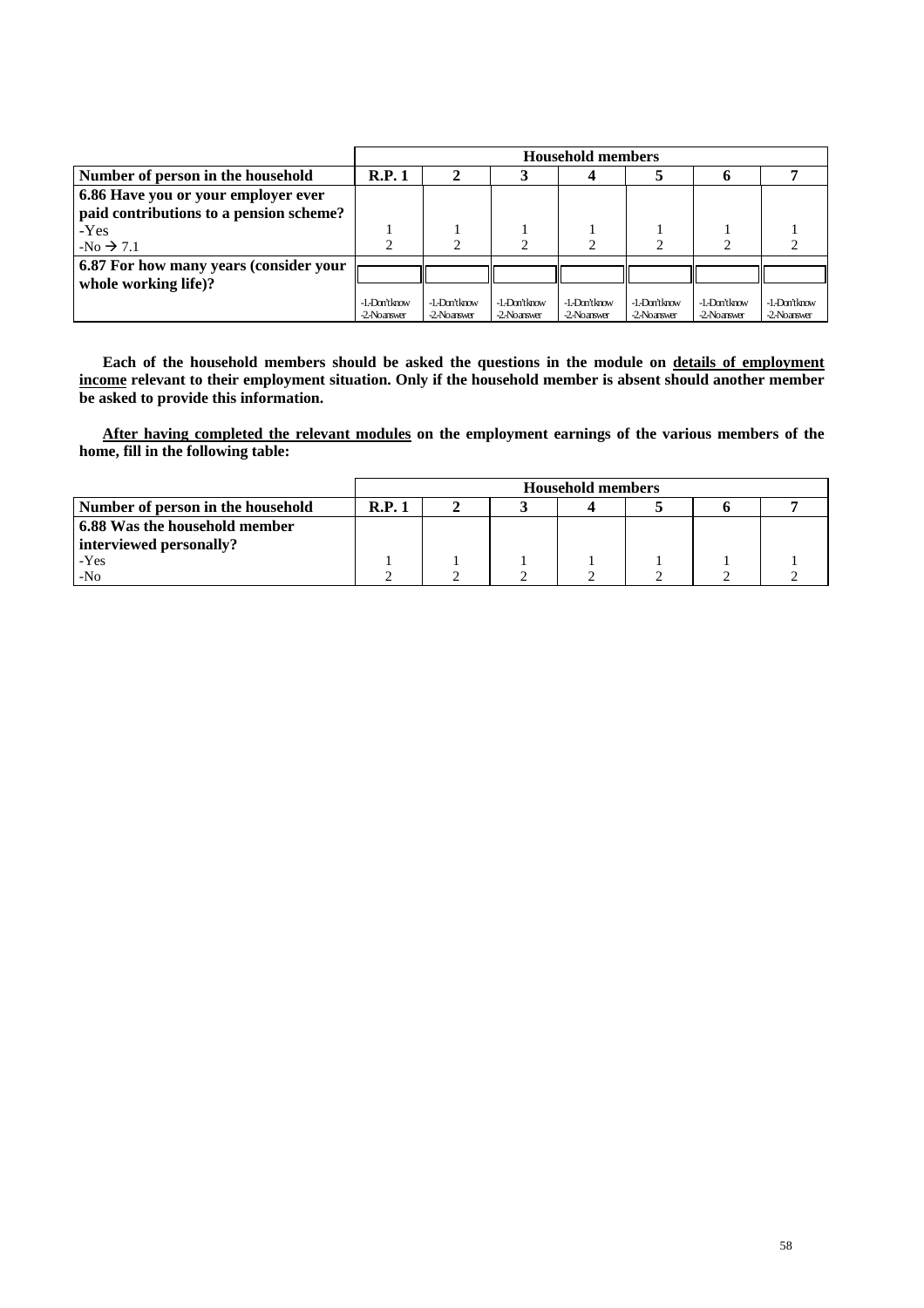# **7. NON-EMPLOYMENT INCOME RECEIVED BY THE HOUSEHOLD IN THE PRECEDING CALENDAR YEAR 2001**

**We would also like to know about any income not related to the employment situation of the household in 2001.** 

| <b>THE HOUSEHOLD AS A WHOLE</b>                                                                                                           |                                                                                                                       |
|-------------------------------------------------------------------------------------------------------------------------------------------|-----------------------------------------------------------------------------------------------------------------------|
| 7.1 Did your household receive any income from real estate<br>property (renting of flats, rooms, plots of land, etc.)?                    | $1.-Yes$<br>2.-No $\rightarrow$ 7.3<br>8.-Don't know $\rightarrow$ 7.3<br>9. No answer $\rightarrow$ 7.3              |
| 7.2 How much did your household receive as income from real<br>estate property (renting of flats, rooms, plots of land, etc.)?            | €<br>-1.-Don't know<br>-2.-No answer                                                                                  |
| 7.3 Did your household receive any income from capital gains (or<br>make any losses) from the sale of properties?                         | $1.-Yes$<br>2.-No $\rightarrow$ 7.5<br>8.-Don't know $\rightarrow$ 7.5<br>9. No answer $\rightarrow$ 7.5              |
| 7.4a How much did your household receive in the form of capital<br>gains from the sale of properties?                                     | €<br>IF THEY ANSWER $0 \rightarrow 7.4b$<br>$-1$ . Don't know $\rightarrow 7.5$<br>-2.-No answer $\rightarrow$ 7.5    |
| 7.4b And what were your losses on the sale of real estate property?                                                                       | €<br>-1.-Don't know<br>-2.-No answer                                                                                  |
| 7.5 Did your household receive any income from capital gains $^{36}$ (or<br>losses) from the sale of jewellery, works of art or antiques? | $1.-Yes$<br>2.-No $\rightarrow$ 7.7<br>8.-Don't know $\rightarrow$ 7.7<br>9. No answer $\rightarrow$ 7.7              |
| 7.6a How much did your household receive in the form of capital<br>gains from the sale of jewellery, works of art or antiques?            | €<br>IF THEY ANSWER $0 \rightarrow 7.6b$<br>$-1$ . Don't know $\rightarrow$ 7.7<br>$-2$ . No answer $\rightarrow$ 7.7 |
| 7.6b And what were your losses on the sale of jewellery, works of<br>art or antiques?                                                     | €<br>-1.-Don't know<br>-2.-No answer                                                                                  |
| 7.7 Did your household receive any income from capital gains (or<br>losses) on the sale of financial assets?                              | $1.-Yes$<br>$2.-No \rightarrow 7.9$<br>8.-Don't know $\rightarrow$ 7.9<br>9. No answer $\rightarrow$ 7.9              |

 $\frac{36}{100}$  A capital gain is understood to mean the difference between the sale price in the current year and the purchase price in the year of purchase.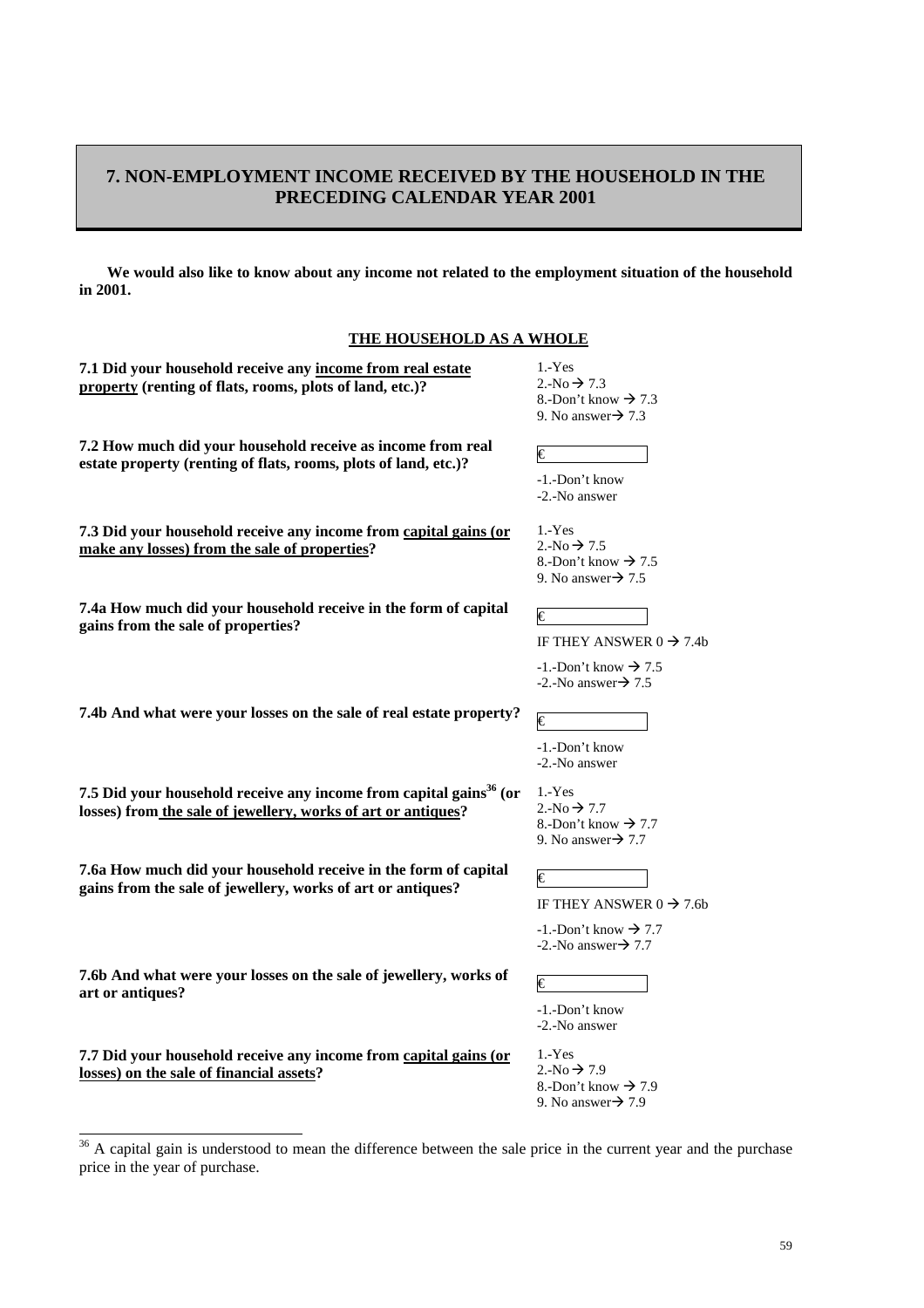**7.8a How much did your household receive in the form of capital**  *f*,  $\delta$ a How much and your nousehold receive in the form of capital  $\epsilon$  gains on the sale of financial assets?

IF THEY ANSWER  $0 \rightarrow 7.8b$ 

 $-1$ . -Don't know  $\rightarrow 7.9$  $-2$ .-No answer $\rightarrow$  7.9

**7.8b And what were your losses on the sale of financial assets?**  $\qquad \qquad \in$ 

**7.9 Did your household receive income in the form of interest on bank accounts (term deposits, savings accounts, current accounts or similar)?**

**7.10 How much income did your household receive in the form of interest on bank accounts (term deposits, savings accounts, current accounts or similar)?** 

**7.11 Did your household receive income from coupons, dividends, advance interest payments on securities issued at a discount, options, loans to third parties?**

**7.12 How much income did your household receive from coupons, dividends, advance interest payments on securities issued at a discount, options, loans to third parties?** 

**7.13 Did your household receive income for items other than those mentioned earlier?** 

**7.14 How much did you receive, in total, in this connection?**  $\epsilon$ 

-1.-Don't know -2.-No answer

1.-Yes  $2.-No \rightarrow 7.11$ 8.-Don't know  $\rightarrow$  7.11 9. No answer $\rightarrow$  7.11

€

-1.-Don't know -2.-No answer

1.-Yes  $2.-No \rightarrow 7.13$ 8.-Don't know  $\rightarrow$  7.13 9. No answer $\rightarrow$  7.13

€ -1.-Don't know -2.-No answer

1.-Yes  $2.-No \rightarrow 8.1$ 8.-Don't know  $\rightarrow$  8.1 9. No answer $\rightarrow$  8.1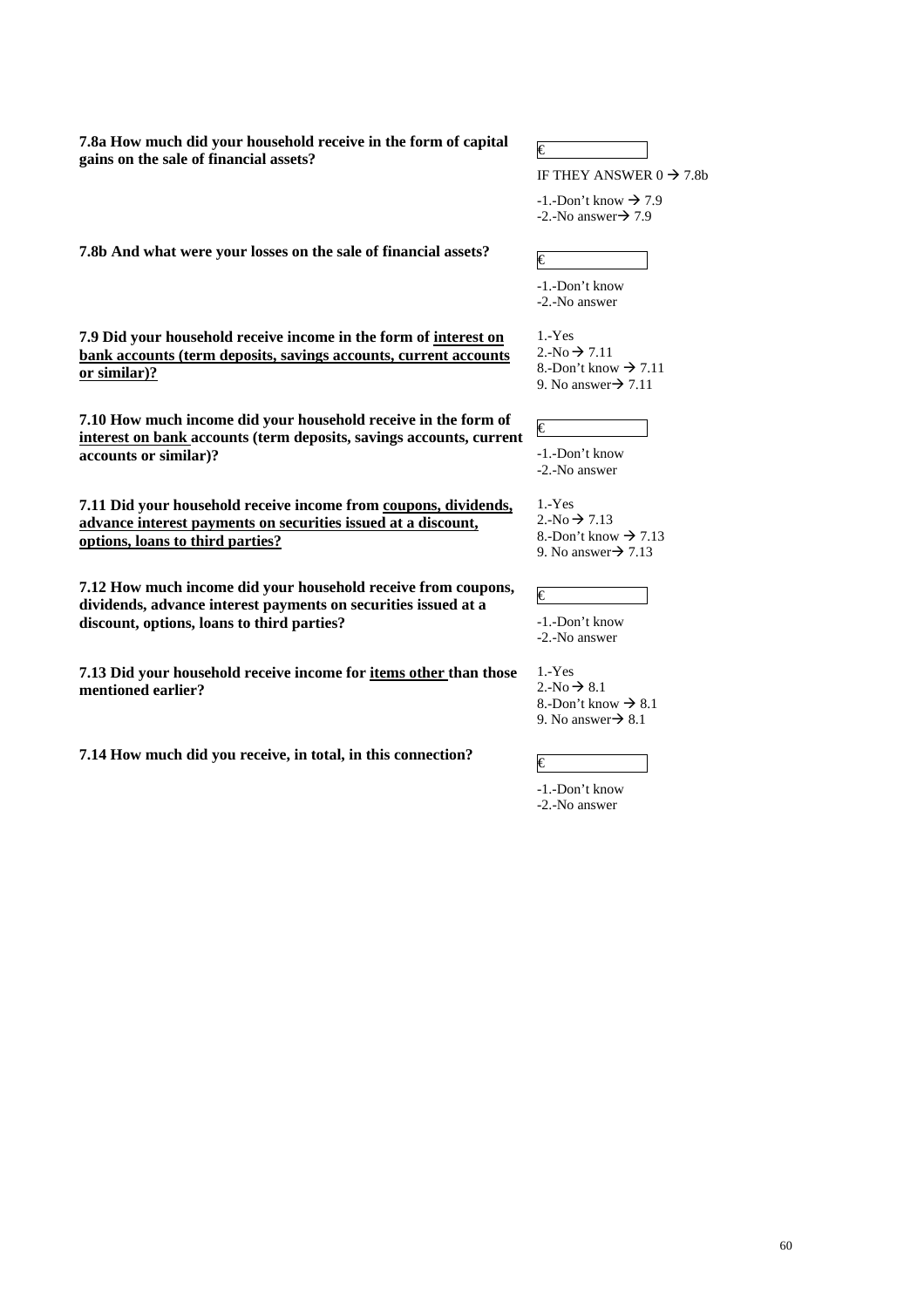# **8.-USE OF MEANS OF PAYMENT AND NEW DISTRIBUTION CHANNELS (ALL RESPONDENTS)**

### **USE OF PAYMENT INSTRUMENTS (ALL RESPONDENTS)**

**8.1 How much cash do the members of the household normally keep to meet weekly expenses? follow h** interest meet **weekly** expenses?

-1.-Don't know

**8.2 How may credit cards from financial institutions (Visa, MasterCard, American Express…), debit cards from financial institutions, and debit or credit cards from non-financial corporations (department stores, supermarkets, etc.) does your household have?** 

**8.3 How many do you use? (either to make payments or withdraw money from cash machines)** 

| -1.-Don't know |
|----------------|
|                |
| -2.-No answer  |

Yes  $0 \rightarrow 8.8$ 

-1.-Don't know -2.-No answer

Yes  $0 \rightarrow 8.8$ 

-1.-Don't know -2.-No answer

Yes  $0 \rightarrow 8.6$ -1.-Don't know -2.-No answer

**8.4 On average, how many payments a month do you make using them?** 

**8.5 What is the average monthly amount?**  $\qquad \qquad \in \mathbb{C}$ 

**CASH MACHINES**

**8.6 How many times a week do you take money out of a cash machine?** 

**8.7** On average, how much do you take out each week?

Yes  $0 \rightarrow 8.8$ 

-1.-Don't know -2.-No answer

-1.-Don't know -2.-No answer

-1.-Don't know

-2.-No answer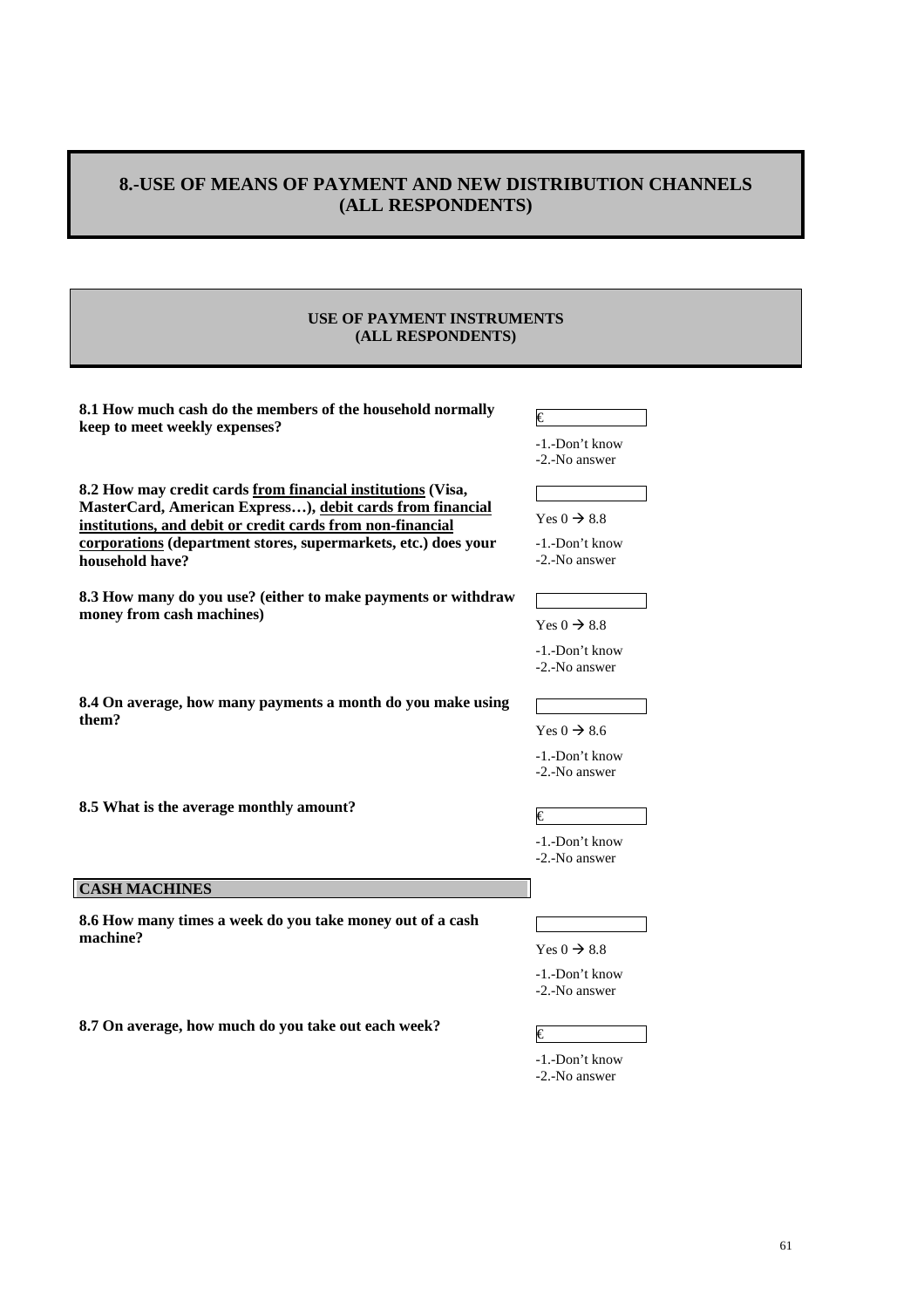**8.8 How may electronic purse cards do you have in your household?**  Yes  $0 \rightarrow 8.11$  $-1$ .-Don't know  $\rightarrow 8.11$  $-2$ . No answer  $\rightarrow 8.11$ **8.9 How many do you use?**  Yes  $0 \rightarrow 8.11$  $-1$ .-Don't know  $\rightarrow$  8.11  $-2$ .-No answer $\rightarrow$  8.11 **8.10 How often do you use an electronic purse card?** 1.-Occasionally 2.-Often 8.-Don't know 9.-No answer **CHEQUES, TRANSFERS AND DIRECT DEBITS 8.11 How often does your household write cheques?** 1.-Never 2.-Occasionally 3.-Often 8.-Don't know 9.-No answer **8.12 How often does your household receive cheques?** 1.-Never 2.-Occasionally 3.-Often 8.-Don't know 9.-No answer **8.13 Some people have their income paid directly into their bank account. Do you or any member of your household have income paid directly into your bank account by direct transfer (such as your salary, pension, rental income, etc.)?**  1.-Yes  $2.-No \rightarrow 8.15a$ **8.14 What type of income do you have paid in?** 1.-Salary, pension, unemployment benefits, 2.-Rent on real estate property, 3.-Automatic transfers from other bank accounts, 97.-Other (specify), 99.-No answer **8.15a How often do you receive transfers other than those already mentioned?**  1.-Never 2.-Occasionally 3.-Often 8.-Don't know 9.-No answer **8.15 Do you make regular payments by direct debit?** 1.-Yes 2.-No  $\rightarrow$  Go to 8.17  $8.-No \rightarrow Go$  to  $8.17a$ 9.-No answer $\rightarrow$  Go to 8.17a **8.16 What type of regular payments do you make by direct debit?** 1.-Utility bills (gas, electricity, water, etc.), 2.-Rent, 3.-Schools and colleges, 4.-Loans, 5.-Insurance, 6.-Taxes, 66.-Everything 97.-Other (specify), 98.-Don't know

99.-No answer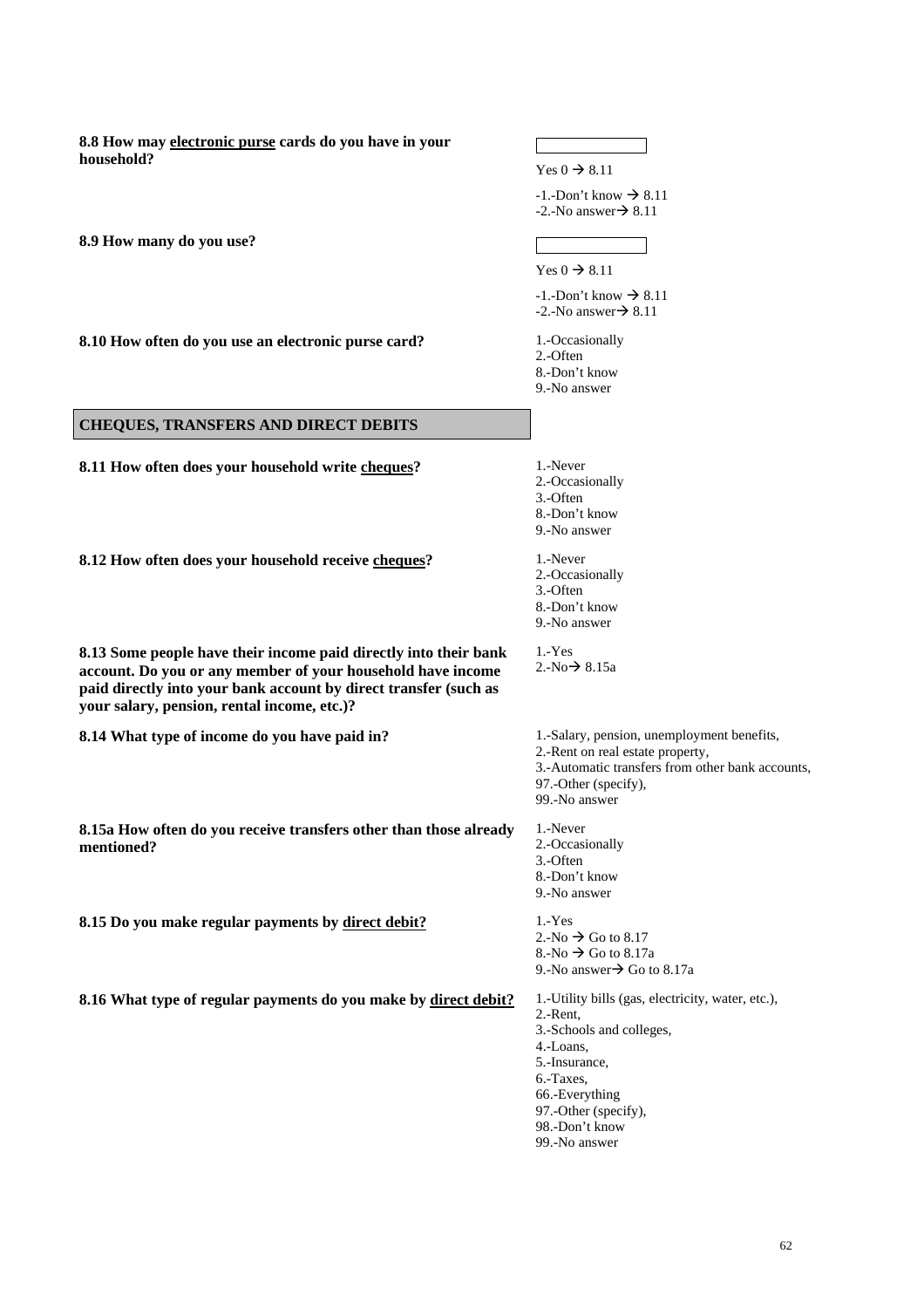**8.17 What are your reasons for not using this kind of means of payment?** 

1.-Possibility of mistakes being made, 2.-Freedom to decide the day on which to pay, 3.-Bad experience in the past, 4.-The financial institution charges a lot for this service, 5.-Don't feel the need, 97.-Other (specify), 98.-Don't know 99.-No answer

**8.17a How often do you make transfers other than the direct debits**  1.-Never **already mentioned?** 

- 
- 2.-Occasionally
- 3.-Often 8.-Don't know
- 9.-No answer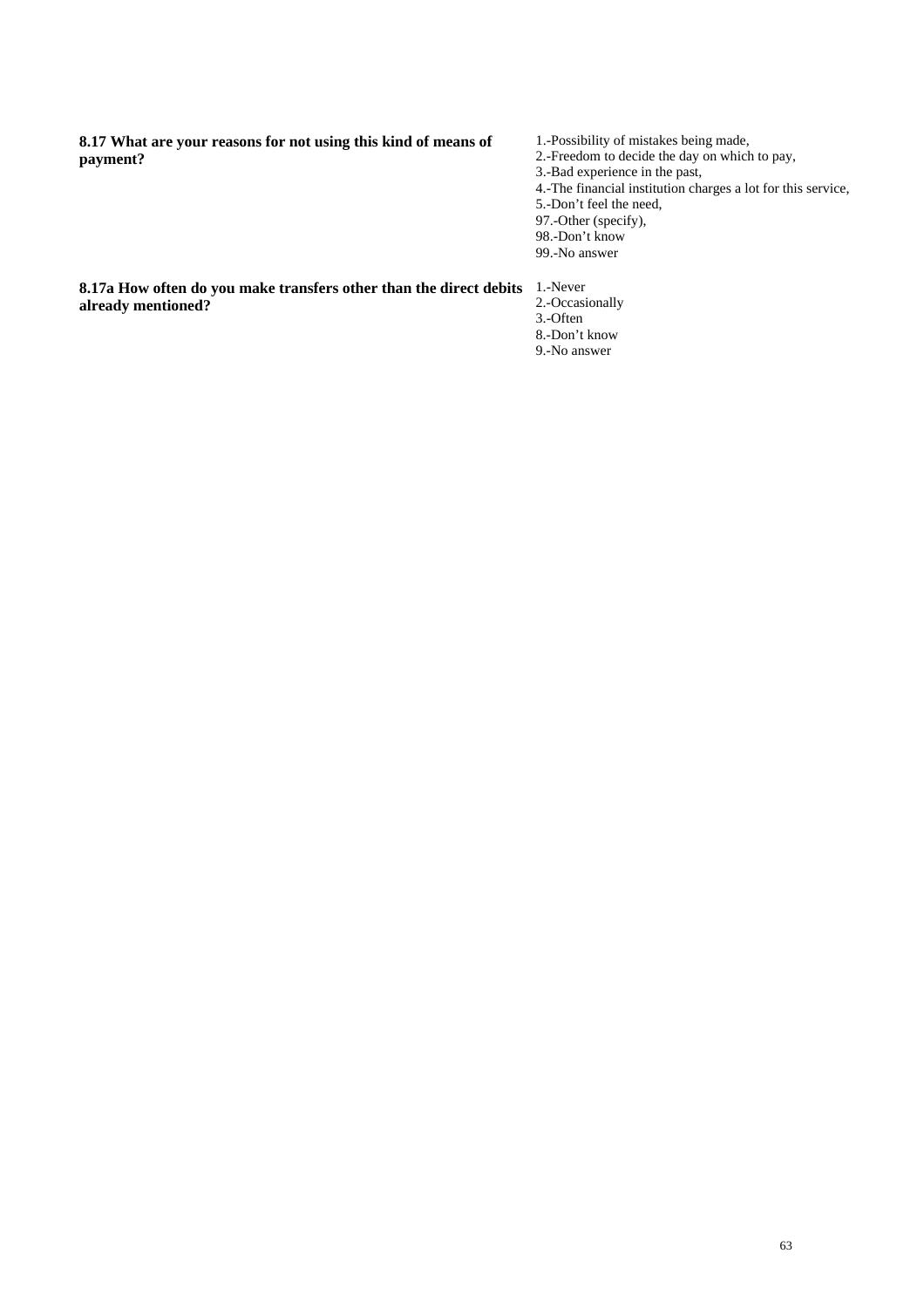### **TELEPHONE AND INTERNET BANKING (ALL RESPONDENTS)**

**8.18 Do you use telephone banking in your household?** 1.-Yes

**8.19 How often do you use telephone banking services?** 1.-Occasionally

**8.20 What type of transactions do you use telephone banking services for?** 

**8.21 Do you or any member of the household use a computer,** 

- $2.-No \rightarrow 8.21$ 8.-Don't know  $\rightarrow$  8.21 9. No answer $\rightarrow$  8.21
- 2.-Often 8.-Don't know 9.-No answer
- 1.-Arrange transfers, 2.-Buying or selling financial assets, 3.-Taking out loans, 4.-Queries, 97.-Other (specify), 98.-Don't know 99.-No answer

1.-Yes  $2.-No \rightarrow 8.25$ 8.-Don't know  $\rightarrow$  8.25 9. No answer $\rightarrow$  8.25

# **IF CODE 2 IN 8.18 AND CODE 2 IN 8.21 GO TO 9.1**

**8.22 Do you use Internet banking services?** 1.-Yes

**whether at home, at work, or elsewhere?** 

**8.23 How often do you use Internet banking services?** 1.-Occasionally

**8.24 What type of transactions do you use them for?** 1.-Arrange transfers,

**8.25 Are you customers of a stand-alone Internet bank (i.e. one which does not have a network of branches)?** 

**8.26 Why do you use Internet banks? 1.-Returns (higher rates of interest on your savings),** 

 $2-No \rightarrow 8.25$ 8.-Don't know  $\rightarrow$  8.25 9. No answer $\rightarrow$  8.25 2.-Often

8.-Don't know

9.-No answer 2.-Buying or selling financial assets, 3.-Taking out loans, 4.-Queries, 97.-Other (specify), 98.-Don't know 99.-No answer

1.-Yes  $2.-No \rightarrow 9.1$ 8.-Don't know  $\rightarrow$  9.1 9. No answer $\rightarrow$  9.1 2.-Convenience, 3.-Lower commissions, 4.- Lower interest rate (in the case of loans), 97.-Other (specify),

98.-Don't know 99.-No answer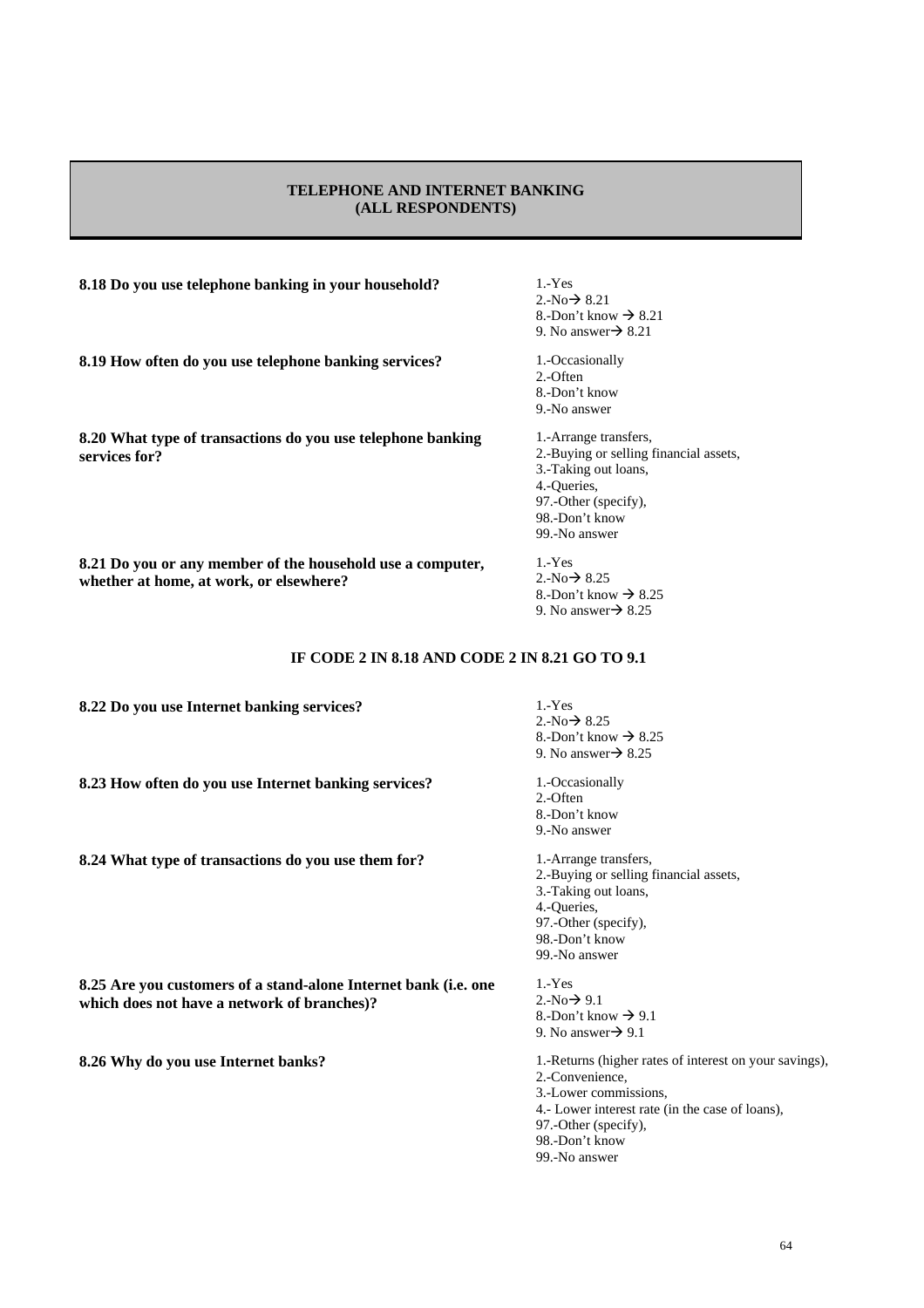# **9.-CONSUMPTION AND SAVING (ALL RESPONDENTS)**

**9.1 What is your family's total average spending on consumer goods in a month?** Consider all household expenses, including food but excluding consumer durables (such as cars, electrical appliances, etc.), rent on your home or other properties, mortgage payments, insurance policies, renovation, cost of upkeep, etc.

€

-1.-Don't know -2.-No answer

**9.2** On average, how much do you spend on food in or out of the  $\qquad \in$ 

**9.2b This figure for spending on food refers to ...** 1.-A week

**9.3 Some people regularly send money to other people who are not members of the household, such as spouses or ex-spouses, children who no longer live at home, parents, charities, etc. (excluding presents). Do you send any money in this way?** 

**9.4 How much do you send on average every month?**  $\in$ 

**9.5 Would you describe your household's expenses at the moment as being abnormally high, low, or normal?** Do not include any expenditure buying your home or any financial investment you have made.

**9.6 Do you believe that your spending will be higher, lower or the same as at present in the future?** Do not include any expenditure buying your home or any financial investment you have made.

**9.7 Would you say that over the last twelve months your household expenses have been higher, lower or the same as your income?** Do not include any expenditure buying your home or any financial investments you have made.

-1.-Don't know -2.-No answer

2.-A month

1.-Yes  $2.-No \rightarrow 9.5$ 8.-Don't know  $\rightarrow$  9.5 9. No answer $\rightarrow$  9.5

-1.-Don't know -2.-No answer

1.-Higher than normal

- 2.-Lower than normal
- 3.-Normal
- 8.-Don't know 9.-No answer
- 1.-Higher
- 2.-Lower
- 3.-The same
- 8.-Don't know
- 9.-No answer

1.-Higher  $\rightarrow$  9.9

- 2.-Lower
- 3.-The same  $\rightarrow$  9.10
- 8.-Don't know  $\rightarrow$  9.10 9. No answer $\rightarrow$  9.10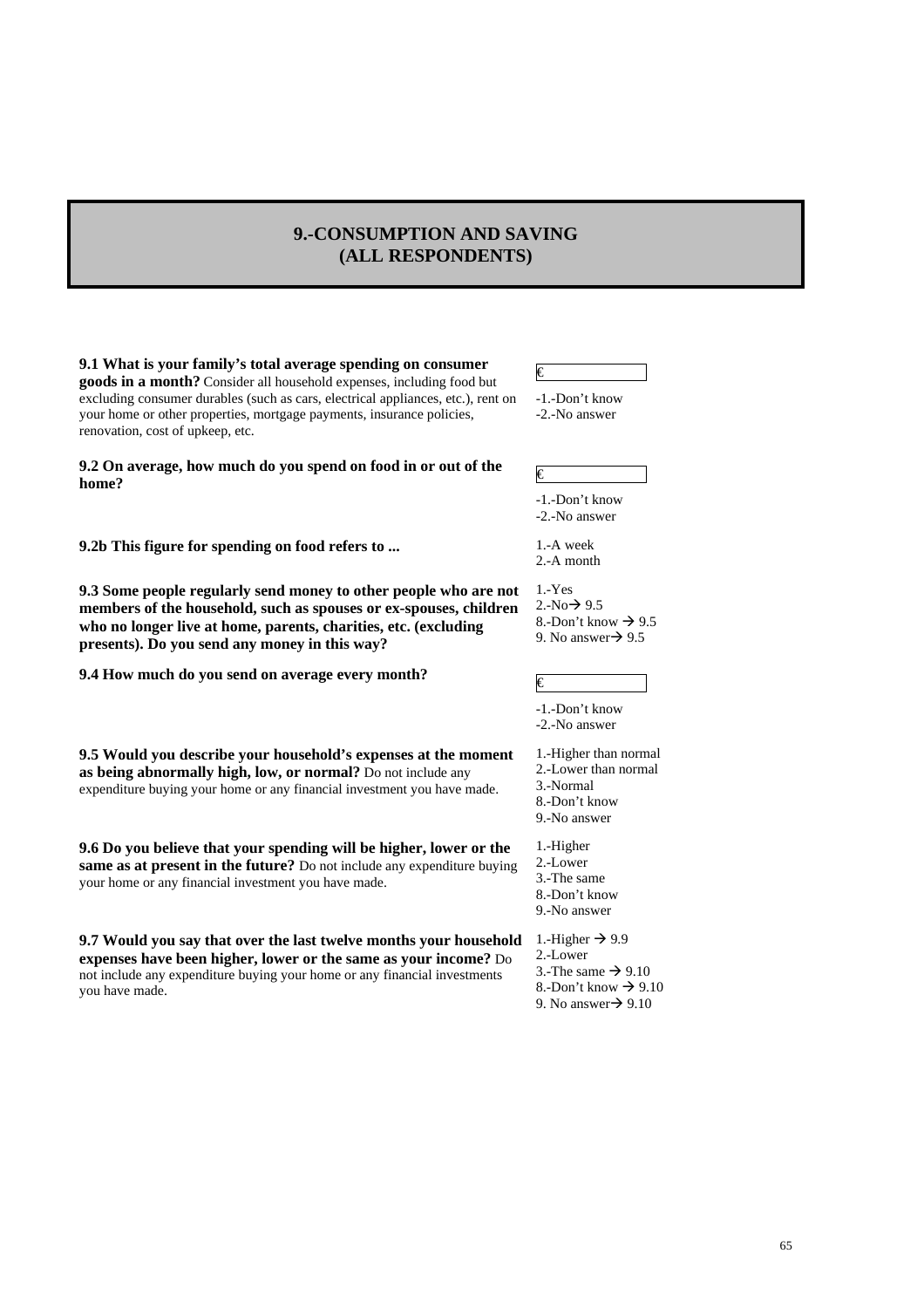**9.8 You said that you do not spend all you earn, that is to say that you have saved some money. What do you want to earmark that saving for?** 

- 1.-Buying a house, 2.-Buying furniture, fittings or appliances for the home, 3.-Buying jewellery, 5.-Buying works of art, 5.-Future income, 6.-Holidays,
- 7.-For old age,
- 8.-Emergencies,
- 9.-Meeting expected future expenses,
- 10.-Own or children's education,
- 11.-Reducing debt,
- 12.-Medical treatment,
- 13.-Having children,
- 14.-Weddings or other ceremonies,
- 15.-Investment,
- 16.-Leaving an inheritance,
- 17.-Refurbishing or renovating the home,
- 18.-Saving,
- 97.-Other (specify),

99.-No answer

**9.9 You said that you had more expenses than income. What did you do to cover the difference?** 

**9.10 Do you believe that your savings will be higher, lower or the same as at present in the future?** 

**9.11 Which of the following statements do you feel best describes your household in terms of the amount of financial risk you are willing to run when you make an investment?** 

**9.12 Have you ever had a windfall (such as from gambling, or a tax**  1.-Yes **reduction, or a revaluation of your real estate property or financial assets)?** 

**AMOUNTS GREATER THAN €1800 (AROUND PTA 300,000)** 

**In the case of several windfalls, note the most recent year. 9.13 Do you remember the year in which you received this windfall?** 

**If several windfalls, note down the sum total value, 11 Several windians, note down the sum total value,**  $\epsilon$   $\epsilon$ 

1.-Debt, 2.-Selling an asset, 3.-Savings, 4 -Help from the family, 97.-Other (specify), 98.-Don't know 99.-No answer

1.-Higher

- 2.-Lower
- 3.-The same
- 8.-Don't know

9.-No answer

1.-Take on a lot of risk in the expectation of obtaining a lot of profit 2.-Take on a reasonable amount of risk in the expectation of obtaining an above-normal profit

- 3.-Take on a medium level of risk in the expectation of
- obtaining an average profit
- 4.-You are not willing to take on financial risk
- 8.-Don't know (DO NOT READ OUT)
- 9.-No answer (DON NOT READ OUT)

- $2.-No \rightarrow 9.16$
- 8.-Don't know  $\rightarrow$  9.16 9. No answer $\rightarrow$  9.16

-1.-Don't know -2.-No answer

-1.-Don't know